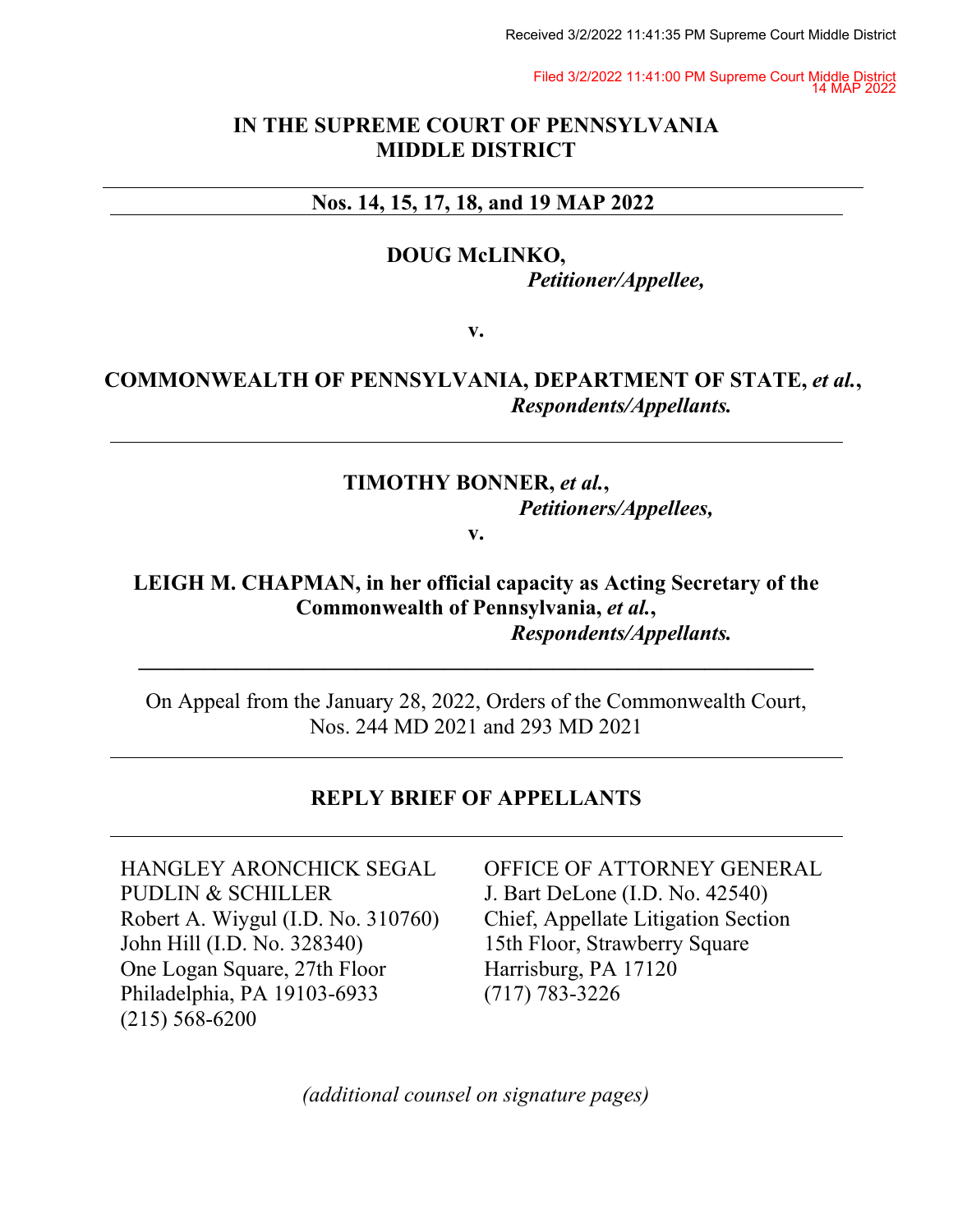# **TABLE OF CONTENTS**

| $\mathbf{I}$ . |                                                                                                                                                |    |
|----------------|------------------------------------------------------------------------------------------------------------------------------------------------|----|
| II.            | PETITIONERS IGNORE FUNDAMENTAL PRINCIPLES OF                                                                                                   |    |
| III.           | PETITIONERS IGNORE THE TEXT AND STRUCTURE OF THE                                                                                               |    |
| IV.            | PETITIONERS IGNORE THE LEGISLATIVE HISTORY AND<br>COMMON UNDERSTANDING OF THE "OFFER TO VOTE"                                                  |    |
| $V_{\cdot}$    | PETITIONERS IGNORE THE PERSUASIVE DECISIONS OF<br>NUMEROUS OTHER SUPREME COURTS INTERPRETING<br>MATERIALLY IDENTICAL CONSTITUTIONAL LANGUAGE14 |    |
|                | VI. CHASE IS INAPPOSITE AND ITS REASONING IS ERRONEOUS19                                                                                       |    |
|                | VII. LANCASTER CITY, WHICH UNCRITICALLY FOLLOWED CHASE,                                                                                        |    |
|                | VIII. PETITIONERS' RELIANCE ON POST-1967 CONSTITUTIONAL<br>AMENDMENTS AND A PROPOSED 2019 CONSTITUTIONAL                                       |    |
| IX.            | THIS COURT SHOULD DEFINITIVELY DISTINGUISH OR                                                                                                  |    |
| X.             | THE BONNER AND COUNTY REPUBLICAN COMMITTEE<br>PETITIONERS' FEDERAL CONSTITUTIONAL CLAIMS FAIL AS                                               | 38 |
|                | The Bonner and County Republican Committee Petitioners'<br>A.                                                                                  |    |
|                | <b>B.</b><br>The Bonner and County Republican Committee Petitioners'                                                                           |    |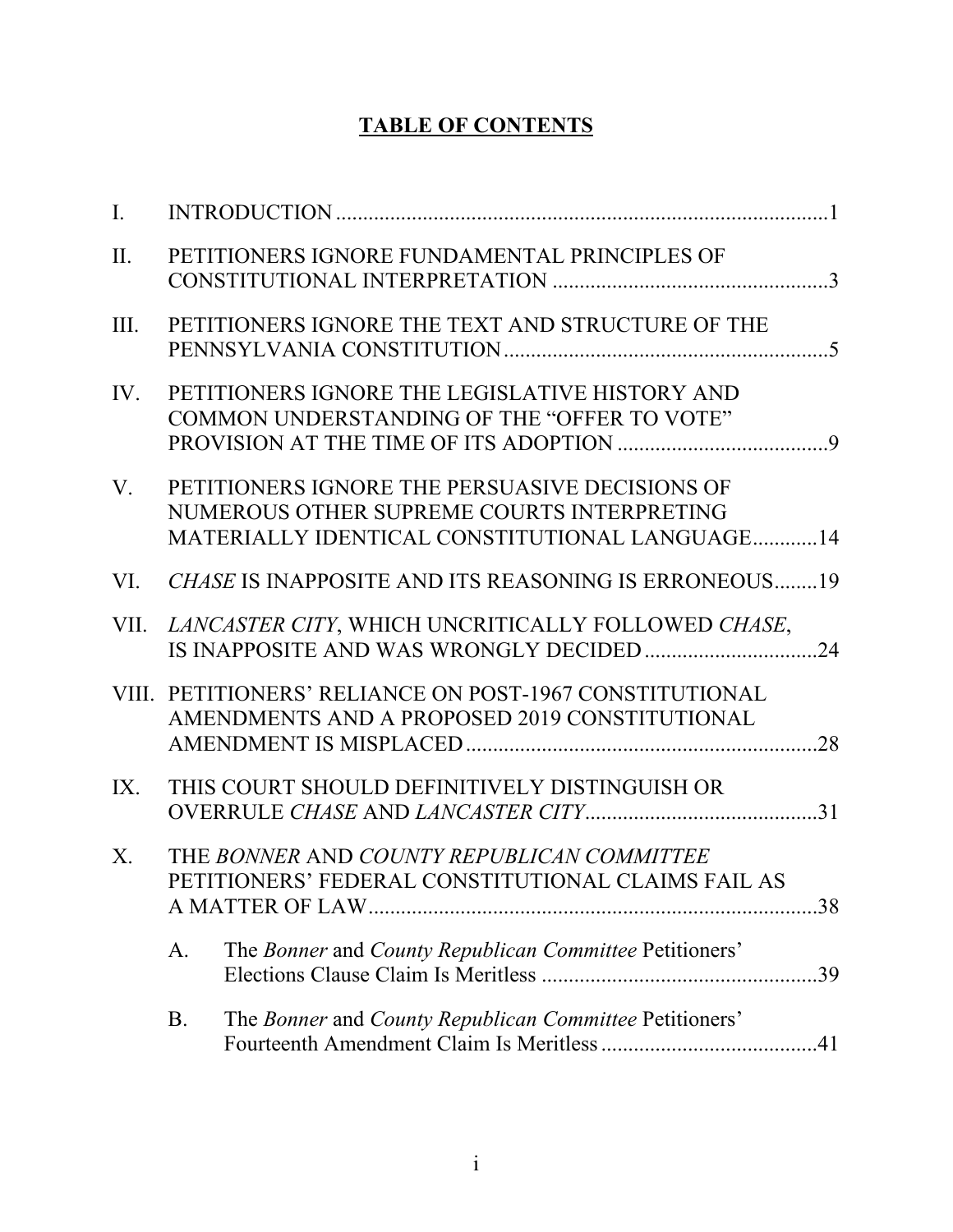| XI.  |           | Petitioners Brought Their Constitutional Challenge to Act 77 in the                                                                    |  |
|------|-----------|----------------------------------------------------------------------------------------------------------------------------------------|--|
|      | A.        | Act 77 Grants Exclusive Jurisdiction to This Court and Separately<br>Bars Constitutional Claims Brought After 180 Days42               |  |
|      | <b>B.</b> | Petitioners' Reliance on <i>Delisle v. Boockvar</i> Is Misplaced 43                                                                    |  |
|      | $C$ .     | This Court Should Exercise Jurisdiction over Petitioners' Claims46                                                                     |  |
| XII. |           | ACT 77'S 180-DAY TIME BAR PRECLUDES PETITIONERS'                                                                                       |  |
|      | A.        | Legislatures Have the Power to Impose Reasonable Time<br>Limitations on Facial Constitutional Challenges to Statutes46                 |  |
|      | <b>B.</b> | Petitioners Conflate Statutory Time Limitations With Provisions<br>and Doctrines Categorically Precluding Judicial Review48            |  |
|      | $C$ .     | The "Void <i>ab Initio</i> " Case Law Petitioners Rely Upon Is Not                                                                     |  |
|      | D.        | Contrary to the <i>Bonner</i> Petitioners' Assertion, Section 13's Time<br>Bar Does Not Apply to Constitutional Challenges to Statutes |  |
|      |           |                                                                                                                                        |  |
|      |           | CERTIFICATE OF COMPLIANCE WITH WORD LIMIT                                                                                              |  |

CERTIFICATE OF COMPLIANCE WITH Pa.R.A.P. 127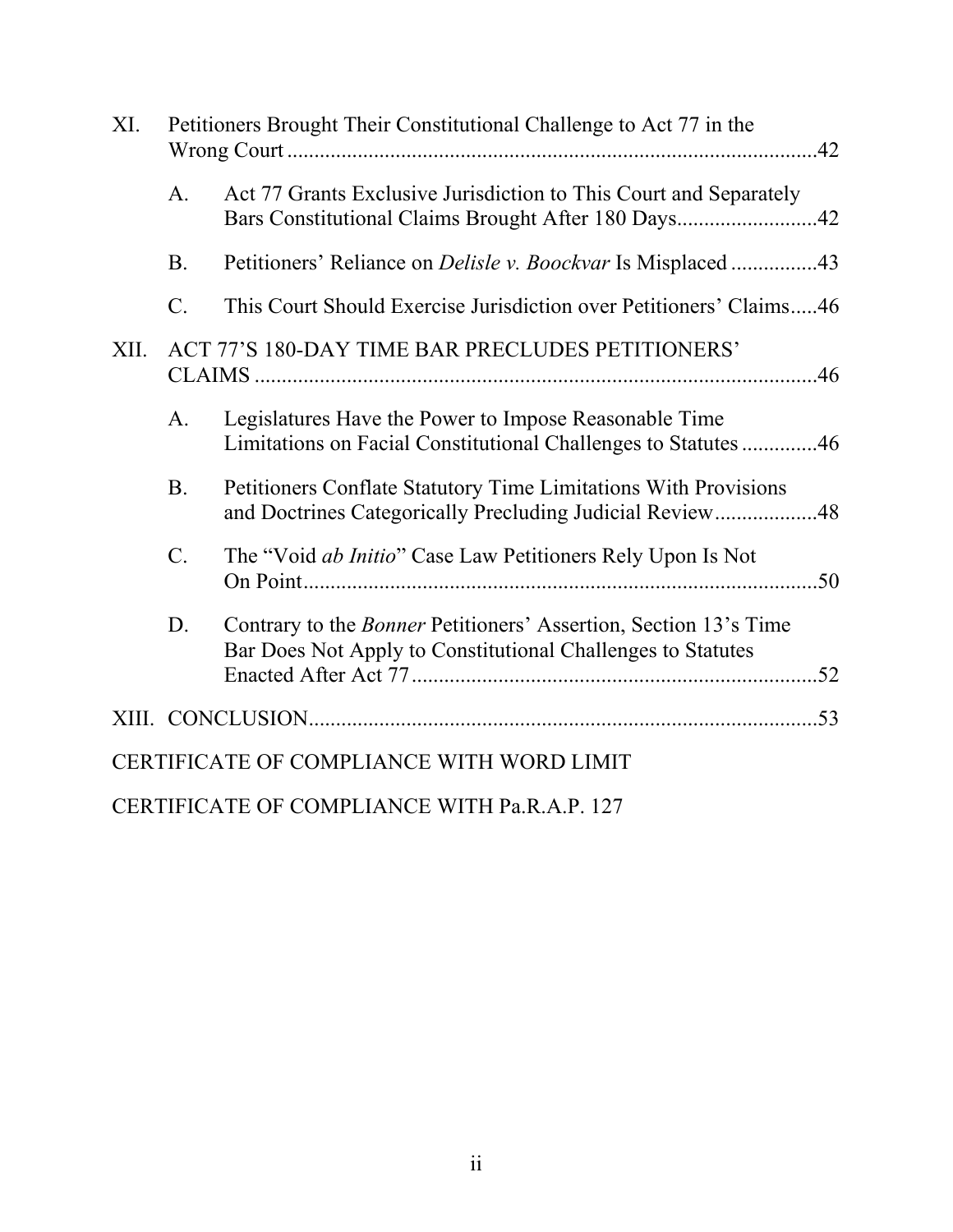# **TABLE OF CITATIONS**

# **Cases**

| Ariz. State Leg. v. Ariz. Indep. Redistricting Comm'n,                                               |
|------------------------------------------------------------------------------------------------------|
| Balentine v. Chester Water Auth.,                                                                    |
| Block v. N. Dakota ex rel. Bd. of Univ. & Sch. Lands,                                                |
| Bognet v. Sec'y Commonwealth of Pa.,<br>980 F.3d 336 (3d Cir. 2020), vacated on mootness grounds sub |
| Bourland v. Hildreth,                                                                                |
| Bullington v. Grabow,                                                                                |
| Bush v. Palm Beach County Canvassing Bd.,                                                            |
| Cash Am. Net of Nevada, LLC v. Com., Dept. of Banking,                                               |
| Chase v. Lujan,                                                                                      |
| Clark v. Martinez,                                                                                   |
| Clark v. Nash,                                                                                       |
| Clifton v. Allegheny Cnty.,                                                                          |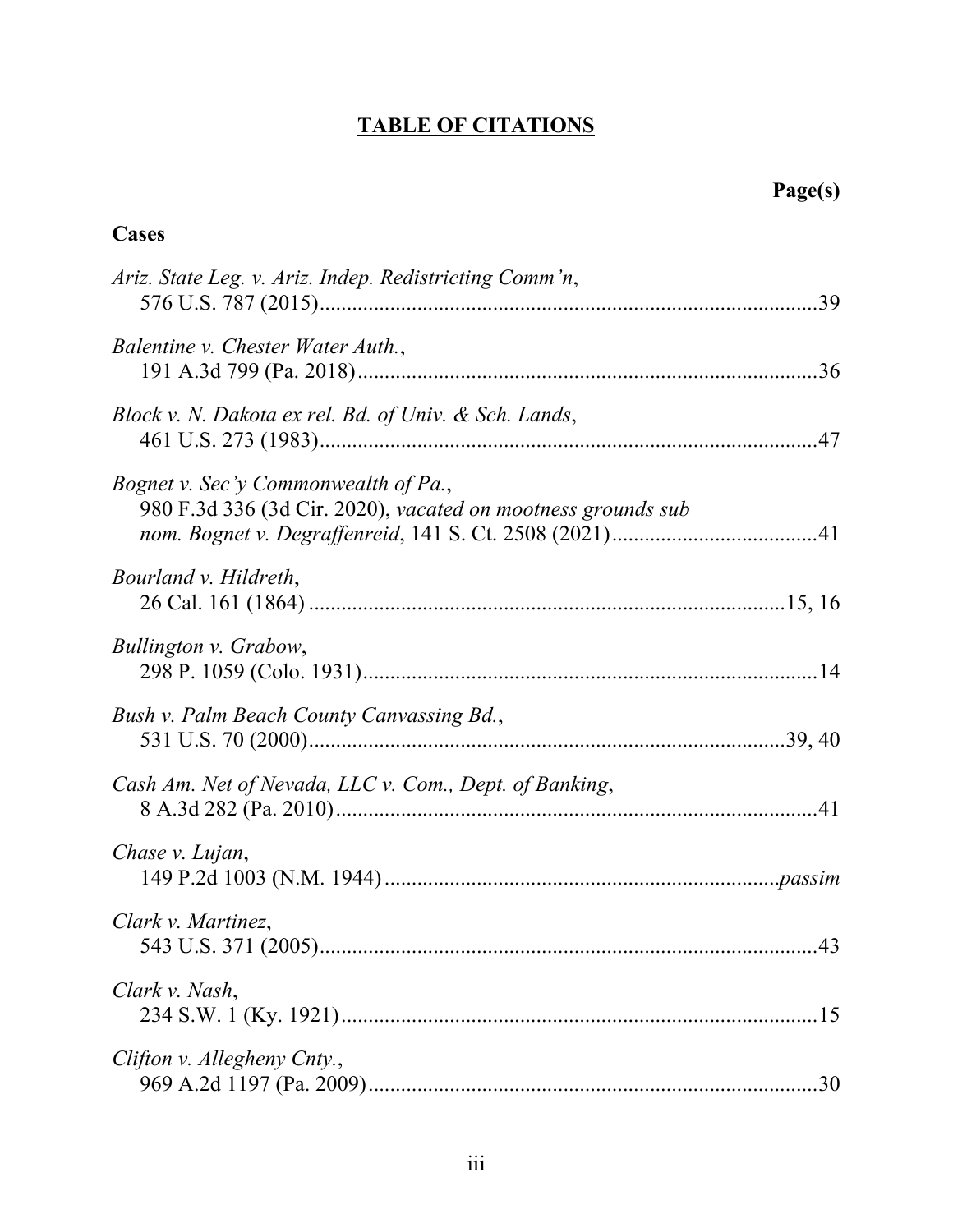| Commonwealth v. Alexander,                           |
|------------------------------------------------------|
| Commonwealth v. Edmunds,                             |
| Commonwealth v. Greiner,                             |
| Commonwealth v. Thompson,                            |
| Crown Castle NG E. LLC v. Pa. Pub. Util. Commn.,     |
| Dana Holding Corp. v. Workers' Comp. Appeal Bd.,     |
| Day v. Jones,                                        |
| Delisle v. Boockvar,                                 |
| Donald J. Trump for President, Inc. v. Boockvar,     |
| Dugdale v. U.S. Cust. & Border Protec.,              |
| In re Election Instructions,                         |
| <i>Erie &amp; Ne. R.R. Co. v. Casey,</i>             |
| In re Franchise of Hospitalized Veterans,            |
| Glen-Gery Corp. v. Zoning Hearing Bd. of Dover Twp., |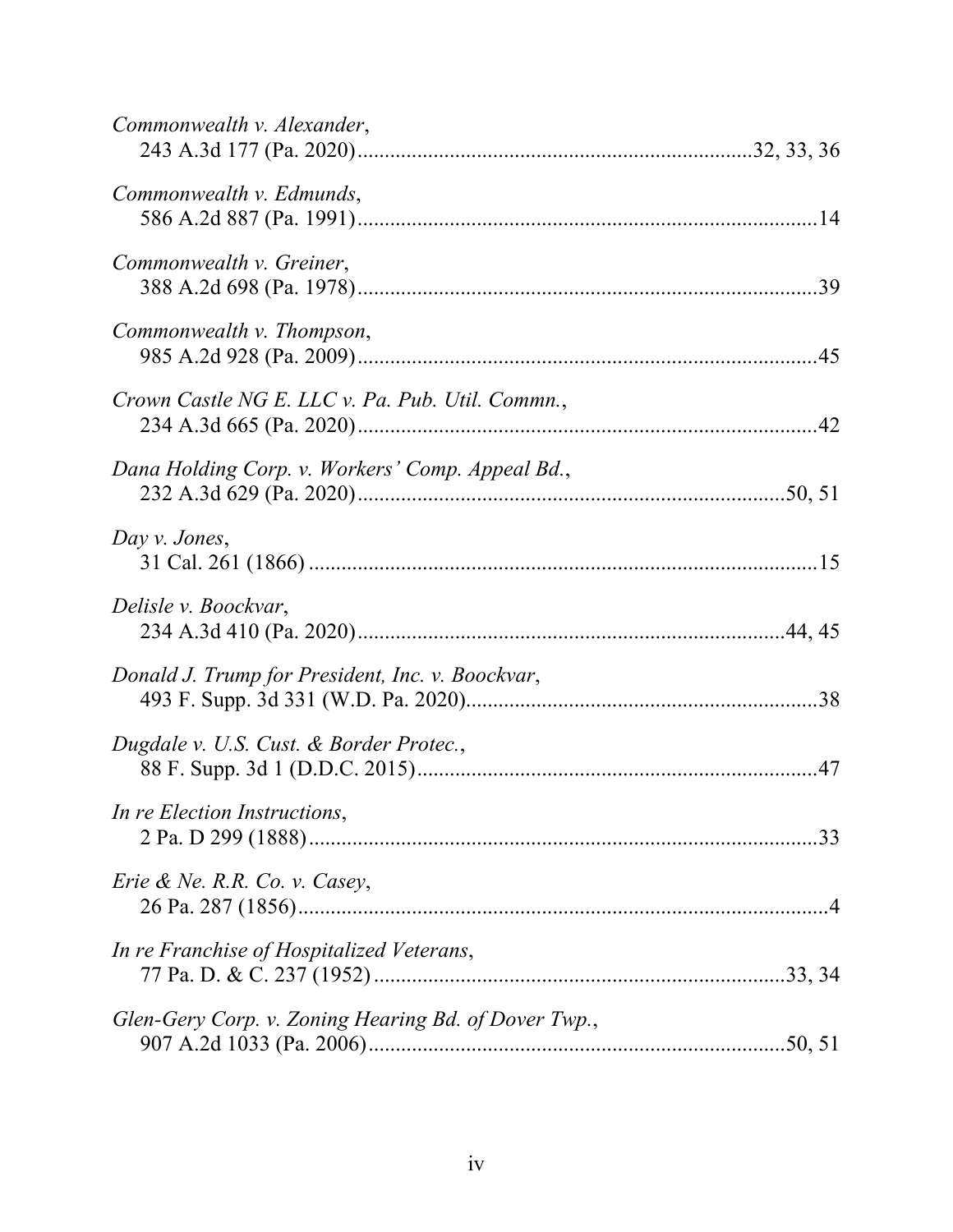| Goodell v. Judith Basin Cnty.,              |
|---------------------------------------------|
| Greene v. Rhode Island,                     |
| Heisler v. Thomas Colliery Co.,             |
| Holland v. Marcy,                           |
| Hunt v. Pa. State Police,                   |
| Jenkins v. State Bd. of Elections,          |
| Jubelirer v. Rendell,                       |
| Kelly v. Commonwealth,                      |
| King v. Whitmer,                            |
| Lawless v. Jubelirer,                       |
| League of Women Voters v. Commonwealth,     |
| Lewis & Nelson's Appeal,                    |
| Commonwealth ex rel. Margiotti v. Lawrence, |
| Mathews v. Paynter,                         |
|                                             |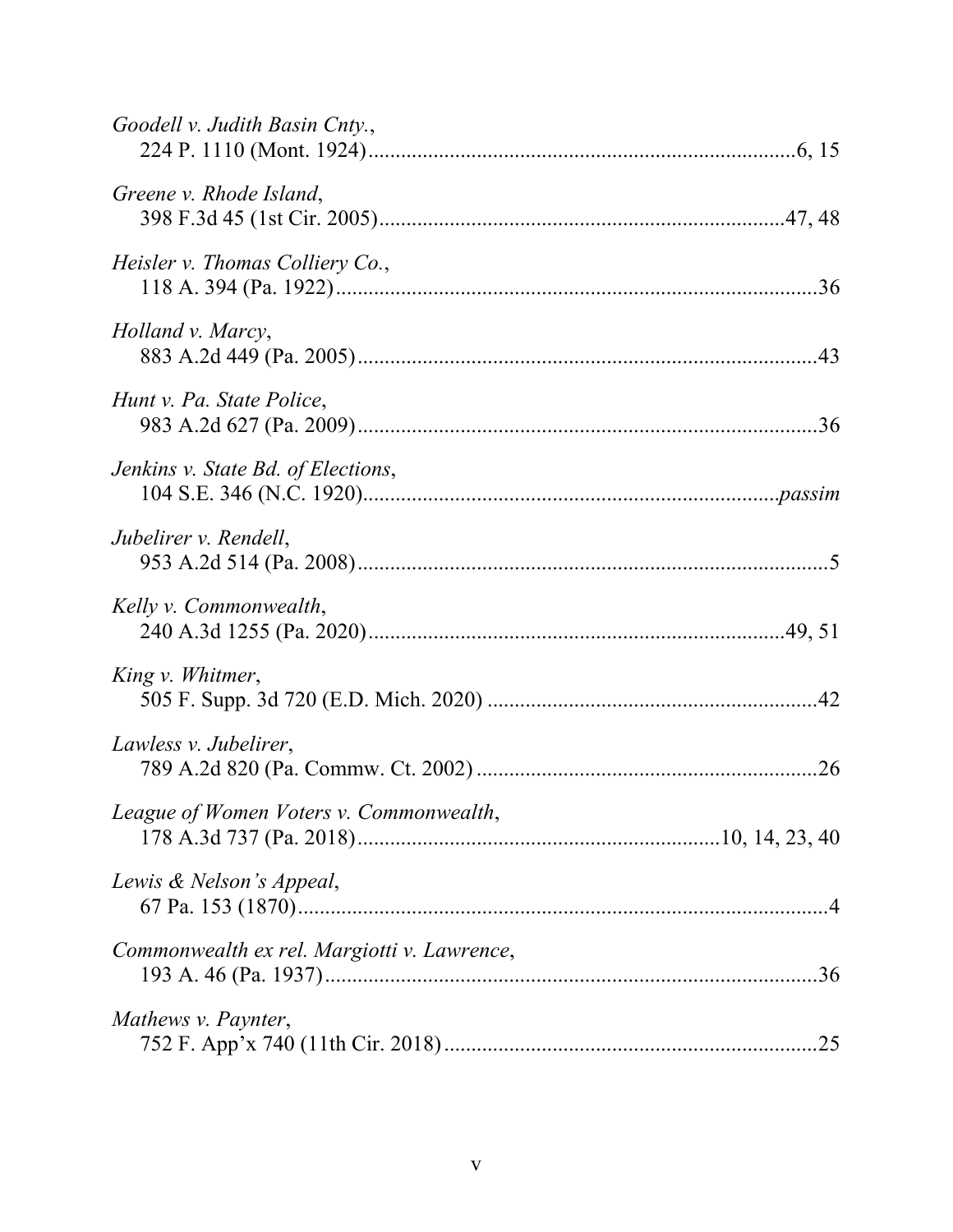| Mayle v. Pa. Dept. of Highways,                                          |  |
|--------------------------------------------------------------------------|--|
| McPherson v. Blacker,                                                    |  |
| Moore v. Pullem,                                                         |  |
| Native Am. Mohegans v. United States,                                    |  |
| NLRB v. Groendyke Transp., Inc.,                                         |  |
| In re Opinion of Justices,                                               |  |
| Pa. Democratic Party v. Boockvar,                                        |  |
| Pennsylvanians Against Gambling Expansion Fund, Inc. v.<br>Commonwealth, |  |
| Peterson v. City of San Diego,                                           |  |
| Phila. Ent'mt. & Dev. Partners v. City of Phila.,                        |  |
| Reynolds v. Sims,                                                        |  |
| Robinson Twp. v. Commonwealth,                                           |  |
| Shambach v. Bickhart,                                                    |  |
| Sharpless v. Mayor of Phila.,                                            |  |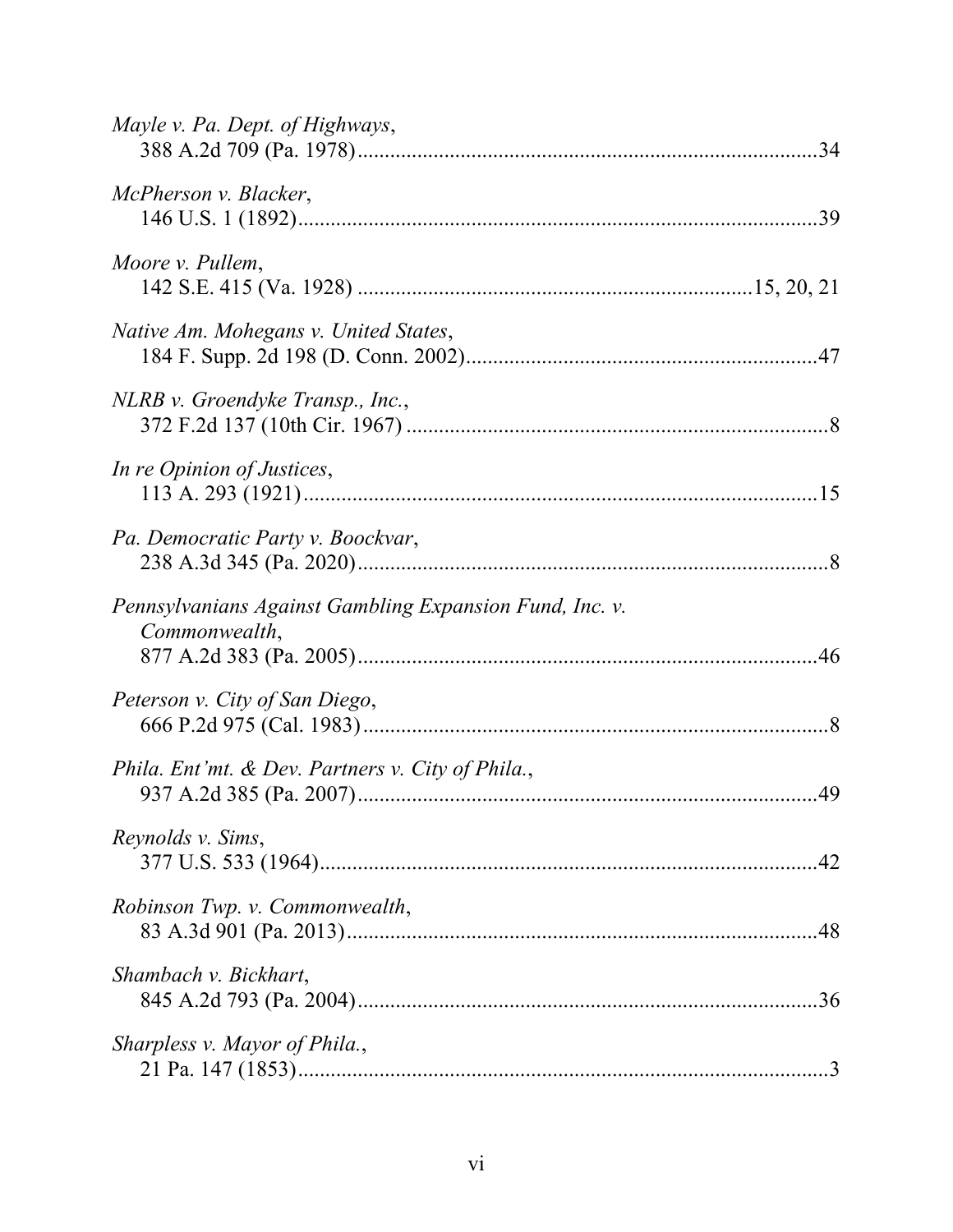| Shipley v. Chi. Bd. of Election Comm'rs,        |
|-------------------------------------------------|
| Smiley v. Holm,                                 |
| Snowden v. Hughes,                              |
| Stilp v. Commonwealth,                          |
| Sweeney v. Tucker,                              |
| Twitchell v. Blodgett,                          |
| W. Hanover v. Pa. Labor Relations Bd.,          |
| Whitman v. Am. Trucking Assocs.,                |
| William Penn Sch. Dist. v. Pa. Dep't. of Educ., |
| Wood v. Raffensperger,                          |
| <b>Statutes</b>                                 |
|                                                 |
|                                                 |
|                                                 |
|                                                 |
|                                                 |
|                                                 |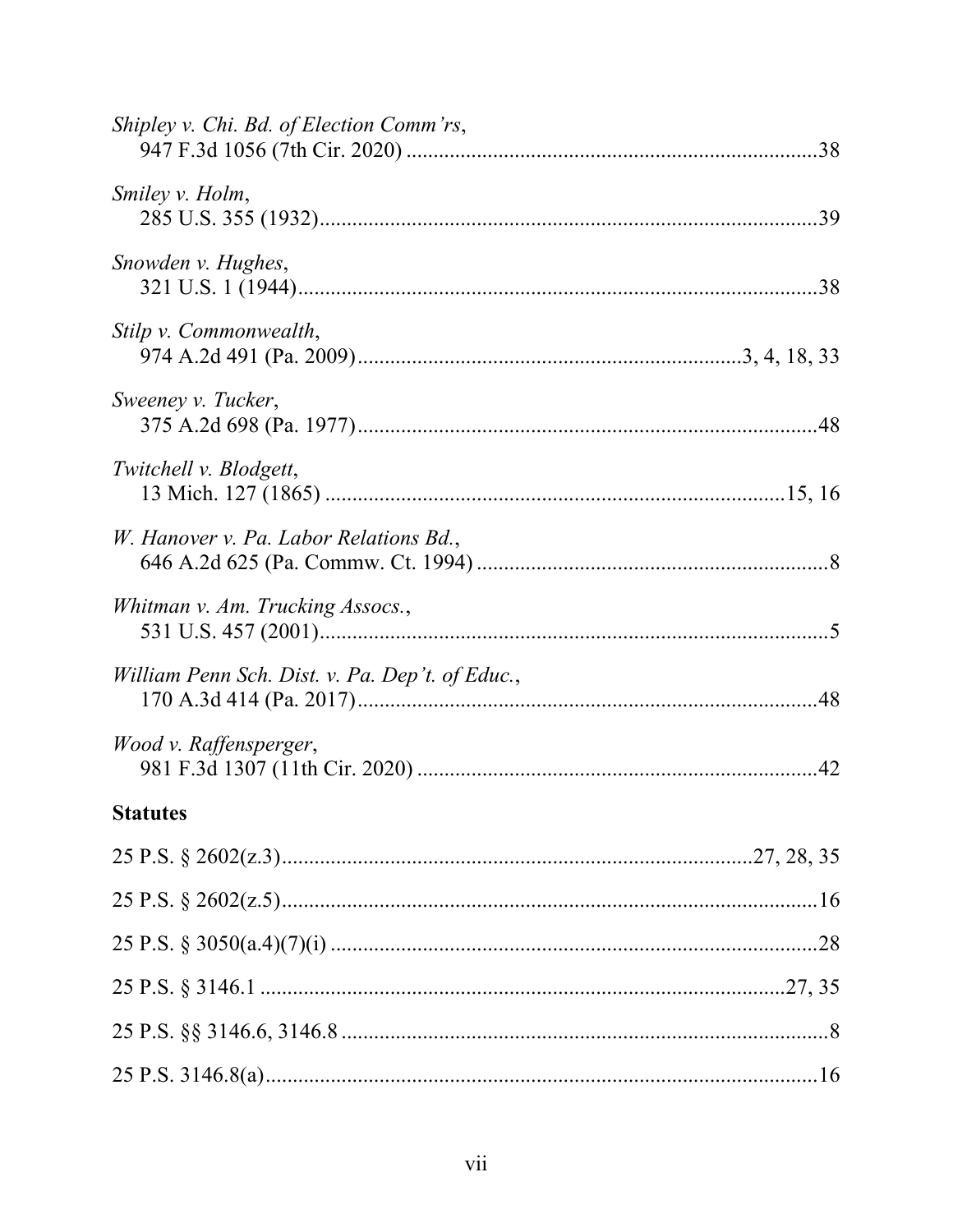| <b>Other Authorities</b>                                                                                                                                                       |  |
|--------------------------------------------------------------------------------------------------------------------------------------------------------------------------------|--|
| Black's Law Dictionary (1st ed. 1891),<br>http://nfpcar.org/Archive/Blacks_Law/Black's%                                                                                        |  |
| John Agg, PROCEEDINGS AND DEBATES OF THE CONVENTION OF THE<br>COMMONWEALTH OF PENNSYLVANIA TO PROPOSE AMENDMENTS TO<br>THE CONSTITUTION, COMMENCED AT HARRISBURG ON THE SECOND |  |
| Jonathan W. White, A Pennsylvania Judge Views the Rebellion: The                                                                                                               |  |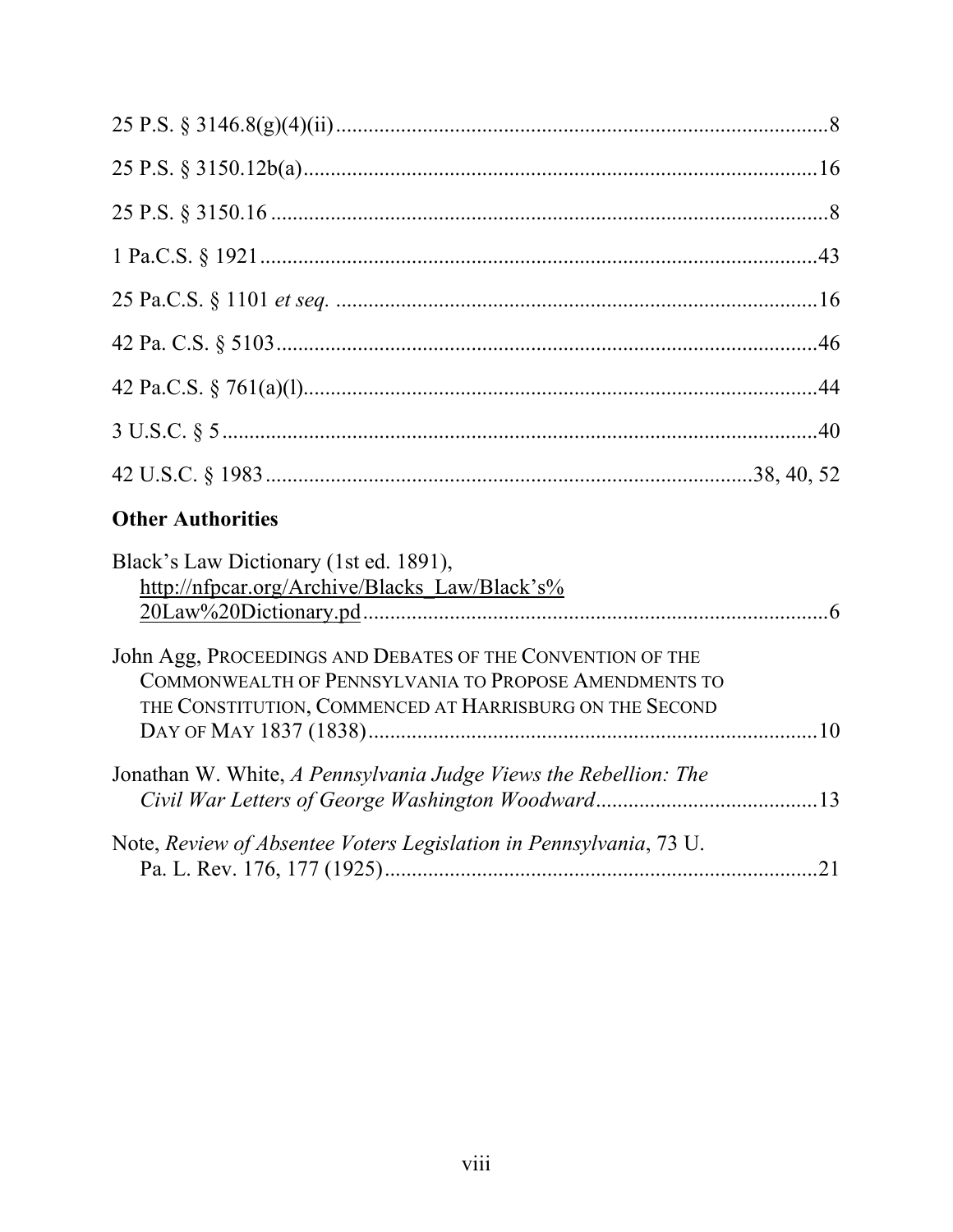#### **I. INTRODUCTION**

<span id="page-9-0"></span>Upon reading the Commonwealth Court's majority opinion and the three briefs of Appellees/Petitioners ("Petitioners"), one thing *is* clear, palpable, and plain: But for *Chase*'s decision invalidating voting in out-of-state military camps during the Civil War, and *Lancaster City*'s uncritical application of *Chase* a century ago, Petitioners would not have a wisp of a case. The text, structure, and legislative history of the current Pennsylvania Constitution stand squarely against them. So too does the overwhelming weight of case law interpreting the same language in other states' constitutions. Under well-settled principles of constitutional adjudication, Petitioners' challenge collapses.

It is therefore unsurprising that Petitioners' entire argument is based on *Chase*. Rather than attempting to carry their burden of showing that the current Pennsylvania Constitution clearly, palpably, and plainly prohibits the General Assembly from providing for mail-in voting, Petitioners start with *Chase*'s construction of the 1838 Constitution. They then argue that, notwithstanding the material changes in constitutional language between the time of *Chase* and *Lancaster City* and today, those cases should control this Court's evaluation of Act 77.

But *Chase* and *Lancaster City* do not support Petitioners' position. *Lancaster City* reflexively followed *Chase*'s interpretation of the 1838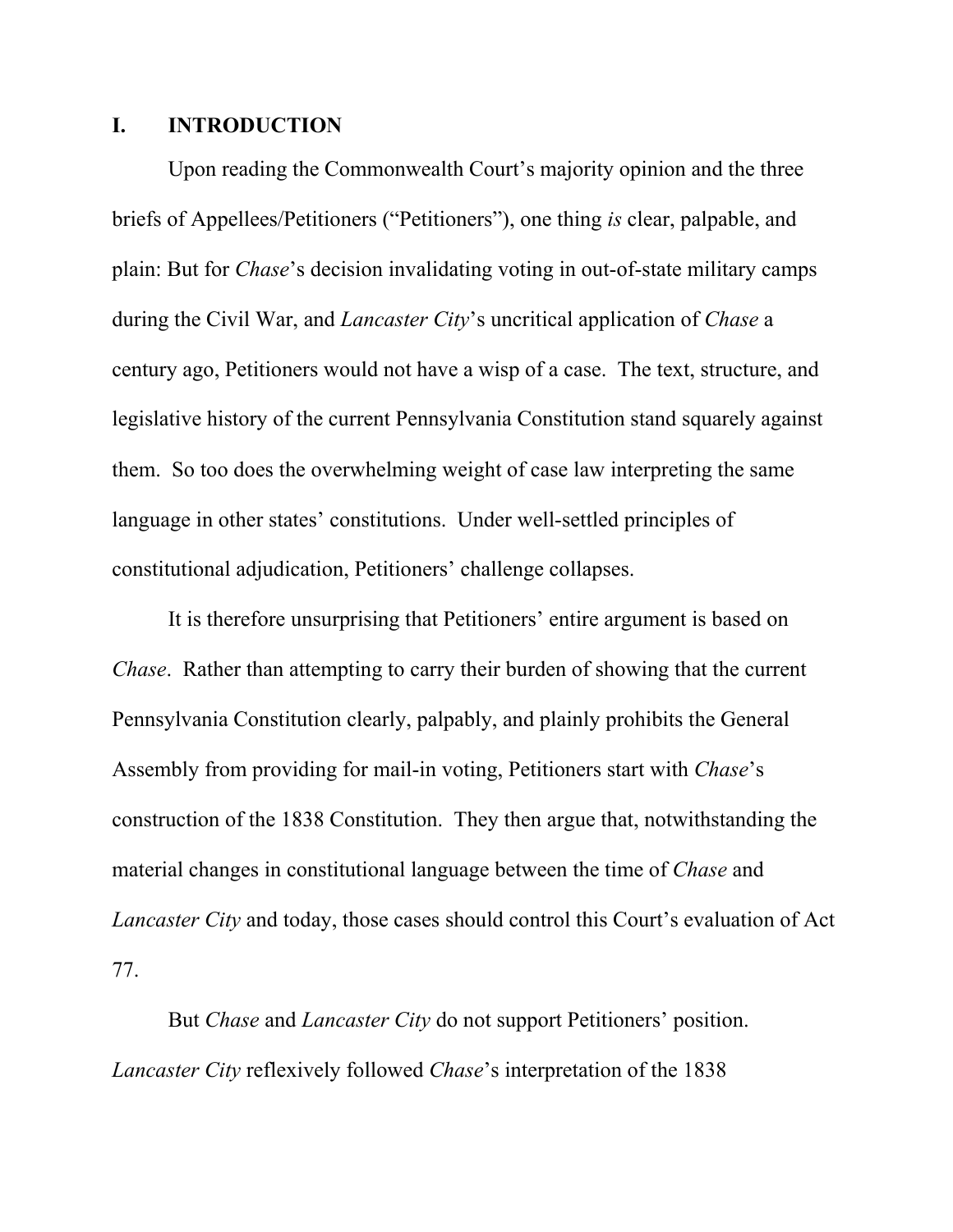Constitution, without accounting for a fundamental change to a key provision on which *Chase* had relied—a change that expressly gave the General Assembly broad power to prescribe the permissible methods of voting. And *Lancaster City* itself relied on a provision that was later repealed in 1967. Petitioners are thus left to argue that a *different* constitutional provision, which *requires* the General Assembly to permit certain classes of persons to vote absentee, somehow clearly, palpably, and plainly *prohibits* the General Assembly from allowing others to vote by mail. Further, even taken on its own terms, *Chase*'s construction of the "offer to vote" language in what is now Article VII, § 1 of the Pennsylvania Constitution—which is the indispensable basis of Petitioners' entire argument—is indefensible. Tellingly, that interpretation has been rejected by the great majority of courts that have taken up the question since.

Put simply, *Chase* and *Lancaster City* are readily distinguishable from the case—and the Constitution—currently before this Court, and this Court has every reason to distinguish them. Alternatively, they should be overruled. They were wrongly decided, have engendered no reliance interests, and have not stood the test of time. They should not be allowed to strip the General Assembly of the ability to help all Pennsylvanians access the fundamental right to vote.

Petitioners' other arguments are also without merit. The *Bonner* and *County Republican Committee* Petitioners' federal claims, which are derivative of their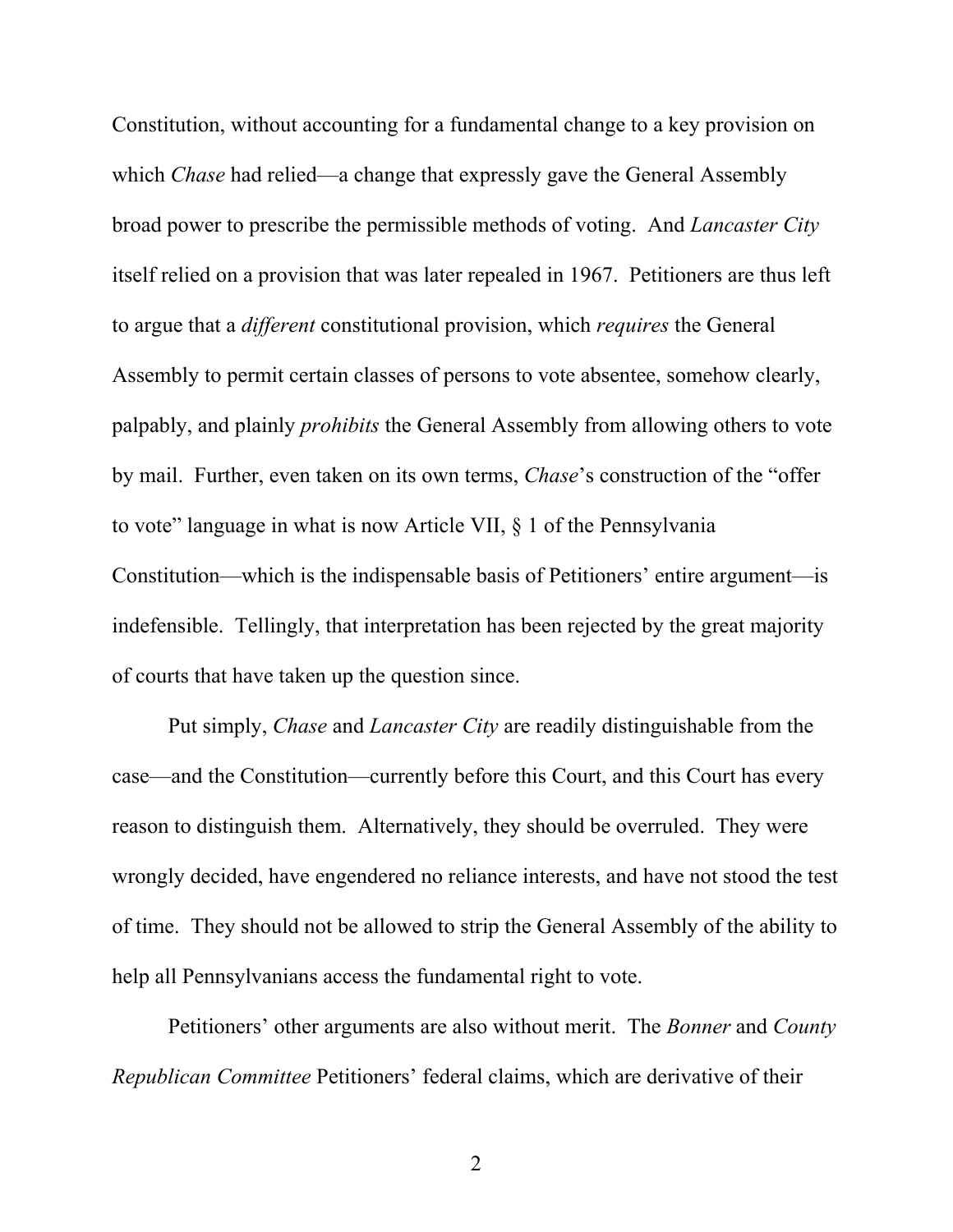state constitutional challenge, fail as a matter of law. And Petitioners' attempts to resist the plain language of Section 13 of Act 77 are unavailing: The Commonwealth Court lacked jurisdiction over Petitioners' facial constitutional challenge, and that challenge was time-barred. For all of these reasons, the decision below should be vacated, and Petitioners' claims should be dismissed with prejudice.

#### **II. PETITIONERS IGNORE FUNDAMENTAL PRINCIPLES OF CONSTITUTIONAL INTERPRETATION**

<span id="page-11-1"></span><span id="page-11-0"></span>Petitioners' interpretive approach goes awry from the start. Petitioners not only disregard the standards governing their constitutional challenge to Act 77; they affirmatively misstate the controlling rules. Petitioner McLinko cites *Marbury v. Madison* for the proposition that "[t]he powers of the Legislature are defined and limited" by the Constitution. McLinko Br. 24 (quoting *Marbury*, 5 U.S. (1 Cranch) 137, 176 (1803)). But the U.S. Congress stands in a very different relationship to the U.S. Constitution than the General Assembly does to the Pennsylvania Constitution. "[A] reviewing court must narrowly construe a [Pennsylvania] constitutional provision which places limitations on the power of the legislature, as, unlike the federal Constitution, the powers not expressly withheld from the General Assembly inhere in it." *Stilp v. Commonwealth*, 974 A.2d 491, 494-95 (Pa. 2009); *accord Sharpless v. Mayor of Phila.*, 21 Pa. 147, 161 (1853) (opinion of Black, C.J.) (recognizing the "vast field of power, granted to the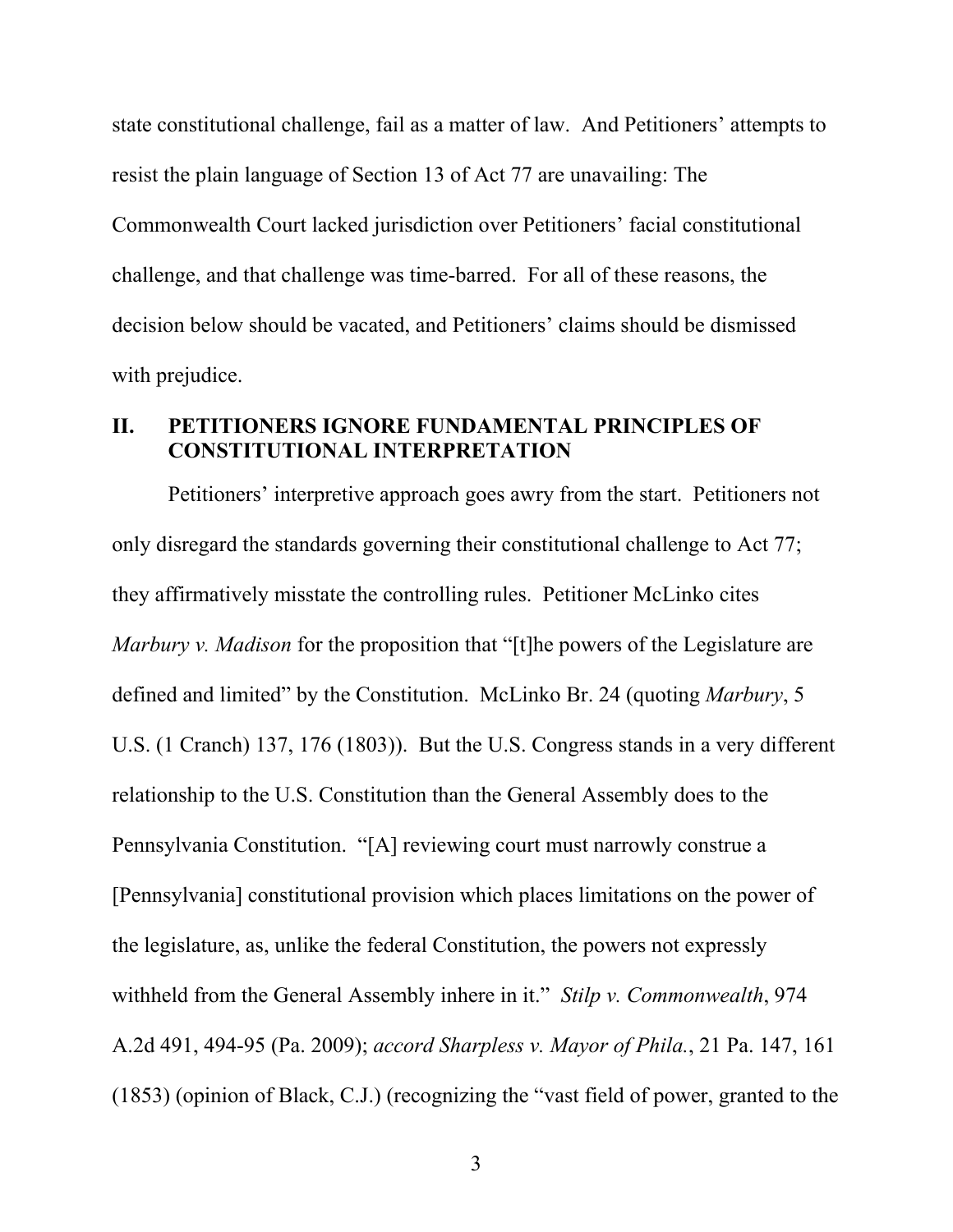legislature by the general words of the [Pennsylvania] constitution, and not reserved, prohibited, or given away to others"; "[o]f this field the General Assembly is entitled to the full and uncontrolled possession").

<span id="page-12-1"></span>In other words, "[t]he General Assembly possess[es] all legislative power except such as is [constitutionally] prohibited by *express* words or *necessary* implication." *Lewis & Nelson's Appeal*, 67 Pa. 153, 166 (1870) (emphasis added). If the Pennsylvania Constitution does not say "'thou shalt not' … then the statute is the law simply because it is the will of the people." *Stilp*, 974 A.2d at 497.

<span id="page-12-2"></span>The "thou shalt not" must be unmistakable. Hence the rule that a duly enacted statute "will not be invalidated unless it clearly, palpably, and plainly violates the Constitution, [with] any doubts … to be resolved in favor of a finding of constitutionality." *Id*. at 495. Put differently, Petitioners have the "very heavy burden," *id.*, of demonstrating "a *direct* collision between [Act 77] and [the provisions] of the federal or state constitution." *Erie & Ne. R.R. Co. v. Casey*, 26 Pa. 287, 301 (1856).

<span id="page-12-0"></span>These first principles end Petitioners' case. Petitioners fail to show that their construction of the current Pennsylvania Constitution is even a reasonable one, let alone that it is the *only* reasonable interpretation, such that the Constitution "clearly, palpably, and plainly" prohibits voters from returning their ballots by mail.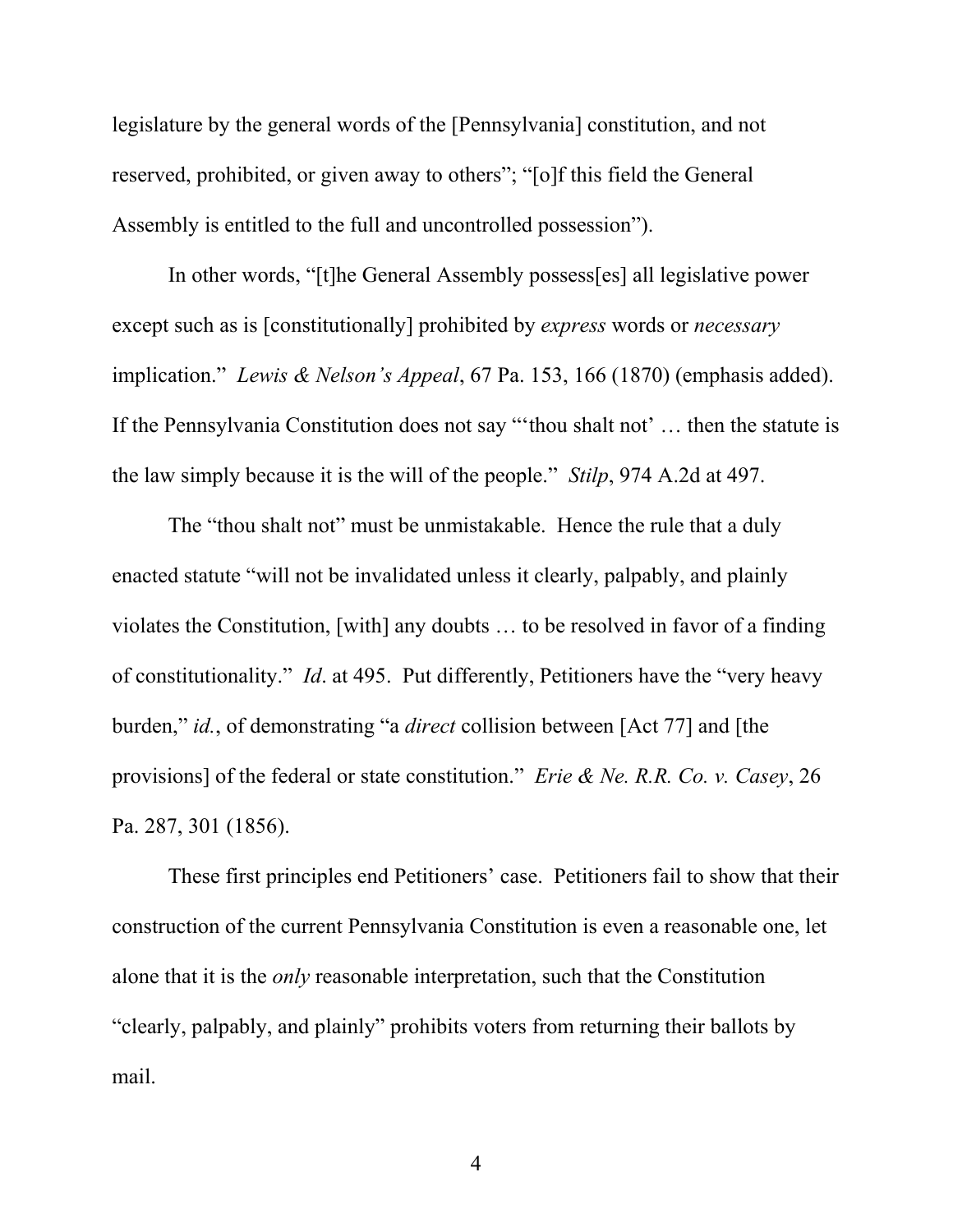### **III. PETITIONERS IGNORE THE TEXT AND STRUCTURE OF THE PENNSYLVANIA CONSTITUTION**

It is impossible to read Article VII, § 1 as "clearly, palpably, and plainly" prohibiting the General Assembly from authorizing voters to return their ballots by mail, let alone to reconcile that interpretation with Article VII, § 4's express grant of legislative power.

<span id="page-13-0"></span>*First*, Petitioners' exclusive focus on the three words "offer to vote" improperly ignores the rest of the provision in which those words appear (as well as other constitutional provisions bearing on the question at hand). The "offer to vote" language on which they rely does not appear in a provision addressing *methods* of voting, but rather appears in a description of a durational-residency<sup>[1](#page-13-2)</sup> requirement addressed to *who* may vote. *See* Pa. Const. art. VII, § 1. Petitioners ignore the rule that "the meaning of a particular word cannot be understood outside the context of the section in which it is used." *Jubelirer v. Rendell*, 953 A.2d 514, 528 (Pa. 2008). They continue to insist—contrary to fundamental tenets of construction—that the Pennsylvania Constitution *does*, in fact, "hide [an] elephant[] in [a] mousehole[]." Initial Brief of Appellants ("Initial Br.") 42 (quoting *Whitman v. Am. Trucking Assocs.*, 531 U.S. 457, 468 (2001)). And they continue to maintain that those "who drafted [Article VII, § 1], stopped short in the

<span id="page-13-2"></span><span id="page-13-1"></span><sup>&</sup>lt;sup>1</sup> Petitioners do not dispute that a voter can "reside" in an election district even while physically absent from the district. *See* Initial Br. 40-41.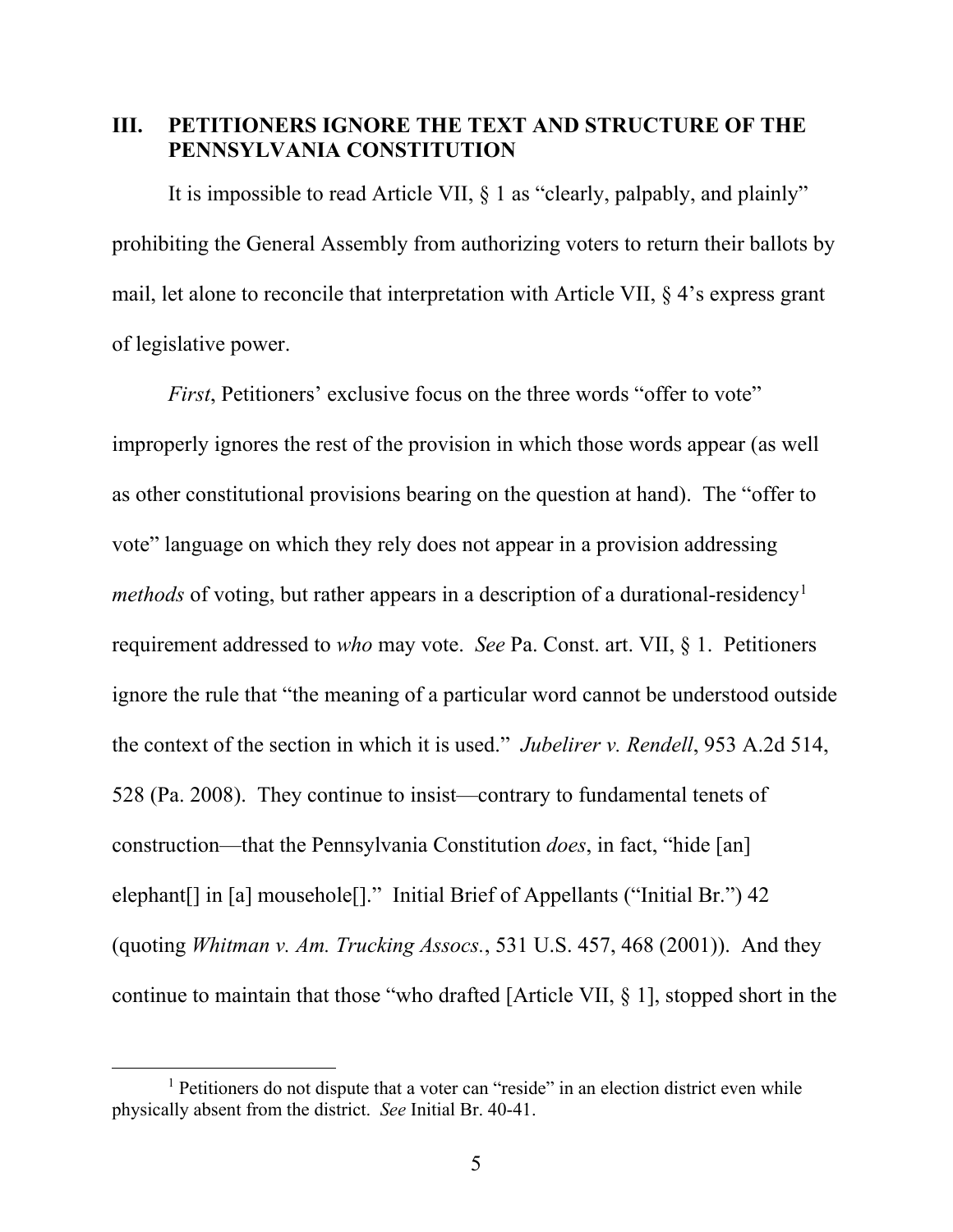<span id="page-14-0"></span>midst of defining the qualifications of an elector and injected an idea of an entirely different character," notwithstanding that "no one familiar with the rudiments of English would undertake to define qualifications and place or manner of voting, by the use of the language employed in [§ 1]." *Goodell v. Judith Basin Cnty.*, 224 P. 1110, 1114 (Mont. 1924). Even without a standard requiring limitations on legislative power to be clear, palpable, and plain, Petitioners' tortured reading would have to be rejected.

<span id="page-14-1"></span>*Second*, Petitioners' interpretation of even those three words ("offer to vote") is untenably cramped. As the North Carolina Supreme Court has observed, "[a]n offer to vote may be made in writing, and that is what the absent voter does when he selects his ballots and attaches his signature to the form and mails the sealed envelope to proper official[s]." *Jenkins v. State Bd. of Elections*, 104 S.E. 346, 349 (N.C. 1920). Indeed, as Respondents previously pointed out, the evidence of original understanding in this case shows that, *even in 1838*, "offer to vote" was not understood to require voters to be physically present in their election district when casting their ballot.[2](#page-14-3) Initial Br. 46-50; *see infra* Section IV.

<span id="page-14-3"></span><span id="page-14-2"></span><sup>&</sup>lt;sup>2</sup> Petitioner McLinko asks the Court to set all of this evidence aside based on a single definition of the word "offer" appearing in Webster's New Universal Unabridged Dictionary. McLinko Br. 11. But as even Petitioner McLinko appears to concede, that definition—whereby "offer" means "to present for acceptance or rejection" or "proffer"—does not preclude offering to vote by mail. *See id.* Under Act 77, an elector proffers his or her vote by mail, for acceptance or rejection by county of boards according to the rules set forth in the Election Code. Other dictionaries confirm that an "offer to vote" can be made by mail. The first edition of Black's Law Dictionary defines "offer" as "[a] proposal to do a thing" or "an attempt." Black's Law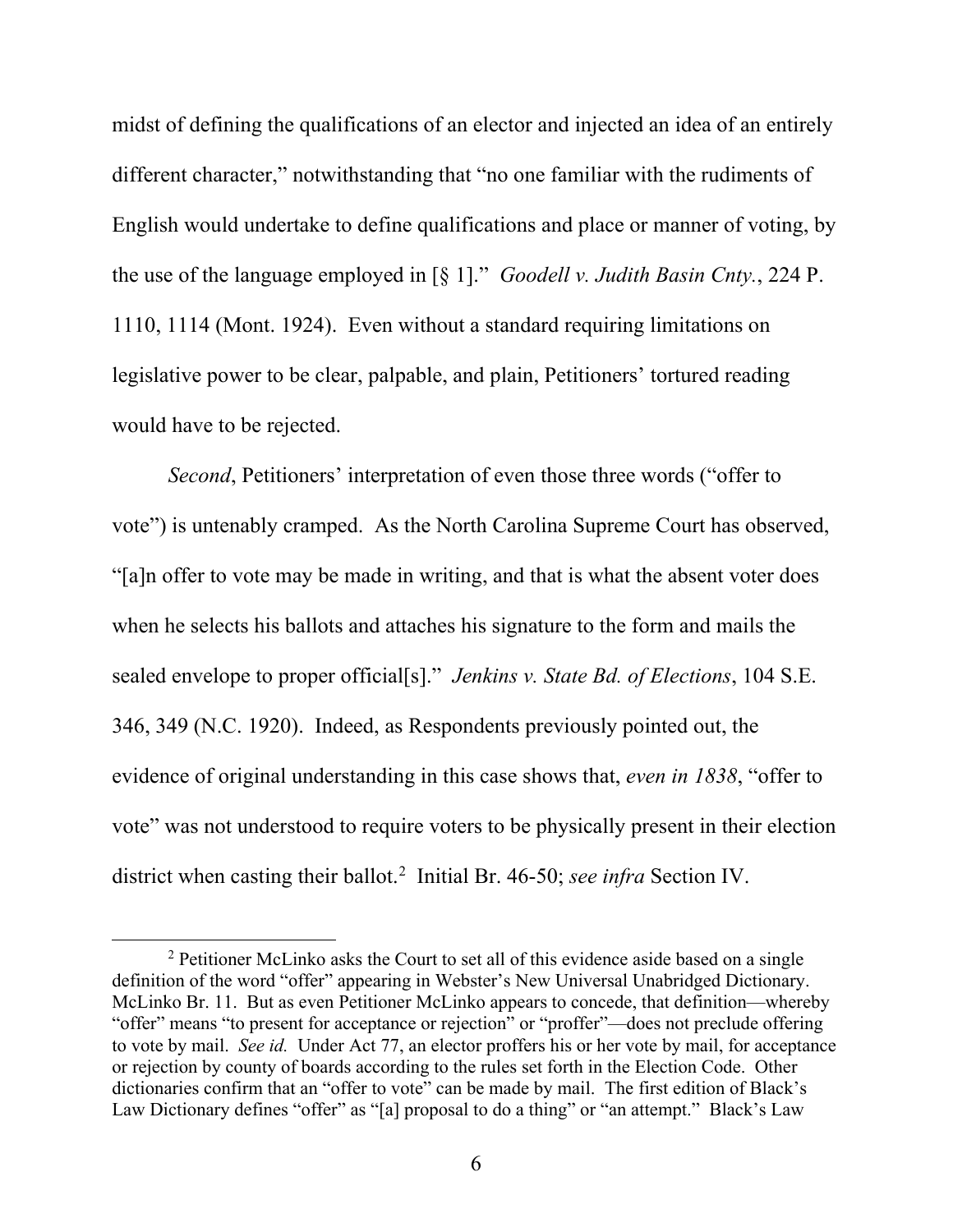*Third*, Petitioners' interpretation of Article VII, § 1 renders other sections of the Constitution incoherent. For example, Article VII, § 14 would be rendered inoperative. The absentee voting rights guaranteed by § 14 can be exercised only by "qualified electors," *i.e.*, those who satisfy the requirements of  $\S$  1. If Petitioners are right that § 1 mandates voting in person at polling places, then no one can vote absentee under § 14. *See* Initial Br. 44-45.

The *Bonner* Petitioners' response to this point is not only a *non*-*sequitur*, but is also simply wrong. They contend that  $\S 14$ 's requirement that the Legislature provide a "time and place" at which certain electors can vote absentee somehow shows that "offer to vote," as used in  $\S$  1, requires voting at polling places. Bonner Br. 53-54. Of course, this in no way addresses the contradiction between § 14's restriction of absentee voting rights to "qualified voters" and Petitioners' position that voting in person at a polling place is a  $\S$  1 voter qualifications. Moreover, Petitioners' argument is unfounded even on its own terms. It is hardly surprising that, having required the General Assembly to allow certain groups of electors to vote absentee, the Constitution would require that the legislature prescribe the essentials of how such absentee voting would be effectuated. The existence of that

 $\overline{a}$ 

Dictionary (1st ed. 1891), [http://nfpcar.org/Archive/Blacks\\_Law/Black's%](http://nfpcar.org/Archive/Blacks_Law/Black) [20Law%20Dictionary.pdf.](http://nfpcar.org/Archive/Blacks_Law/Black) As *Jenkins* recognizes, one can propose or attempt to vote by any number of methods, including by returning one's ballot through the mail. 104 S.E. at 349.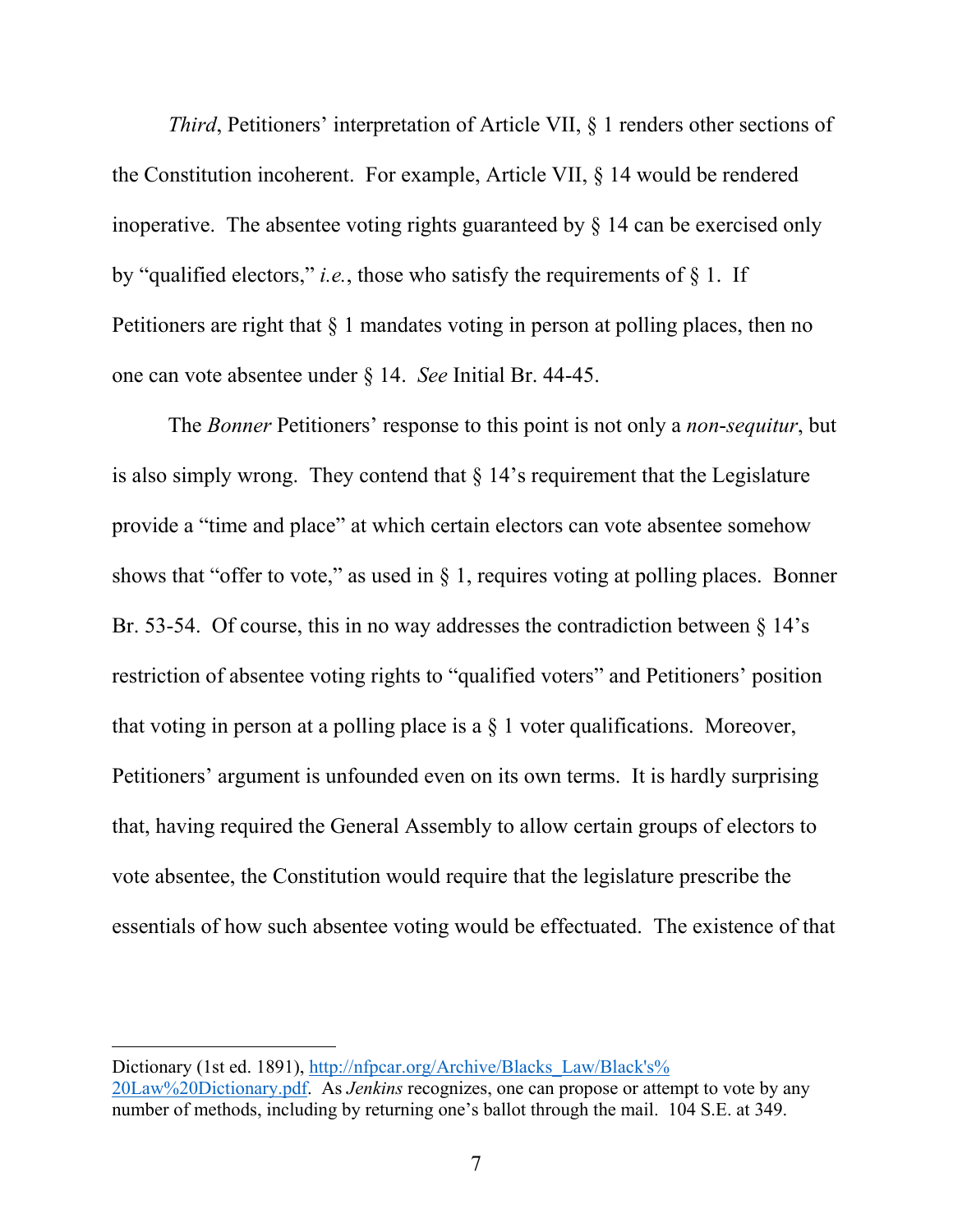requirement does nothing to support Petitioners' interpolation of a restriction on voting methods into the voter-qualification provisions of  $\S 1$ .<sup>[3](#page-16-7)</sup>

*Fourth* and finally, it is impossible to reconcile Petitioners' contorted reading of § 1 with the Constitution's plain and clear grant of authority to the Legislature to determine methods of voting in Article VII, § 4. The Constitution's "method" provision expressly gives the General Assembly the power to prescribe the permissible "method[s]" of voting—the *only* constitutionally imposed limitation is that secrecy must be preserved.<sup>[4](#page-16-8)</sup> PA. CONST. art. VII,  $\S$  4. Section 4 manifestly does not include the proviso "so long as electors vote only in person at

<span id="page-16-7"></span><sup>&</sup>lt;sup>3</sup> Similarly misplaced is Petitioners' reliance on the fact that  $\frac{1}{9}$  14 grants absentee voting rights to, among others, those "unable to attend at their proper polling places because of illness or physical disability." That phrase simply defines the scope of the constitutional right at issue: if a voter is able to vote in person at his or her designated polling place, she is not constitutionally entitled to vote absentee. The existence of that condition in no way establishes that the phrase "offer to vote" in  $\S$  1 imposes an in-person voting requirement or that the Constitution prohibits the General Assembly from *permitting* other persons to vote by mail.

<span id="page-16-8"></span><span id="page-16-6"></span><span id="page-16-5"></span><span id="page-16-4"></span><span id="page-16-3"></span><span id="page-16-2"></span><span id="page-16-1"></span><span id="page-16-0"></span><sup>4</sup> In a footnote, the *Bonner* Petitioners suggest that mail-in voting is incompatible with secrecy. Bonner Br. 43 n.7. But it is clear—and none of the Petitions for Review in this case dispute—that Act 77's mail-in voting procedures comply with the "secrecy" requirement of Article VII, § 4. *See* 25 Pa. Stat. § 3150.16 ("mail-in elector" must mark the ballot "in secret" and "securely seal" it in the secrecy envelope); 25 Pa. Stat.  $\S 3146.8(g)(4)(ii)$  (mail-in ballot returned with any identifying marks is void); *Pa. Democratic Party v. Boockvar*, 238 A.3d 345, 377 & n.30, 380 (Pa. 2020) (relating requirement of secrecy envelope to secrecy requirement in Article VII, § 4); *see also W. Hanover v. Pa. Labor Relations Bd.*, 646 A.2d 625, 629 (Pa. Commw. Ct. 1994) (concluding that secrecy requirements in 25 P.S. §§ 3146.6, 3146.8 satisfy statutory requirement of voting secrecy); *NLRB v. Groendyke Transp., Inc.*, 372 F.2d 137, 142 (10th Cir. 1967) ("ballot by mail is [] accepted … throughout the country as not incompatible with the democratic process of secret balloting"); *Peterson v. City of San Diego*, 666 P.2d 975 (Cal. 1983) ("conclud[ing] that [California's constitutional] secrecy provision does not preclude voting by mail").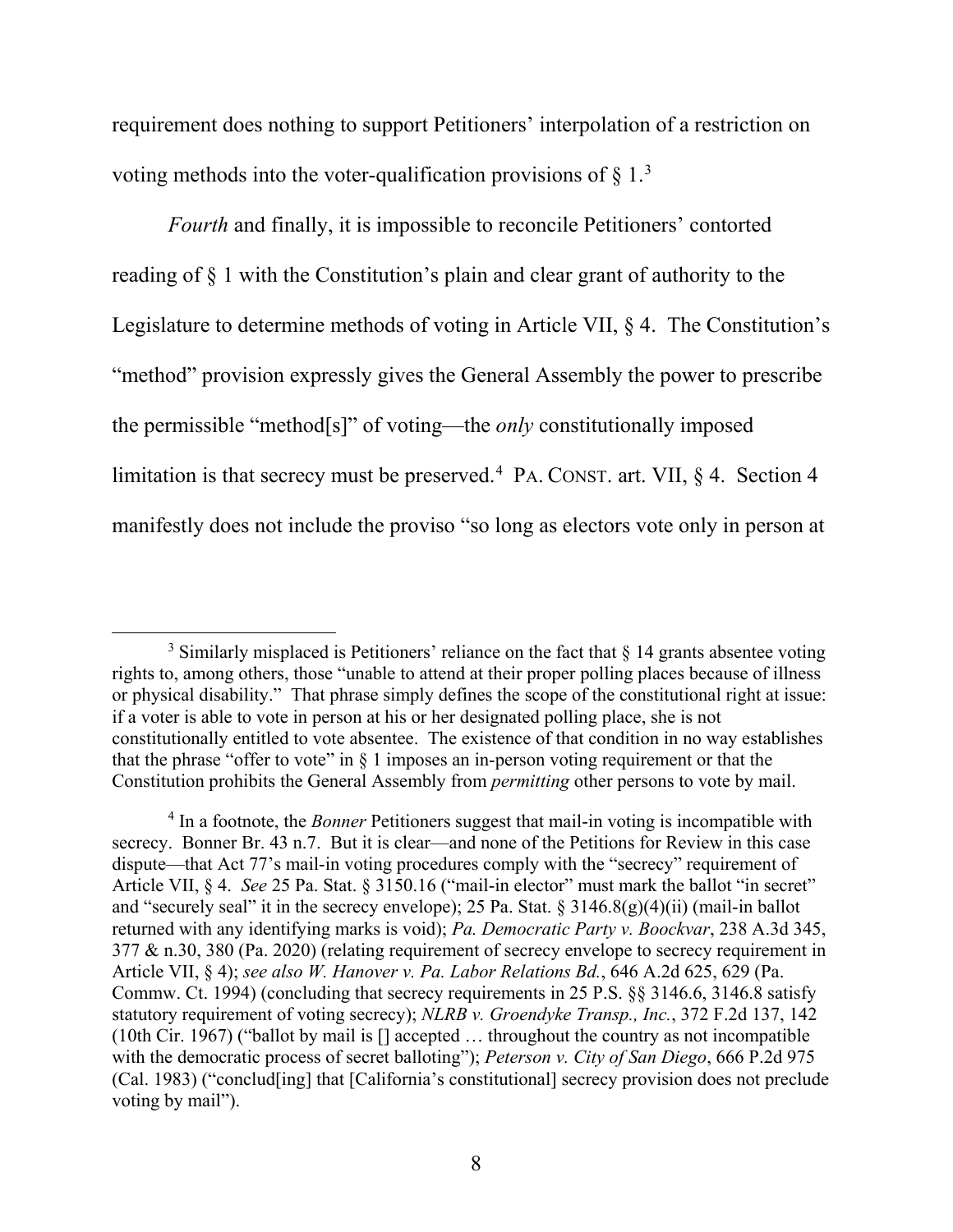polling places within their respective election districts," or even "subject to restrictions set forth elsewhere in this Article."

It is not difficult to imagine how the Constitution *could* have incorporated a clear, palpable, and plain prohibition on anything other than voting in person at polling places in a voter's election district of residence. Such a prohibition would be found in a provision addressing the "method" of voting, and it would specify that in-person voting is required. But the Pennsylvania Constitution contains nothing remotely approaching such a provision. Indeed, two of the Petitioners here have proposed a constitutional amendment illustrating what a clear, plain, and palpable prohibition on mail-in voting would look like—and demonstrating that the current version of Article VII,  $\S$  4 is its antithesis.<sup>[5](#page-17-0)</sup>

# **IV. PETITIONERS IGNORE THE LEGISLATIVE HISTORY AND COMMON UNDERSTANDING OF THE "OFFER TO VOTE" PROVISION AT THE TIME OF ITS ADOPTION**

Conspicuously, Petitioners completely ignore the legislative history of the

"offer to vote" provision, as well as the evidence of how it was understood at the

2021 Pa. H.J.R. 171.

<span id="page-17-0"></span> $<sup>5</sup>$  The proposed amendment would revise Article VII,  $\&$  4 of the Constitution as follows</sup> (deleted language is bracketed and struck out and added language is bolded):

<sup>[</sup>All] **Except as permitted by absentee ballot under section 14 of this article,**  all elections by the citizens shall be by ballot for by such other method as may be prescribed by law:] **cast in person by electors at their polling place, including early in-person voting, as prescribed by law:** Provided, That secrecy in voting be preserved.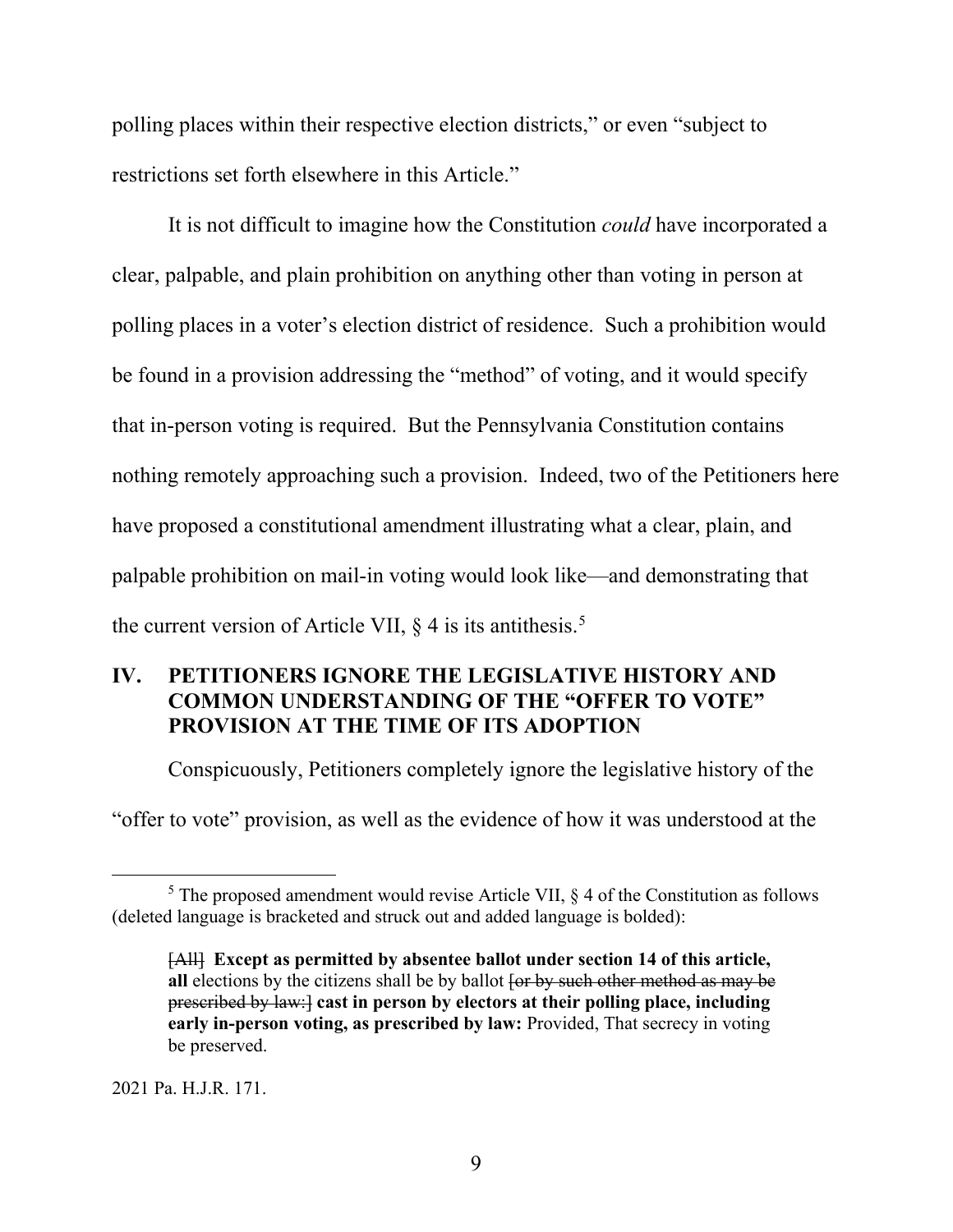<span id="page-18-0"></span>time of its adoption in 1838. *See* Initial Br. 46-50; *see League of Women Voters v. Commonwealth*, 178 A.3d 737, 802 (Pa. 2018) (if the text of a constitutional provision is ambiguous, courts should examine, among other things, "the contemporaneous legislative history"). This evidence confirms that the electiondistrict residency requirement in Article VII, § 1 is not a limitation on voting methods. It shows that the "offer to vote" language serves an essential purpose but not the one Petitioners and the Commonwealth Court ascribe to it. Consistent with the purpose of residency requirements generally, the third sub-provision of Article VII, § 1 (originally introduced as part of Article III, § 1 of the 1838 Constitution) defines *who* may vote in a given election district's elections: only residents of that district. *See, e.g.*, 9 John Agg, PROCEEDINGS AND DEBATES OF THE CONVENTION OF THE COMMONWEALTH OF PENNSYLVANIA TO PROPOSE AMENDMENTS TO THE CONSTITUTION, COMMENCED AT HARRISBURG ON THE SECOND DAY OF MAY 1837, at 309 (1838) ("Those who resided in a particular district, were the persons who ought alone to be entitled to vote in that district, because they were the persons to be affected by the election in that district.").

<span id="page-18-1"></span>Petitioners do not dispute that, under the 1790 Constitution, the General Assembly could—and did—permit electors to vote other than in person at polling places in their election district. It is uncontroverted that nothing in the Convention debates of 1837-38 suggests that the new election-district residency requirement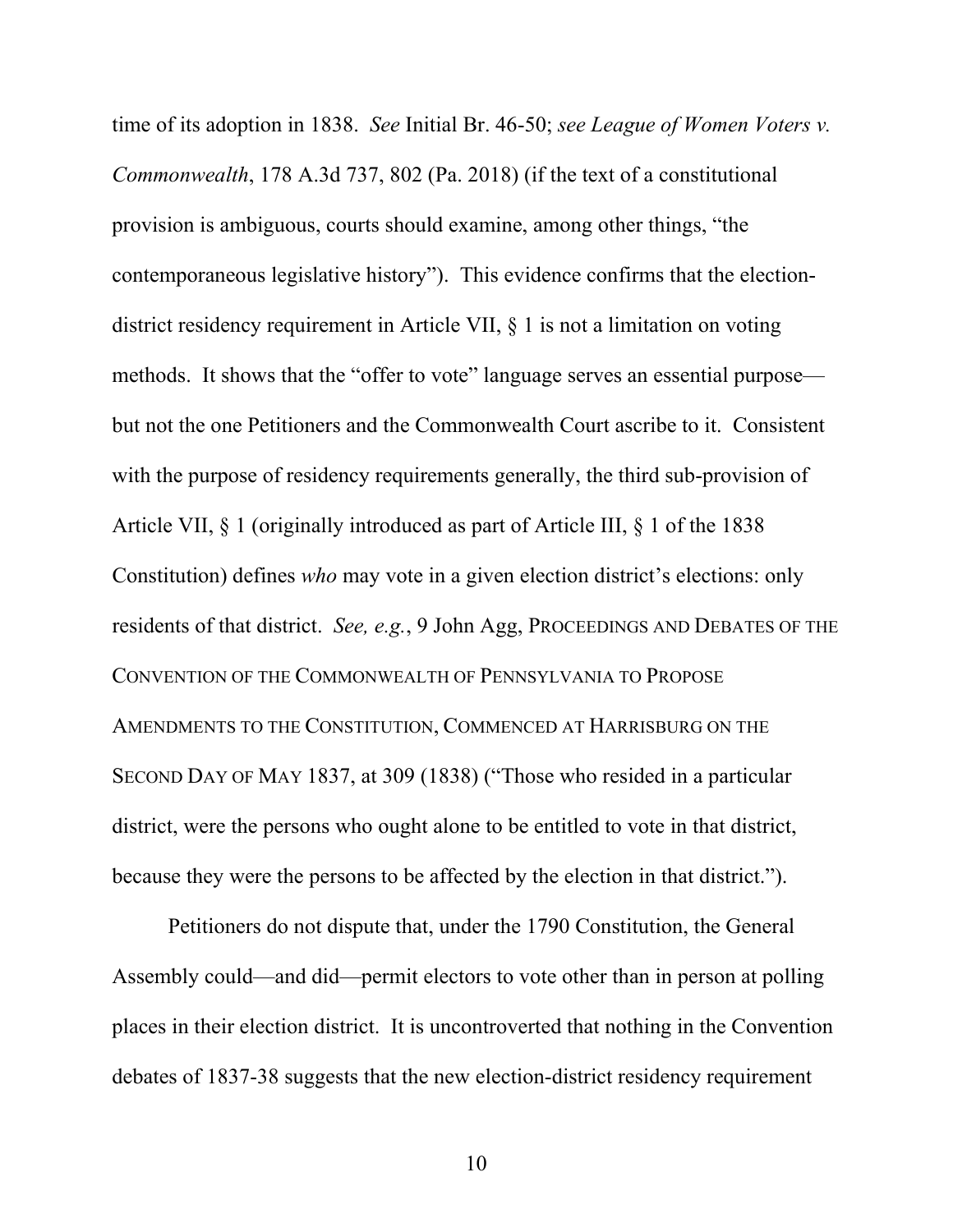took that power away. To the contrary, *immediately* after the 1838 Constitution was adopted, the General Assembly re-enacted a statute allowing soldiers to vote outside their election districts. *See* Initial Br. 46-50.

Only one of the Petitioners, McLinko, even attempts to respond to this evidence. Rather than address the evidence itself, Petitioner McLinko argues that it should be ignored because Justice Woodward, "who wrote the *Chase* opinion[,] was a participant in the [1837-38] constitutional convention." McLinko Br. 14. According to McLinko, Justice Woodward's 1862 opinion must be accepted as the ultimate, unimpeachable authority on "what was intended by the phrase 'offer to vote'" and "the meaning of the 1838 Constitution." *Id.* at 9, 14.

This argument from authority is flawed in several basic respects. *First*, Petitioner McLinko does not explain why this Court should defer to an opinion written 25 years *after* the constitutional convention took place, when this Court can consult the *actual* legislative history of the provision at issue. *Second*, as previously pointed out, Justice Woodward's interpretation of "offer to vote" in *Chase* was not grounded in any interpretation of that legislative history or evidence of contemporaneous understanding. To the contrary, Justice Woodward summarily dismissed powerful evidence that, at the time of its adoption, the election-residency requirement was *not* understood as a limitation on voting methods. *See Chase*, 41 Pa. at 417 (asserting that the General Assembly of 1839 was "careless" in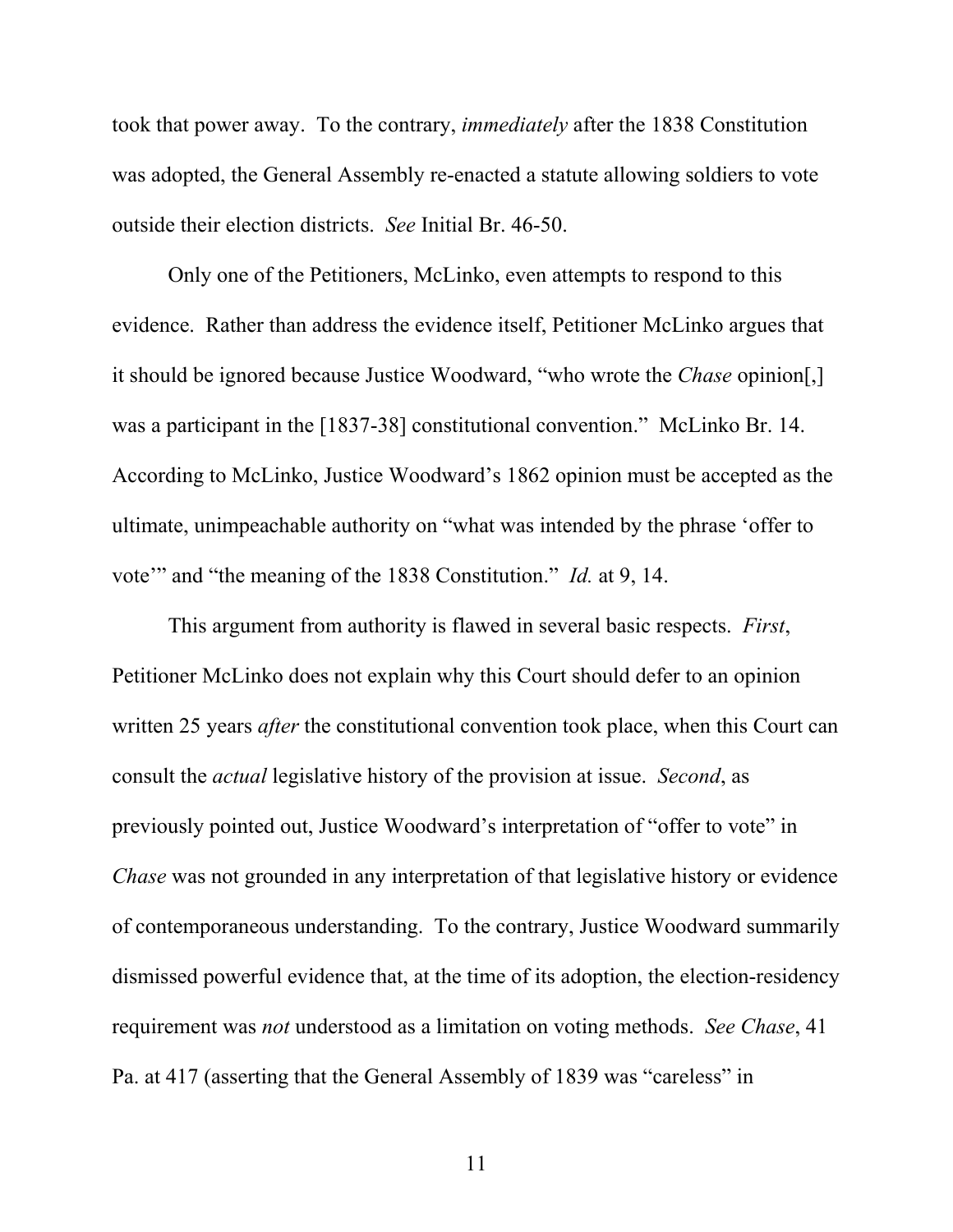reenacting a statute allowing soldiers to vote other than in person at polling places in their election districts). Justice Woodward's interpretation of "offer to vote" was conjured out of thin air. *See* Initial Br. 64-65.

*Third*, even if one is inclined to accept an argument from authority over an argument from evidence, Petitioner McLinko has selected the wrong standardbearer. Justice Woodward played only a small role in the convention debate over the election-district residency requirement at issue, stating that he preferred an election-district residency requirement to a requirement that eligible voters be taxpayers. This remark reflects that Woodward, too, understood the residency requirement not as a restriction on voting methods, but rather as an effort to limit voting eligibility to those holding a "sufficient" stake in the communities in which they vote. *See* 9 Agg, *supra*, at 296-97.[6](#page-20-0)

Petitioner McLinko notably fails to mention the most prominent role Justice Woodward played at the convention—namely, as a vigorous advocate for denying black Pennsylvanians the right to vote. Championing the provision by which the 1838 Constitution would limit suffrage to "white freemen," Woodward exhorted the convention to "rescue our institutions from meditated debasement, by

<span id="page-20-0"></span> <sup>6</sup> Woodward ultimately voted against the residency requirement. *Id.* at 320.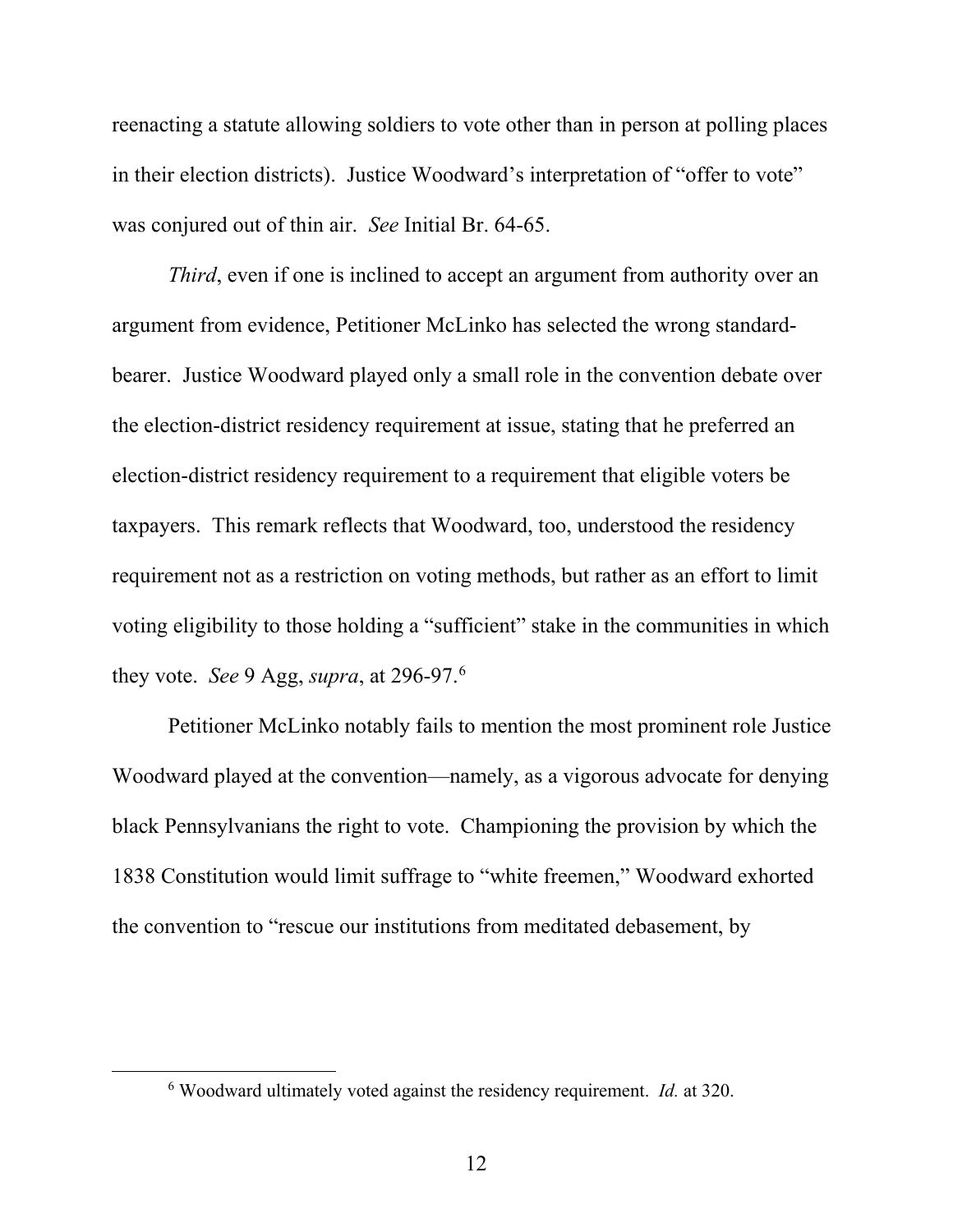declaring, what has always been understood, that voters must be white men."<sup>[7](#page-21-1)</sup> 10 Agg, *supra*, at 22. Indeed, Woodward argued that Pennsylvania's "covenant engagement, and obligations to the surrounding states, forbid us to license negro votes," reasoning that the southern states would not "have confederated with a state who was to make their fugitive slaves voters." *Id.* at 22.<sup>[8](#page-21-2)</sup>

As shown below, Justice Woodward's anti-democratic convictions cannot be divorced from his opinion in *Chase*. *See infra* Section VI. And they furnish yet another reason, if one were needed, to reject Petitioner McLinko's appeal to the authority of a single justice. Constitutional interpretation must be based on *evidence* of constitutional meaning, including the text, structure, and legislative history of the provisions at issue. Arguments from authority, which treat individual judges as oracles, are illegitimate. As shown above, they are especially inappropriate here.

<span id="page-21-1"></span> <sup>7</sup> *Compare Chase*, 41 Pa. at 426 (celebrating that the 1838 Constitution "withholds [suffrage] altogether from about four-fifths of the population," and noting approvingly that "all our successive constitutions have grown more and more astute on this subject").

<span id="page-21-2"></span><span id="page-21-0"></span><sup>8</sup> These sentiments did not diminish over time. In November 1860, just after Abraham Lincoln's election as President, Woodward wrote a letter declaring that "slavery was intended as a special blessing to the people of the United States" and blaming the "antislavery" movement for all manner of evils, from "conjugal infidelities & prostitution" to "stuffing ballot boxes." Letter from George W. Woodward to Jeremiah S. Black (Nov. 18, 1860), *reprinted in* Jonathan W. White, *A Pennsylvania Judge Views the Rebellion: The Civil War Letters of George Washington Woodward*, 129 Pa. Mag. Hist. & Biography 195, 205, 206 (2005). Woodward opined that, if the southern states should secede, the north should "let them go in peace," adding: "I wish Pennsylvania could go with them…. We are the wrong doers." *Id.* at 207.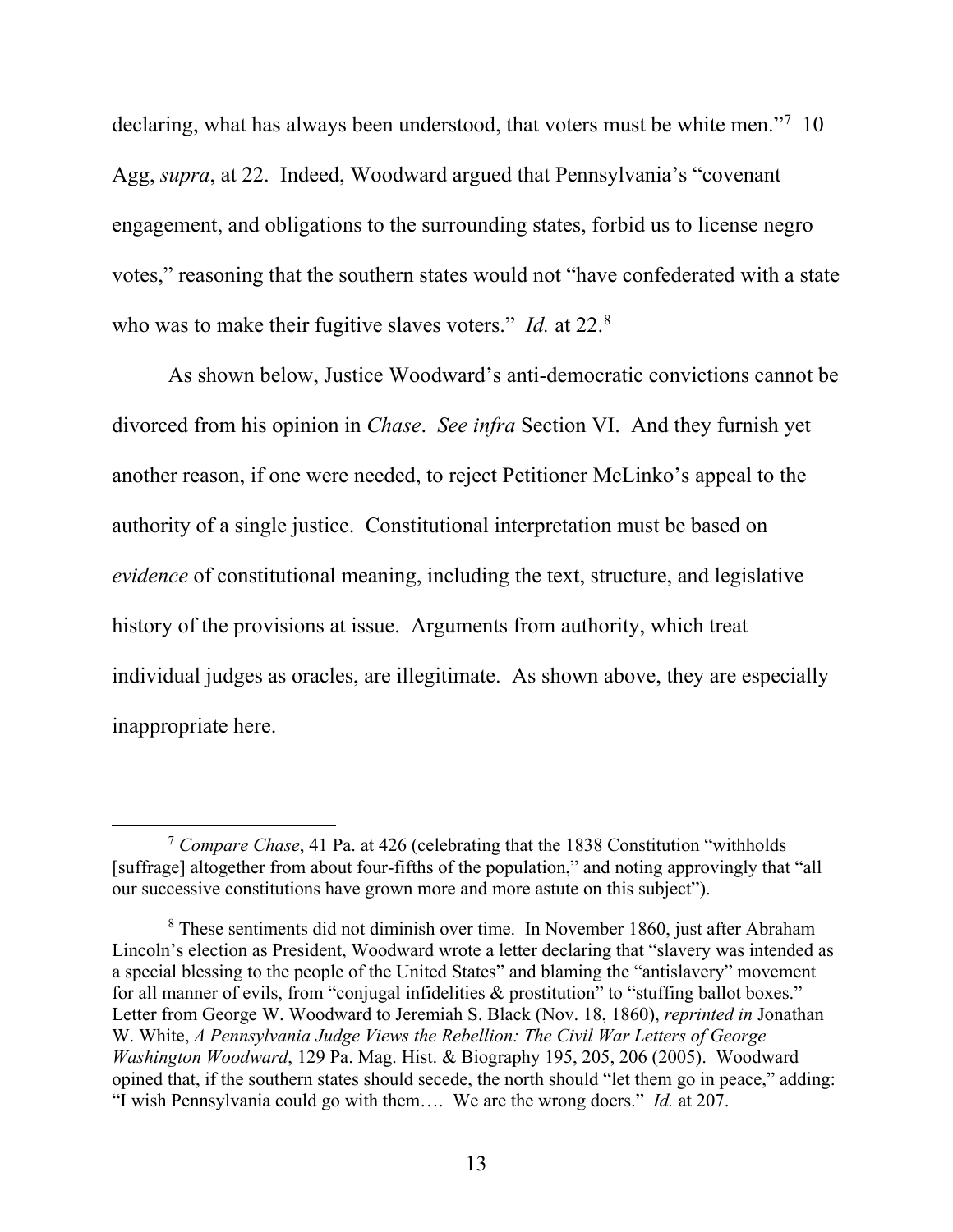# **V. PETITIONERS IGNORE THE PERSUASIVE DECISIONS OF NUMEROUS OTHER SUPREME COURTS INTERPRETING MATERIALLY IDENTICAL CONSTITUTIONAL LANGUAGE**

<span id="page-22-0"></span>The 1837-38 convention and 1839 General Assembly were not the only institutions that rejected Petitioners' interpretation of "offer to vote." Supreme courts in many other states have issued thorough and persuasive opinions reaching the same conclusion. *See* Initial Br. 51-53 (collecting cases); *accord, e.g.*, *Bullington v. Grabow*, 298 P. 1059, 1059 (Colo. 1931) (rejecting the argument "that a voter must be personally present when 'he offers to vote'"); *see also Commonwealth v. Edmunds*, 586 A.2d 887, 895 (Pa. 1991) (endorsing "related case-law from other states" as a resource for interpreting the Pennsylvania Constitution); *League of Women Voters*, 178 A.3d at 803 ("we may consider … extra-jurisdictional case law from states that have identical or similar provisions, which may be helpful and persuasive").

<span id="page-22-2"></span><span id="page-22-1"></span>As they did with the legislative history of the 1838 Constitution, and with the evidence of how it was understood at the adoption, Petitioners ignore these cases. None of the Petitioners engages with a single one of these decisions, let alone disputes the cogency of their reasoning. The best Petitioners can do is to point to other cases, which held that in-person voting at polling places was constitutionally required. *See* Bonner Br. 43-46; McLinko Br. 10. But the parties' opposing groupings of cases do not stand on an equal footing.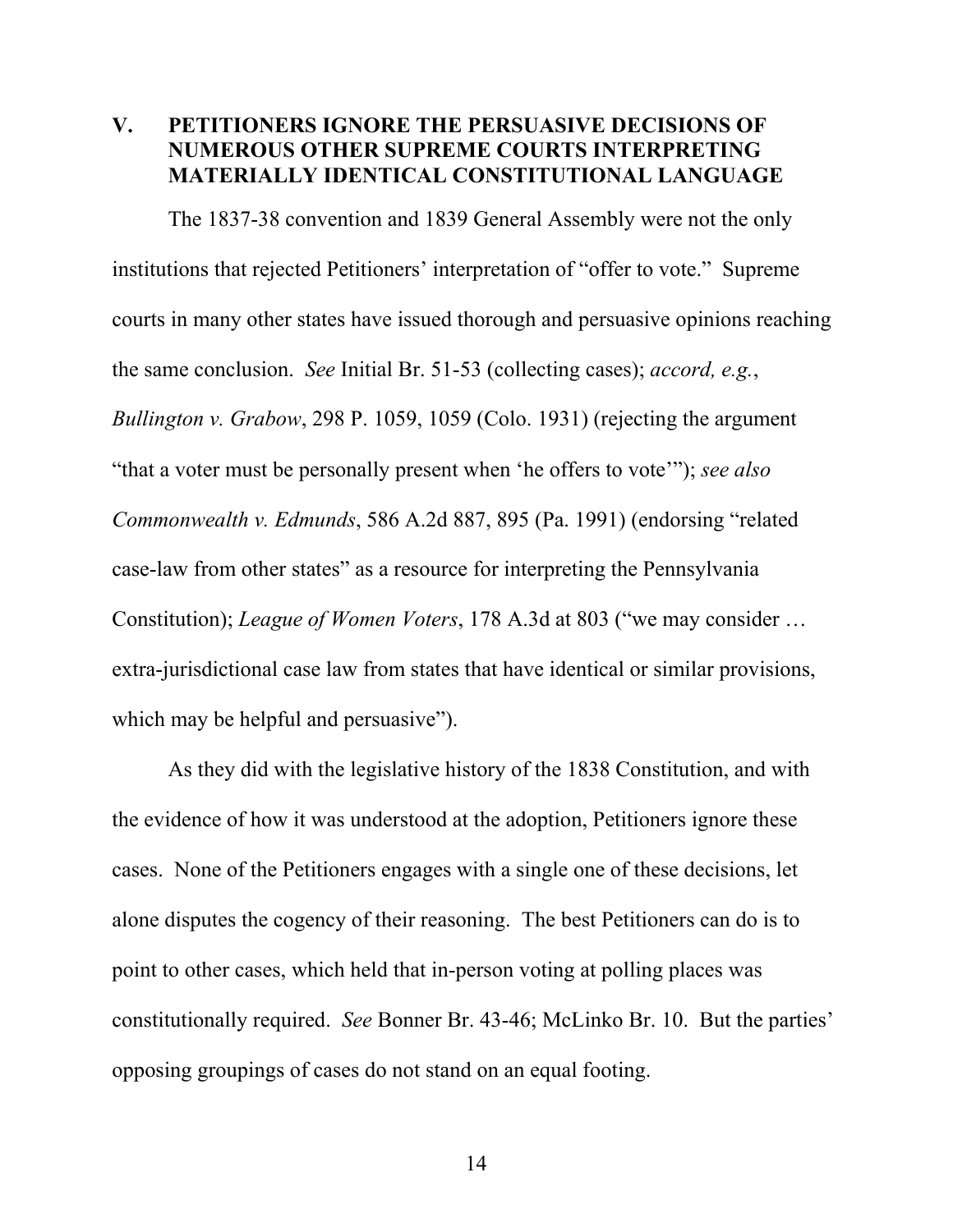<span id="page-23-4"></span><span id="page-23-3"></span><span id="page-23-1"></span>The *Bonner* Petitioners invoke the extra-jurisdictional cases cited in *Lancaster City. See* 126 A. at 200. But many of those cases<sup>[9](#page-23-7)</sup> were "advisory" opinions" of New England states with "vastly different" constitutions "drafted with reference to the peculiar New England system of elections at town meetings." *Goodell*, 224 P. at 1112; *accord Jenkins*, 104 S.E. at 349 (such cases "plainly have no bearing" on the interpretation of "offer to vote"); *Moore v. Pullem*, 142 S.E. 415, 420 (Va. 1928). Another case, *Clark v. Nash*, 234 S.W. 1 (Ky. 1921), likewise involved entirely different constitutional language—language which, unlike the election-district residency requirement in Article VII, § 1 of the Pennsylvania Constitution, *did* clearly, palpably, and plainly require in-person voting at polling places. *See id.* at 2 (applying "unambiguous provision" stating that "[a]ll elections … shall be by secret official ballot, furnished by public authority to the voters *at the polls*, and marked by each voter in private *at the polls*, and *then and there* deposited" (emphasis added)).

<span id="page-23-6"></span>The remaining cases cited by *Lancaster City* (and invoked by Petitioners here) were, like *Chase*, Civil War-era decisions involving statutes allowing for voting in battlefront military camps. *See Twitchell v. Blodgett*, 13 Mich. 127 (1865); *Bourland v. Hildreth*, 26 Cal. 161 (1864); *Day v. Jones*, 31 Cal. 261 (1866)

<span id="page-23-7"></span><span id="page-23-5"></span><span id="page-23-2"></span><span id="page-23-0"></span> <sup>9</sup> *See Opinion of the Judges*, 30 Conn. 591 (1862); *Opinion of the Judges*, 37 Vt. 665 (1864); *Opinion of the Justices*, 44 N.H. 633 (1863); *In re Opinion of Justices*, 113 A. 293 (1921).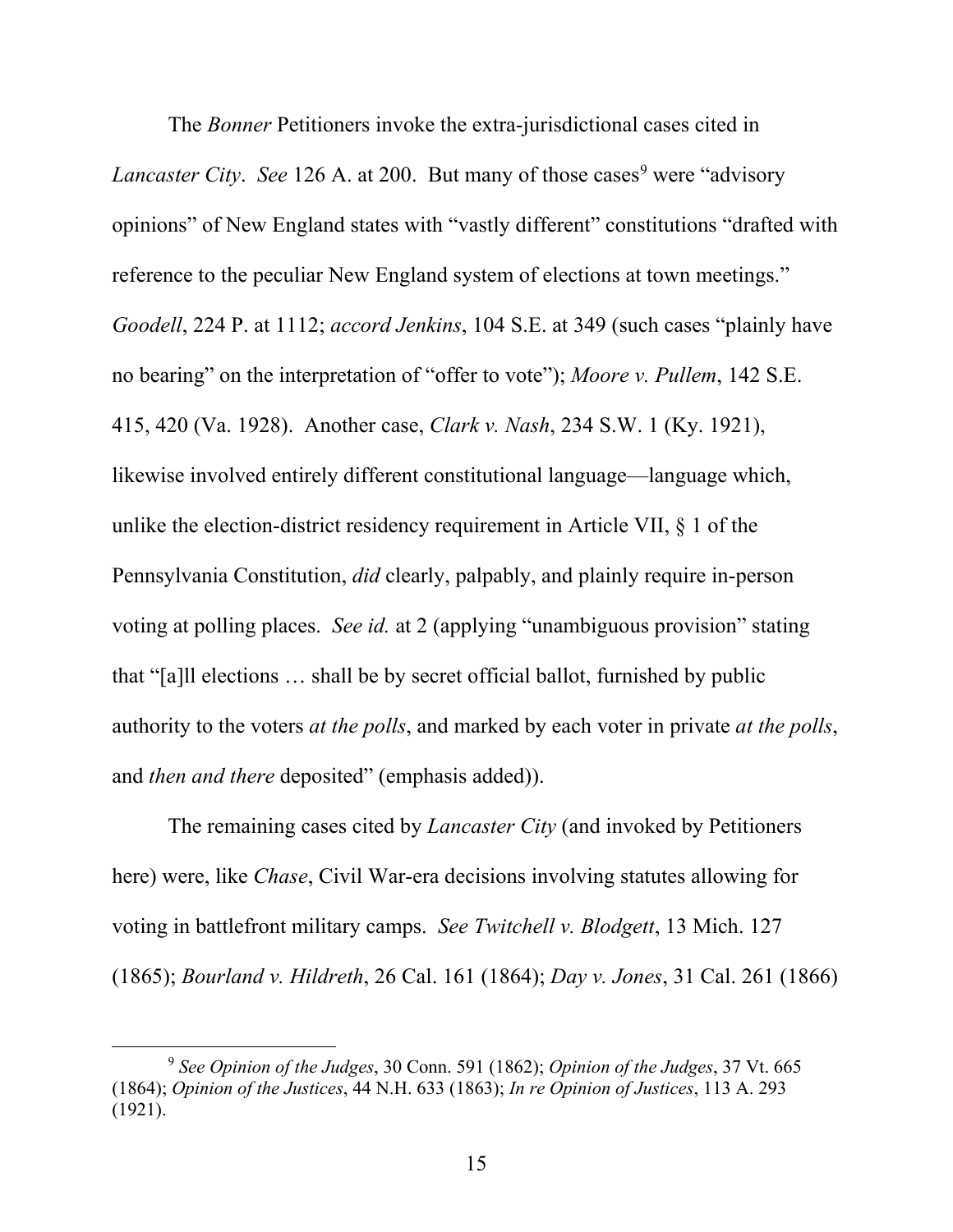<span id="page-24-0"></span>(applying *Bourland*). As later decisions recognized, that distinction is highly material. Those Civil War statutes, like the one construed in *Chase*, "authorized soldiers to cast their ballots of the state, in elections to be held by officials who may or may not have been citizens of the state, and without the safeguards of registration or challenge." *Jenkins*, 104 S.E. at 350. By contrast, the cases cited by Respondents construed an election method far more similar to that set forth in Act 77, one that included "due registration of the voter,"[10](#page-24-6) proof of the voter's identity,<sup>[11](#page-24-7)</sup> "and the sending of his ballot himself in a sealed envelope direct to the [election authorities presiding] where he is entitled to vote, to be opened by them at a given hour."[12](#page-24-8) *Jenkins*, 104 S.E. at 350. In addition, the decision in *Twitchell*  drew a vigorous dissent, which, Respondents respectfully submit, has the better of the argument. *See Twitchell*, 13 Mich. at 177 (Mitchell, C.J., dissenting) ("If the person offering to vote be qualified by age, citizenship, and residence, the legislature may determine how and where he may cast his ballot, and in what manner it shall be received and disposed of, and how canvassed.").

<span id="page-24-1"></span>The *Bonner* Petitioners do identify one state supreme court that, after the Civil War, interpreted "offer to vote" language as requiring in-person voting at

<span id="page-24-6"></span><span id="page-24-5"></span> <sup>10</sup> *See* 25 Pa.C.S. § <sup>1101</sup>*et seq.*

<span id="page-24-7"></span><span id="page-24-4"></span><span id="page-24-2"></span><sup>11</sup> *See* 25 P.S. § 3150.12b(a); *see also* 25 P.S. § 2602(z.5).

<span id="page-24-8"></span><span id="page-24-3"></span><sup>&</sup>lt;sup>12</sup> *See* 25 P.S. 3146.8(a), (g)(1.1), (2), (3), (4)(ii), 3150.16(a).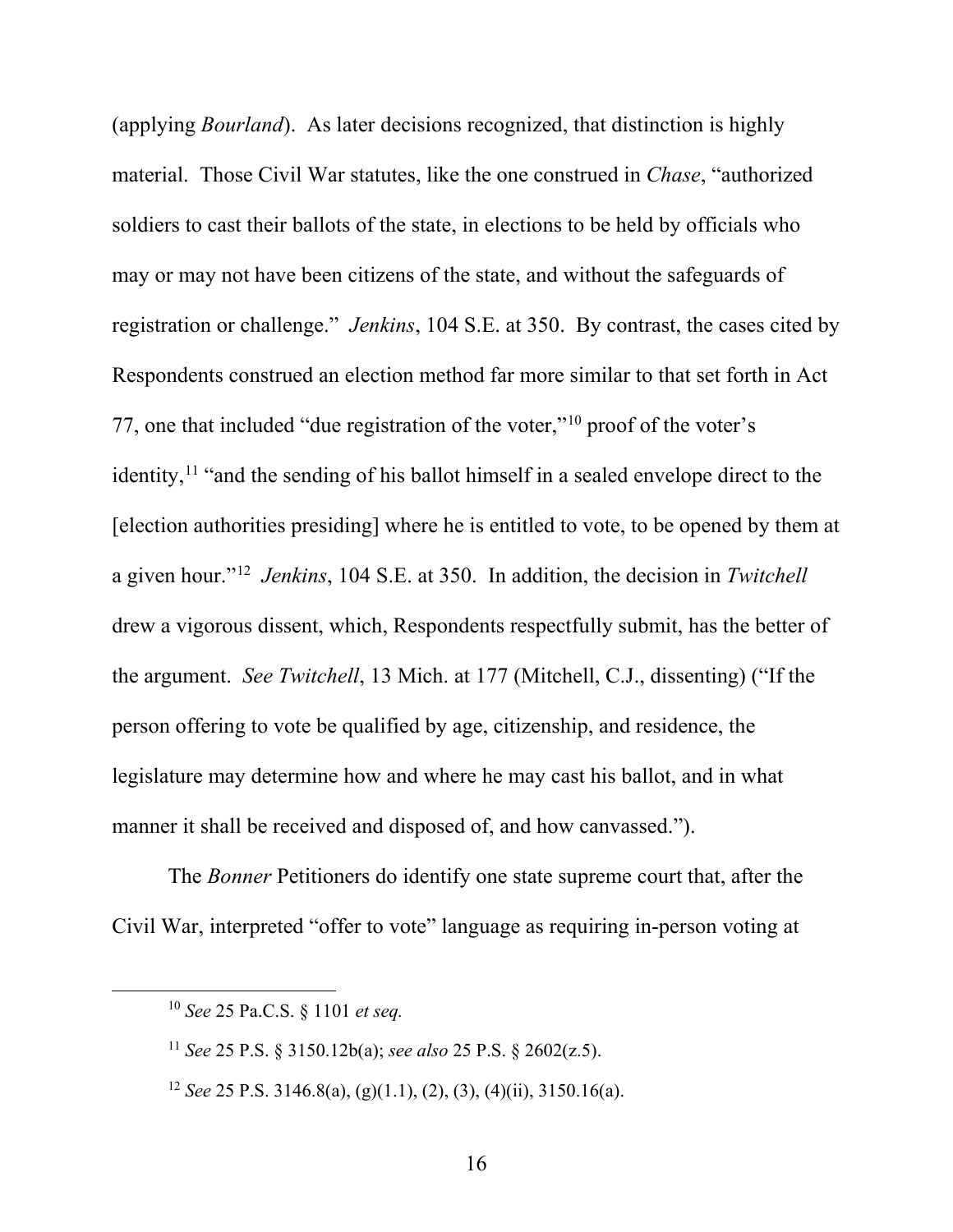polling places in a voter's election district. *See* Bonner Br. 45-46 (citing *Chase v. Lujan*, 149 P.2d 1003 (N.M. 1944)). But the New Mexico decision is a conspicuous outlier. The case split the New Mexico Supreme Court 3-2 and, once again, the dissenting opinion was the far more persuasive one. The majority opinion opted to follow "what some three courts had said in these early cases of the Civil War period," where "the Civil War had, in a great measure, upset normal conduct in all matters of life if it had not somewhat influenced the soundness of judicial opinion." *Lujan*, 149 P.2d at 1016 (Mabry, J., dissenting). But even the majority conceded that the great "weight" of then-existing authority was against its holding. *Id.* at 1007. Indeed, as the dissent explained, it has been "the [almost] unanimous interpretation of the courts which have passed upon the question *since* 1865" that the phrase "offer to vote" "relates in no way to the manner or method of voting and does no more than fix the period of residence in the home precinct of the person proposing to vote." *Id.* at 10[13](#page-25-0), 1016.<sup>13</sup>

<span id="page-25-0"></span><sup>&</sup>lt;sup>13</sup> As the dissent cogently explained:

The term "in which he offers to vote," as used in the Constitution, implies no more than to say, "where he proposes to vote," "where he resides at the time of voting," or, "in his home precinct." The phrase has no relation to either qualification or manner of voting; it simply designates the period of residence required of the voter in his home precinct. It is to say, simply, that he cannot vote in any other precinct in the county … than the particular one wherein he has resided for 30 days prior to the time he asks to be permitted to, offers, or proposes, to vote.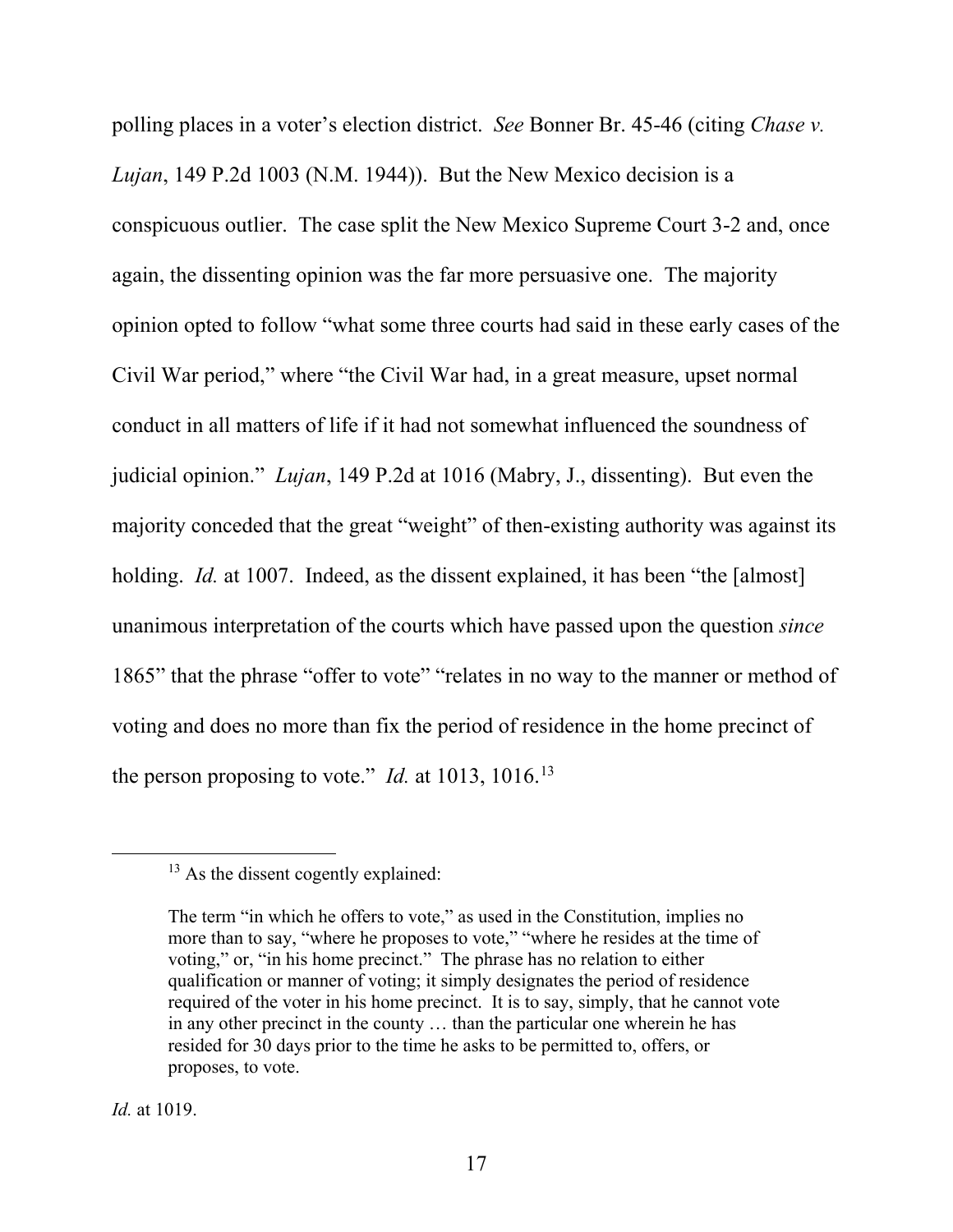As the dissent pointed out, "had it not been for the[] two or three cases of the Civil War period where such voting was denied" based on a strained and untenable construction of "offer to vote"—*Chase* foremost among them—"the question [of the phrase's meaning] might never thereafter have been raised in any of the courts." *Id.* at 1013. The conclusions of these early opinions are perhaps unsurprising as a response to the exigencies of that time, when "the courts … could not entirely escape the dreadful impact from the turmoil into which the country was thrown by th[at] fratricidal struggle." *Id.* at 1016. But as a construction of voter-qualification provisions requiring residency in the district or precinct in which the elector "offers to vote," these opinions are error. Among other issues, they do not faithfully apply the burden of proof applicable to constitutional challenges to duly enacted statutes; they "do[] not look to see whether, under any reasonable construction of the constitutional language, [the court] can uphold the power of the legislature, but, rather, the view is taken that if it might be said that the Constitution would prohibit, the legislation must fail." *Id.* at 1020. As the *Lujan* dissent rightly explained, "[t]hat is not [the proper] conception of the rule to be employed." *Id.*; *accord Stilp*, 974 A.2d at 497.

<span id="page-26-0"></span>The issue presented in this case is neither novel nor unique to Pennsylvania. An extensive body of extra-jurisdictional precedent confirms that Petitioners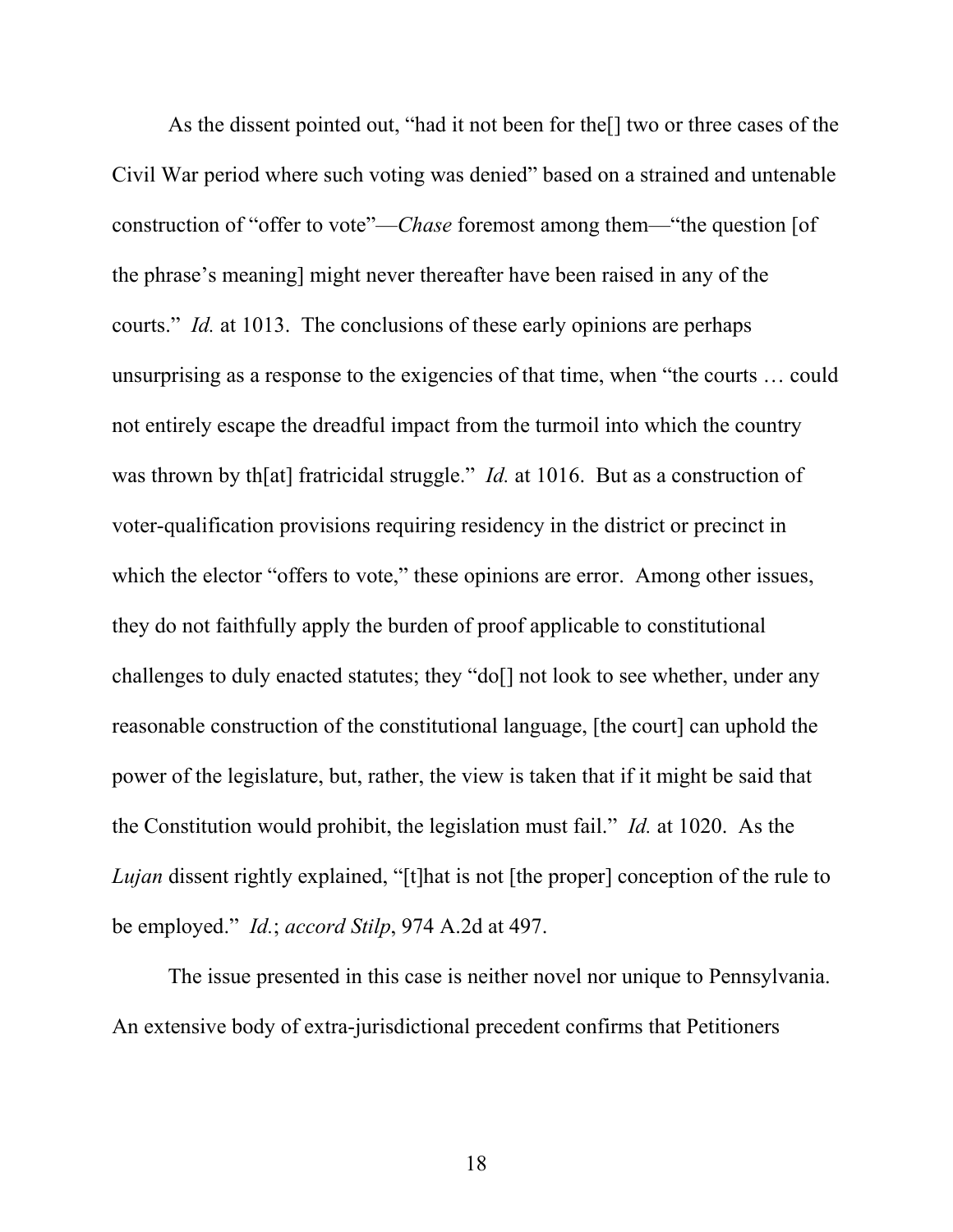misconstrue Article VII, § 1—the lynchpin of their argument—and that Act 77 is constitutional.

#### **VI.** *CHASE* **IS INAPPOSITE AND ITS REASONING IS ERRONEOUS**

Like the Commonwealth Court's holding, Petitioners' entire argument is built on the 1862 decision in *Chase*. But as Respondents have already shown, the holding in that decision is readily distinguishable, and its interpretation of the Constitution is indefensible. *See* Initial Br. 57-68. Respondents will not reiterate that analysis because Petitioners have barely addressed it. But a few points bear emphasis.

*First*, *Chase* is easily distinguishable because it relied not only on the election-district residency requirement in then-Article III, § 1, but also on § 2, which required that all elections be by ballot. The latter provision has been fundamentally altered in the interim and now provides that an election may be "by ballot" or by any other voting "method" prescribed by the legislature, so long as it preserves secrecy. PA. CONST. art. VII, § 4.

Petitioners insist that this express delegation of authority to the legislature is irrelevant because (1) Article VII, § 4 was purportedly intended only to allow for the possibility of voting machines at polling places; and (2) mail-in voting under Act 77 is done by ballot. But Petitioners' first argument ignores the constitutional text of the provision, as well as the rule that any prohibitions on legislative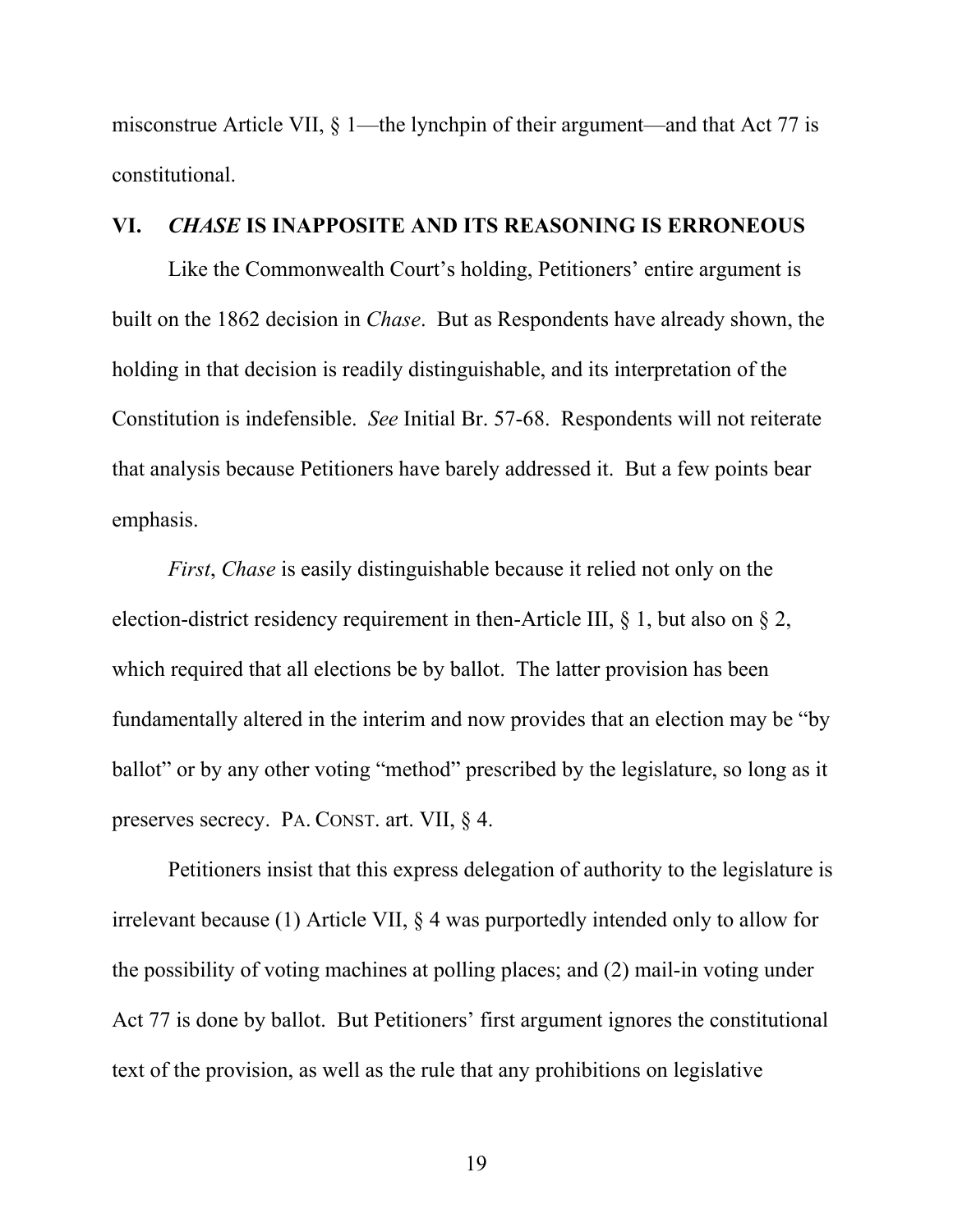authority must be clear, palpable, and plain. The language of Article VII,  $\S$  4 is clear and broad—and qualified only by one condition, namely, that any voting method adopted by the legislature maintain secrecy.

<span id="page-28-0"></span>Petitioners' second argument ignores that the change from Article III, § 2 of the 1838 Constitution to Article VII, § 4 of the 1968 Constitution had the effect of expressly empowering the legislature to prescribe the method of voting. Had Article VII, § 4 existed in the 1838 Constitution, it would have been impossible for *Chase* to conclude that the legislature lacked the power to prescribe alternatives to in-person voting. *See, e.g.*, *Moore*, 142 S.E. at 421 (noting that materially identical "offer to vote" language, appearing in a voter-qualifications provision, could not be construed as requiring in-person voting, particularly where "[t]he method of voting is elsewhere … specifically and unequivocally committed to the legislative discretion").

*Second*, *Chase*'s construction of "offer to vote" as precluding electors from returning their ballot by mail was unnecessary to the Court's holding. The scheme at issue in *Chase* involved in-person elections held in military camps, "with no other guards than such as commanding officers, who may not themselves be voters, nor subject to our jurisdiction, may choose to throw around it; and it invites soldiers to vote where the evidence of their qualifications is not at hand; and where [Pennsylvania] civil police cannot attent to protect the legal voter, to repel the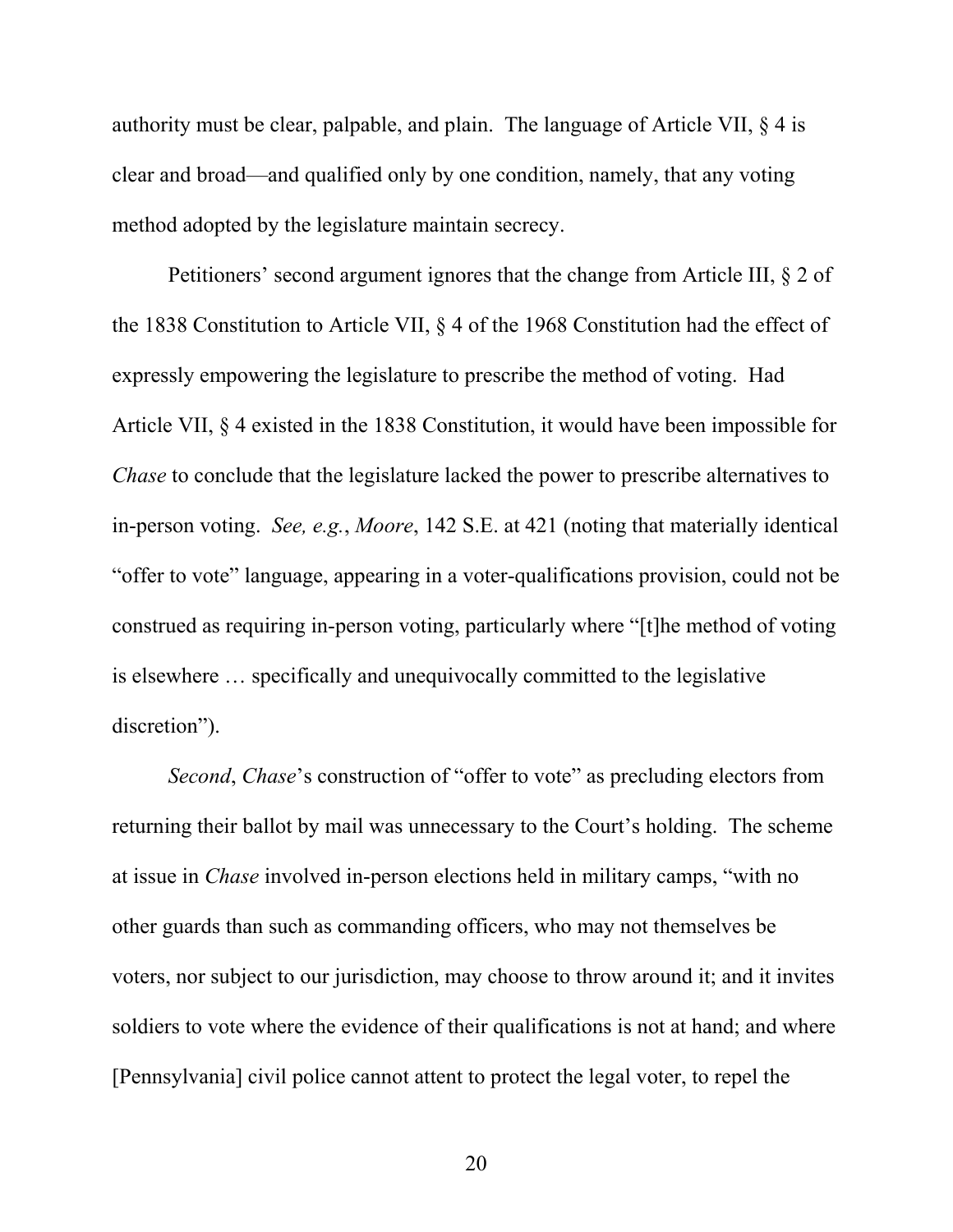<span id="page-29-0"></span>rioter, and to guard the ballots after they have been cast." 41 Pa. at 424. *Chase*  concluded this wholesale delegation of civil election authority to the military was unconstitutional. *See id.* at 422 (because "the constitution … recognised [election districts] as among the *civil* institutions of the state, to be created and controlled exclusively by the civil, as contradistinguished from the military power of the state," "the civil [power] cannot commit [the formation of election districts] to the military"). This conclusion was, of course, a fully sufficient ground for invalidating the statute then at issue. The Court had no need to determine whether the election-district residency requirement prescribed a univocal *method* of voting. *See Jenkins*, 104 S.E. at 349 (reading *Chase* as holding "that the Legislature could not authorize a military commander to form an election district and hold an election therein"); Note, *Review of Absentee Voters Legislation in Pennsylvania*, 73 U. Pa. L. Rev. 176, 177 (1925) (concluding that *Chase*'s invalidation of the act at issue was "sound" because the statute "was a delegation of the legislative power to a military officer," which was "clearly unconstitutional," but that the Court unnecessarily "went further … in construing the clause that the elector must reside at least ten days in the district 'where he offers to vote'").

<span id="page-29-1"></span>*Third*, as previously noted, *Chase* provides no rationale for its construction of "offer to vote." Its conclusion is a pure *ipse dixit*. In the words of one commentator, "[i]t is indeed difficult to see how the clause 'where he offers to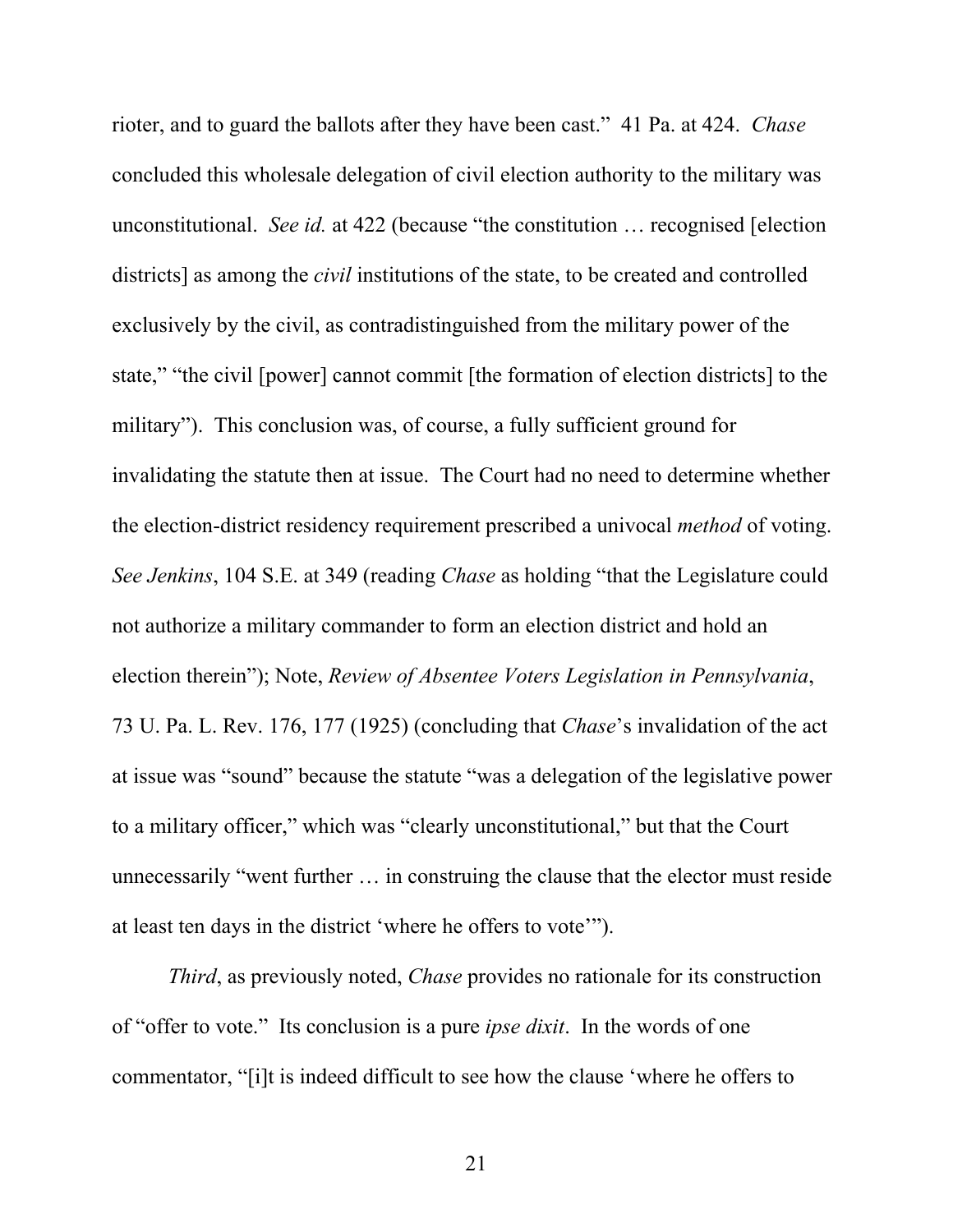vote' involves the implied requirement of personal appearance. Perhaps Woodward, *J.*, also felt the difficulty, for he offered no reasons for his holding; nor does Sadler, *J.*, in following him [in *Lancaster City*], suggest any."Note, *supra*, at 177. Further, these *ipse dixits* are demonstrably at odds with the evidence. Puzzlingly, *Chase* claimed that the Pennsylvania Constitution had never "contemplated" absentee or mail-in voting, 41 Pa. at 419—despite the fact that the Court had just acknowledged that the 1790 Constitution had permitted those very same voting methods, *id.* at 417. As already shown, the *Chase* Court also failed to consider that its interpretation was directly at odds with (1) the evidence from the Convention debates about the purpose of the election-district residency requirement; and (2) the General Assembly's enactment, immediately following the adoption of the 1838 Constitution, of a statute providing for precisely the voting methods the *Chase* Court held proscribed.

*Fourth, Chase's* interpretation of the "offer to vote" language is not only inapposite and erroneous; it was animated by anti-democratic convictions antithetical to the modern Constitution. *See* Initial Br. 64. Although the *Bonner*  Petitioners attempt to resist this conclusion, *see* Bonner Br. 54, it is written on the face of the *Chase* opinion itself. *See* 41 Pa. at 426-27. *Chase*'s vote-restricting interpretation of the Constitution was expressly informed by the trajectory of Pennsylvania constitutional law to that point: It had increasingly narrowed the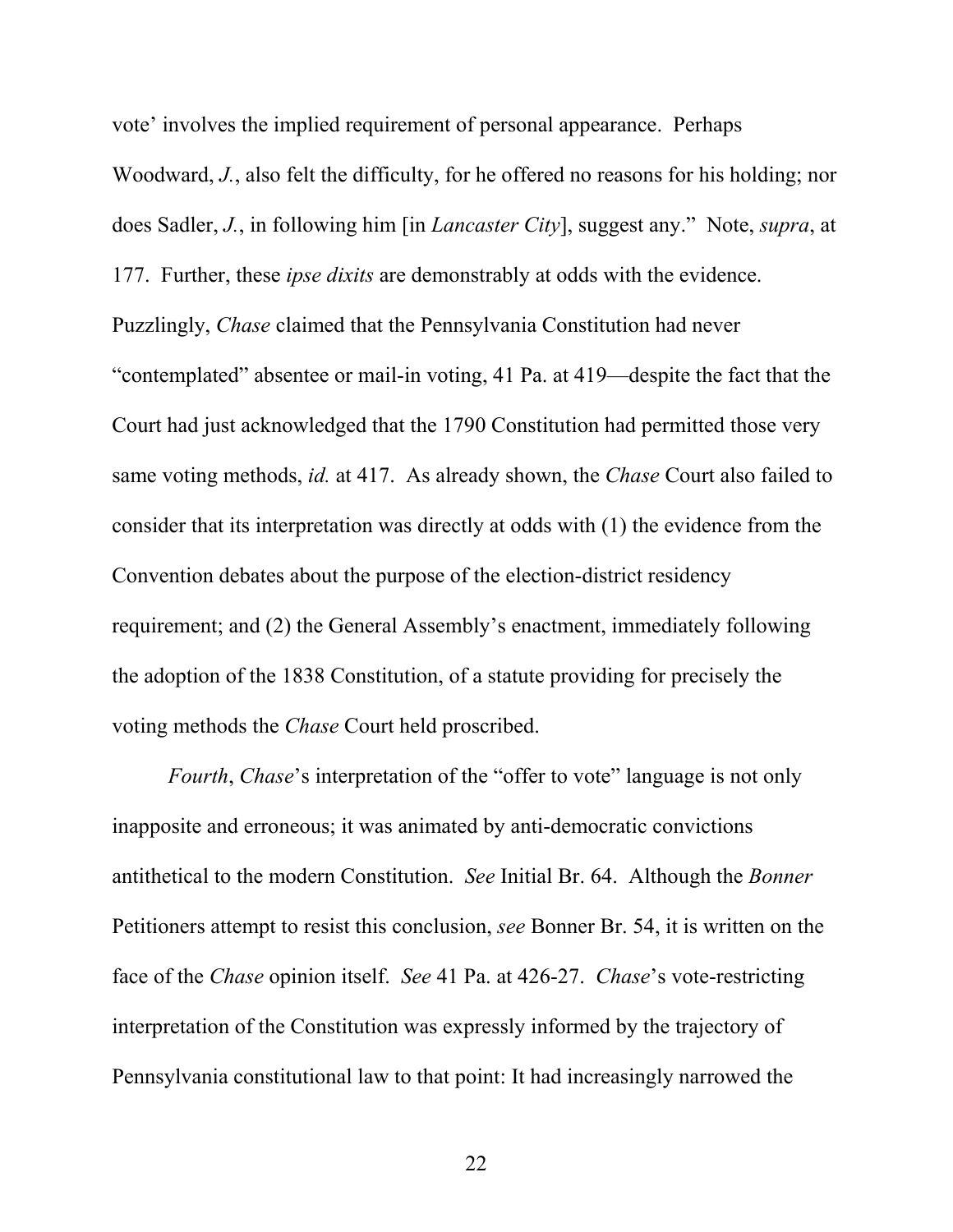portion of the population allowed to vote, from William "Penn's frame of government" in 1682 to "the Constitution of 1776." *Id.*

As *Chase* notes, the 1838 Constitution restricted the franchise even further most notoriously by allowing only "white freemen" to vote.[14](#page-31-1) *See* PA. CONST. of 1838, art. III, § 1. *Chase* commends this trajectory as "astute." 41 Pa. at 426; *see also id.* (approvingly noting that the 1838 Constitution "withholds [suffrage] altogether from about four-fifths of the population). It then uses this trendline to craft a rule of construction that is the diametric opposite of the rule requiring all doubts about constitutional interpretation to be resolved in favor of the General Assembly's statutes. Instead of attempting to identify a reasonable construction of the Constitution that would *uphold* statutes facilitating access to the franchise, *Chase* strains to adopt a construction *restricting* suffrage. That is not only at odds with well-settled principles of constitutional interpretation; it is anathema to the democratic spirit of the current Constitution, as ratified by the people and construed by this Court. *See, e.g.*, *League of Women Voters*, 178 A.3d at 804 (construing Free and Equal Elections Clause); House Legislative Journal, Session of 1966 Vol. 1, No. 1, at 518 (July 12, 1966) (statement of Representative

<span id="page-31-1"></span><span id="page-31-0"></span><sup>&</sup>lt;sup>14</sup> As noted above, Justice Woodward played a prominent role in securing this change. *See supra* Section IV.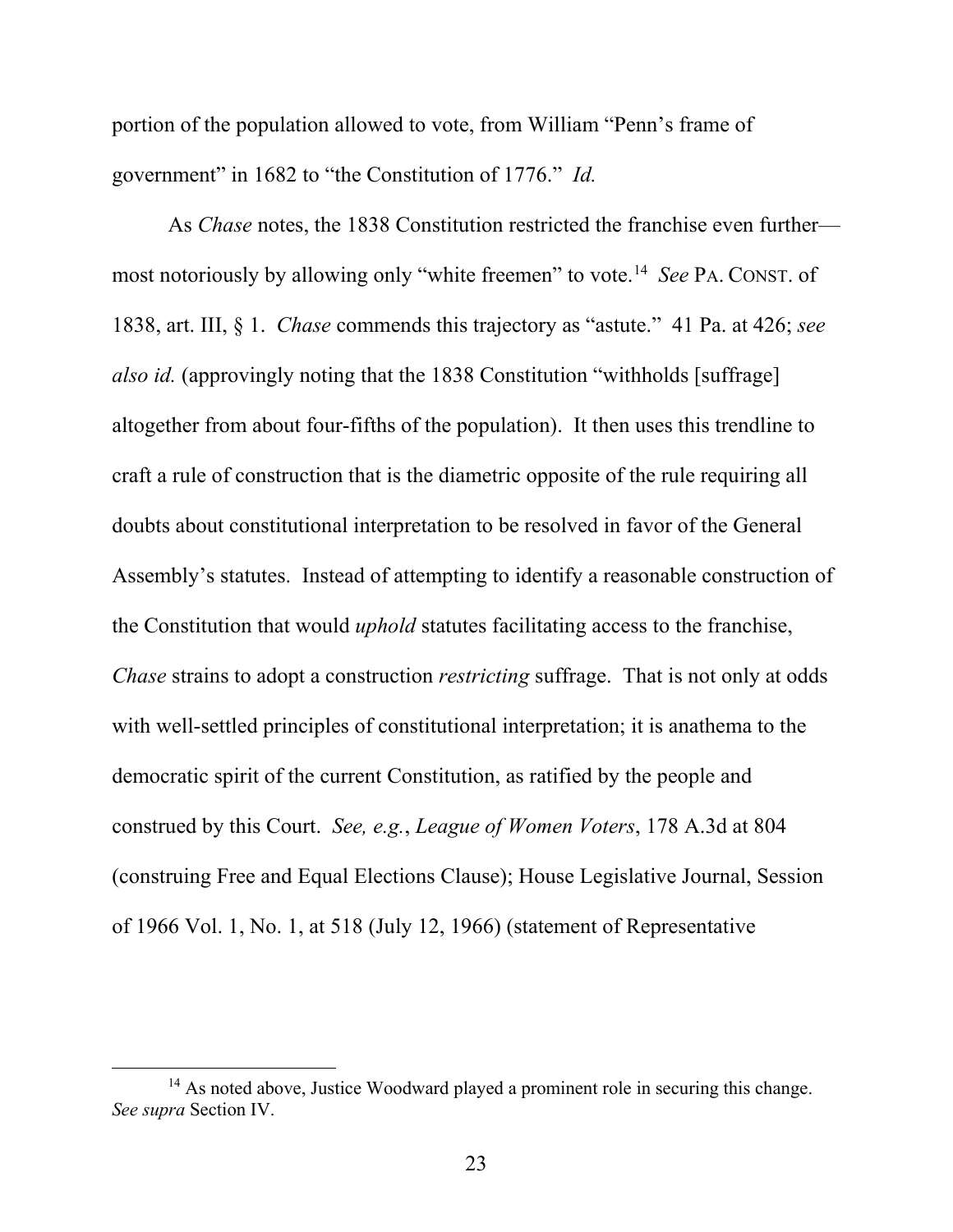Fineman) (the change from "may" to "shall" in Article VII, § 14 reflected the conviction that "[t]he right to vote is among the most precious rights we have").

## **VII.** *LANCASTER CITY***, WHICH UNCRITICALLY FOLLOWED** *CHASE***, IS INAPPOSITE AND WAS WRONGLY DECIDED**

Faced with the post-*Chase* introduction of what is now Article VII, § 4, Petitioners are forced to rely on the holding in *Lancaster City*, which invalidated an absentee voting statute (and did not address methods of voting within a voter's election district). According to Petitioners (and the Commonwealth Court majority), *Lancaster City* proves that the introduction of Article VII, § 4 in no way undermined *Chase*'s requirement of in-person voting at polling places. But while *Lancaster City* acknowledged the existence of Article VII, § 4, it made no attempt whatsoever to square that provision with *Chase*'s interpretation.<sup>[15](#page-32-0)</sup> In sum, *Lancaster City*, like *Chase*, provided no explanation of how "the clause 'where he offers to vote' involves the implied requirement of personal appearance." Note, *supra*, at 177.

In any event, *Lancaster City*'s invalidation of the absentee voting statute before it was expressly based on the Court's interpretation of a separate provision in the 1874 Constitution, which the Court construed as "permit[ting]" only certain

<span id="page-32-0"></span><sup>&</sup>lt;sup>15</sup> Petitioners contend that *Lancaster City* held that the "other method as prescribed by law" language in what is now Article VII, § 4 referred only to voting machines, but that is not what the opinion says. To the contrary, *Lancaster City* speculates only that the "provision *as to secrecy* was *likely* added *in view of* the suggestion of the use of voting machines." 126 A. at 201 (emphasis added).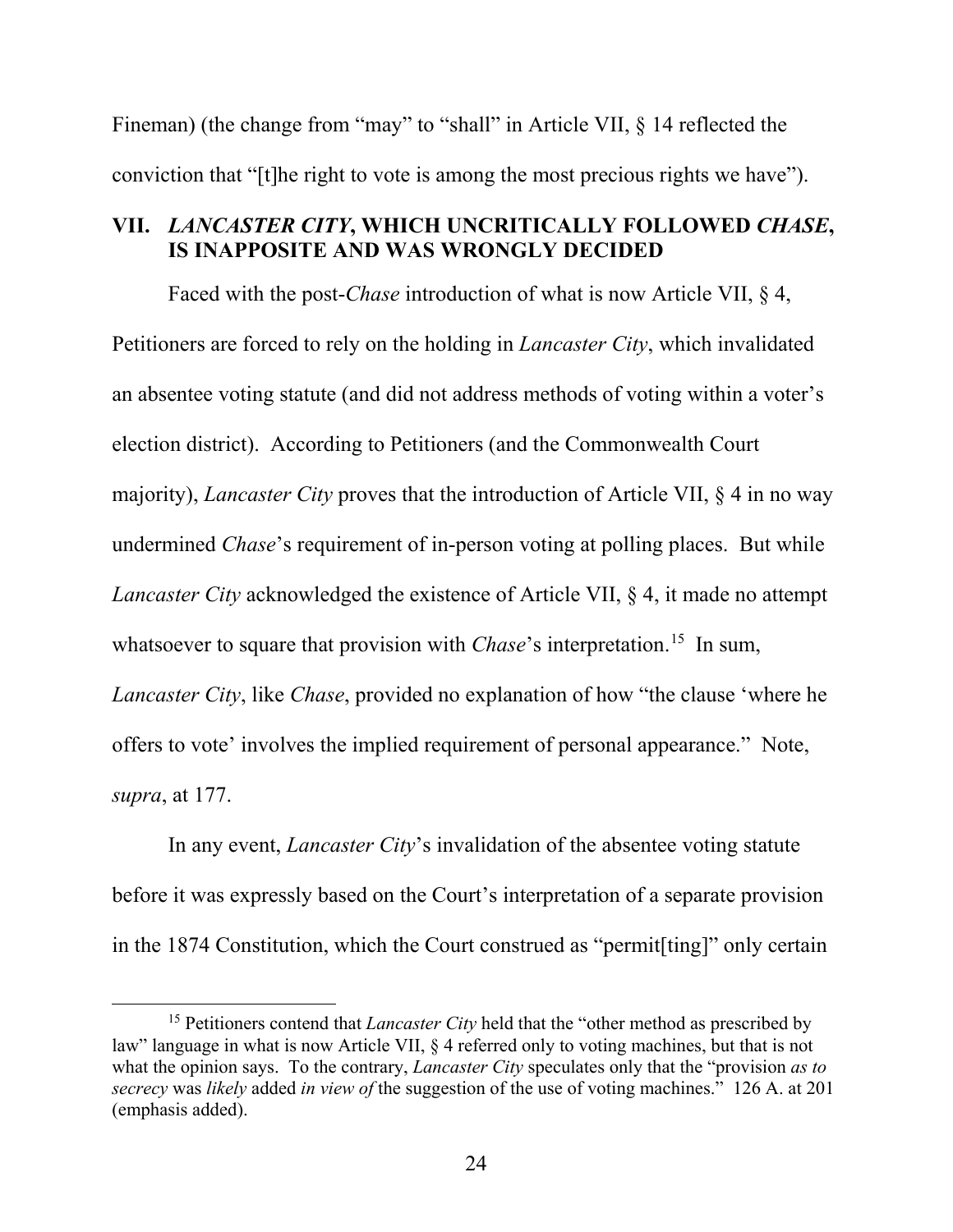specific identified groups of persons to vote absentee. *Lancaster City*, 126 A. 199 at 201. The Court applied the canon of *expressio unius*, holding that the naming of these specific classes should be construed as a prohibition on absentee voting by anyone else. *Id.*

As Respondents previously explained, *Lancaster City* is distinguishable for two related reasons. *First*, between 1924 and the ratification of the 1968 Constitution, the language of the Constitution's absentee-voting provision went through several changes. In particular, in 1967, the provision on which *Lancaster City* relied was repealed, and a separate absentee-voting provision was revised to change from "may" to "shall."

Petitioners insist that the change in language from "may" to "shall" is irrelevant, and that the provision now set forth in Article VII, § 14 remained a ceiling on absentee-voting rights.[16](#page-33-1) Petitioners admit, however, that this position depends on the (fundamentally flawed) premise that Article VII, § 1 requires in-

<span id="page-33-1"></span><span id="page-33-0"></span><sup>&</sup>lt;sup>16</sup> The *Bonner* Petitioners contend that "[a]n affirmative 'shall' cannot give the legislature more discretion than 'may.'" Bonner Br. 48. But that argument ignores that *Lancaster City*'s holding rested on its drawing of a *negative implication* from the absentee-voting provision in the Constitution of 1874. Under that reasoning, an express grant of permission in one area may plausibly (depending on other factors) be interpreted to imply a lack of permission in other areas. But the imposition of a requirement in one area implies, at most, the absence of a requirement in other areas; it does not imply a lack of permission. That was exactly the Court of Appeals' holding in *Mathews v. Paynter*, 752 F. App'x 740, 744 (11th Cir. 2018).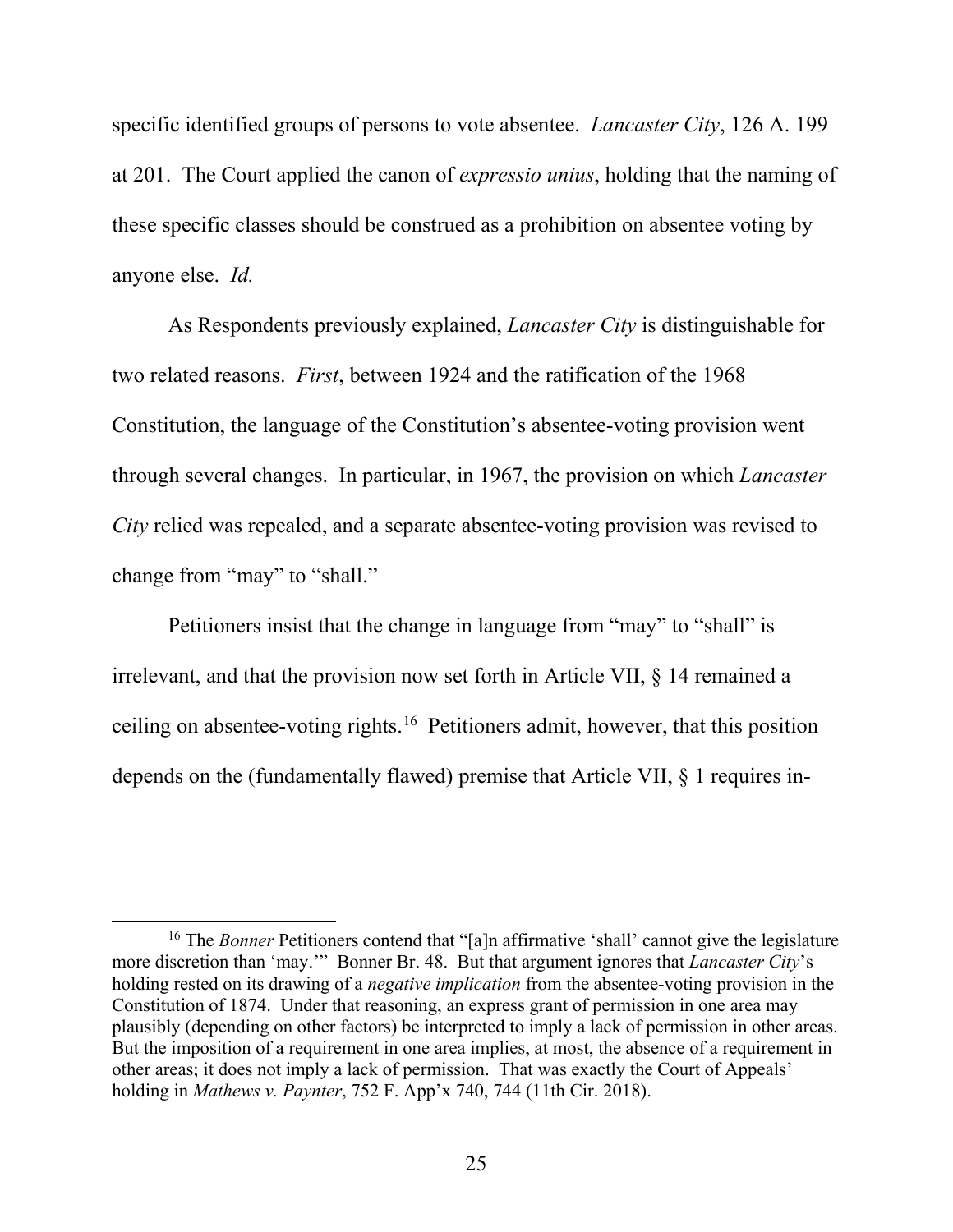person voting.[17](#page-34-1) *See* McLinko Br. 33-34; Bonner Br. 48. Petitioners also err in suggesting that the change from "may" to "shall"[18](#page-34-2) is not *conclusive* of constitutional meaning. This argument puts the shoe on the wrong foot. Throughout this case, it is *Petitioners* who bear the burden of showing that the *current* Constitution prohibits mail-in voting beyond all doubt. Accordingly, it does not avail Petitioners to argue that the meaning of the "may" to "shall" change is ambiguous. Any such ambiguity is fatal to their claim.

*Second*, and coincident with that change, the General Assembly authorized absentee voting by classes of persons beyond those enumerated in the Constitution.

Further, none of the cases cited by amici involve a situation in which the provision at issue had been amended for the *sole purpose* of changing "may" to "shall," let alone a situation in which there is legislative history indicating that the change reflected the conviction that "[t]he right to vote is among the most precious rights we have." *See* House Legislative Journal, Session of 1966 Vol. 1, No. 1, at 518 (July 12, 1966) (statement of Representative Fineman).

<span id="page-34-1"></span> $17$  The flaw in this premise points out why Petitioner McLinko's parking ordinance analogy is invalid. *See* McLinko Br. 30.

<span id="page-34-2"></span><span id="page-34-0"></span><sup>18</sup> Certain amici argue that the interpretive canon of *expressio unius* can apply to provisions containing "shall" as well as provisions containing "may." Brief of *Amici Curiae*  Citizens United, Citizens United Foundation, and the Presidential Coalition, LLC in Support of All Appellees at 29-31. This is true but irrelevant. None of the cases cited by amici involve a construction comparable to that presented by Article VII, § 14. For example, in *Lawless v. Jubelirer*, 789 A.2d 820 (Pa. Commw. Ct. 2002), the court construed a provision stating that the President *pro tempore* of the Senate's "seat as Senator shall become vacant whenever he shall become Governor and shall be filled by election as any other vacancy in the Senate." *Id.* at 829. The court understandably concluded that the provision "compels the President *pro tempore* to resign his senatorial seat **only** if he becomes **Governor**." *Id.* But that conclusion, when applied to Article VII, § 14 of the Pennsylvania Constitution, does not support Petitioners' position. The fact that § 14 *requires* the General Assembly to allow only certain persons to vote absentee does, indeed, imply that the General Assembly is not *required* to allow other persons to vote absentee. But it does not imply that the General Assembly is *prohibited* from doing so.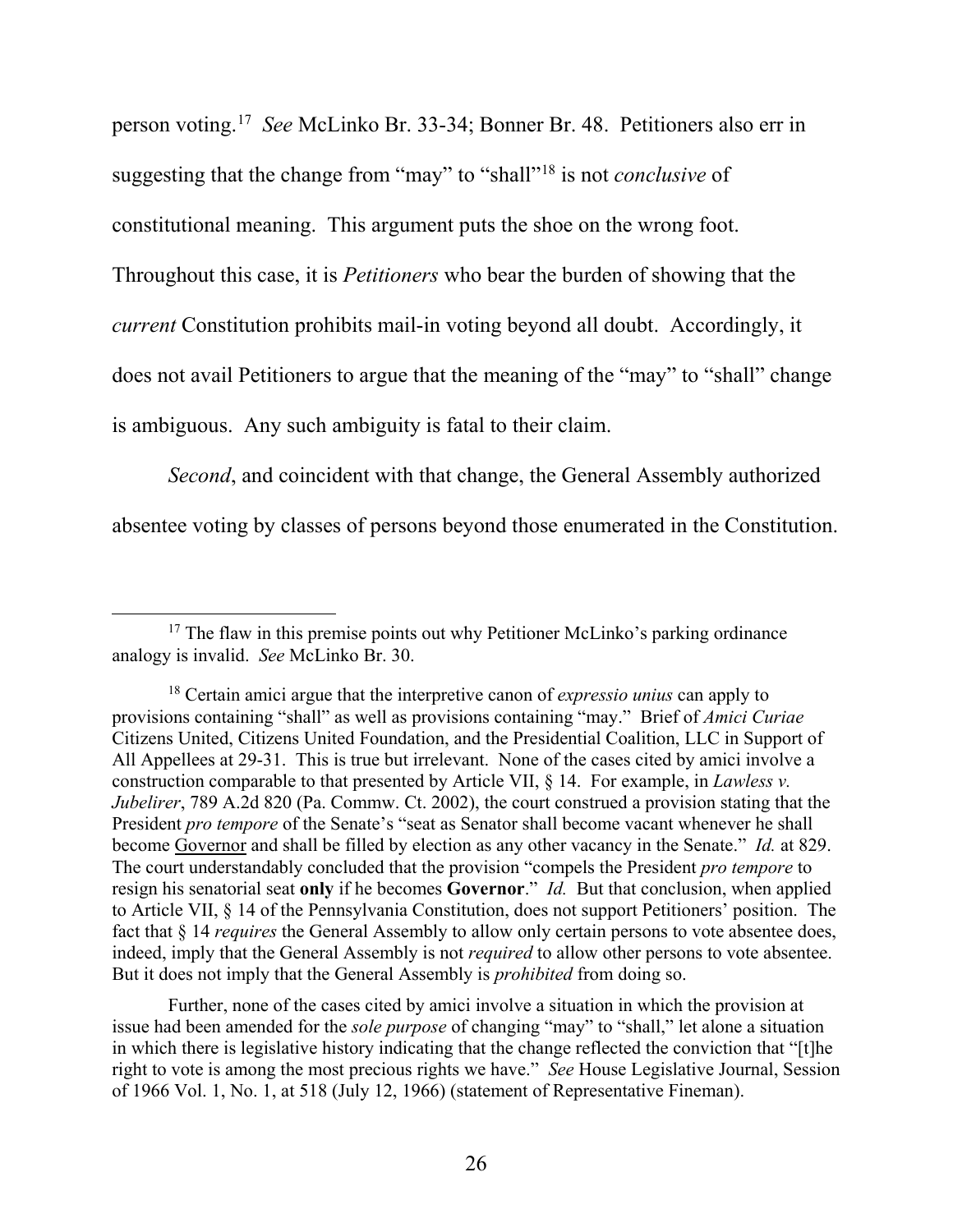<span id="page-35-0"></span>*See* Initial Br. 60-63. Petitioners have little to say about the fact that, since the 1967 amendment was passed, the General Assembly has expanded the type of voters allowed to vote absentee far beyond the specific groups identified in the Constitution. In particular, since 1968, anyone on "vacation[]" may vote absentee, *see* 25 P.S. § 2602(z.3)—even though Article VII, § 14, in pertinent part, requires the General Assembly to allow absentee voting only by electors who are "absent from the municipality of their residence[] because their duties, occupation or business require them to be elsewhere," PA. CONST. art. VII, § 14. Of course, to be away on "vacation" is exactly the opposite of being away because of one's "duties, occupations, or business."[19](#page-35-2) The enactment and longstanding existence of this statutory provision are powerful evidence of the General Assembly's contemporaneous and correct understanding of the 1967 amendment to Article VII, § 14.

<span id="page-35-1"></span>Petitioners do not dispute that 25 P.S.  $\S$  2602(z.3), as well as the statute allowing military spouses to vote absentee, *see* 25 P.S. § 3146.1(b), contravenes their interpretation of the Pennsylvania Constitution. *See* McLinko Br. 29 n.9; Bonner Br. 47. (In fact, Petitioners' interpretation would sweep even further,

<span id="page-35-2"></span><sup>&</sup>lt;sup>19</sup> Indeed, prior to Act 77's enactment, the practical effect of 25 P.S. § 2602(z.3) was that almost anyone who would be out of town on election day was eligible to return a ballot by mail, while voters who remained at home in their own election districts were compelled to vote in person at polling places.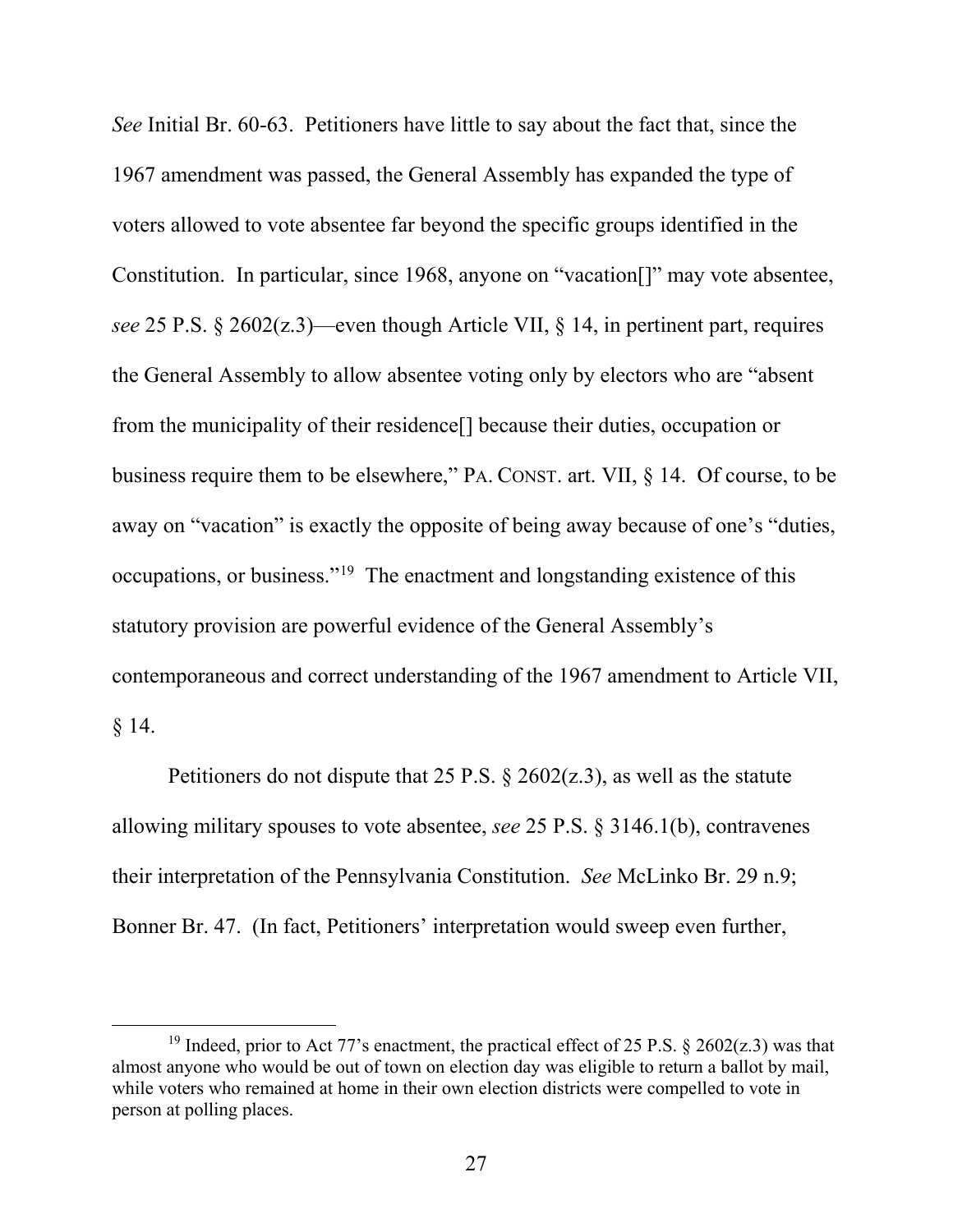<span id="page-36-1"></span>cutting down voters' ability to cast a provisional ballot if they mistakenly go to the wrong polling place. *See* 25 P.S. § 3050(a.4)(7)(i).)

<span id="page-36-0"></span>For more than half a century, countless Pennsylvanians have relied on these statutory provisions to cast their vote by mail. Petitioner now argue, 54 years after 25 P.S. § 2602(z.3) was enacted, that all of those votes were unconstitutional. According to Petitioners, if Pennsylvanians are out of town on election day for any reason other than business or work necessity, if they are married to a military service member stationed in another state, or if they inadvertently go to the wrong polling place, they may forfeit the fundamental right to vote. Respondents respectfully submit that the Court should reject that contention and distinguish or overrule *Lancaster City*.

# **VIII. PETITIONERS' RELIANCE ON POST-1967 CONSTITUTIONAL AMENDMENTS AND A PROPOSED 2019 CONSTITUTIONAL AMENDMENT IS MISPLACED**

Like the Commonwealth Court, Petitioners make much of certain amendments to Article VII, § 14 after 1967, each of which expanded the scope of persons within the provision. *See* McLinko Br. 23-24; Bonner Br. 50-52. According to Petitioners, "[i]f Respondents' arguments were correct, … those prior absentee balloting amendments … were pointless surplusage." Bonner Br. 52. Not so. By expanding the scope of persons for whom the General Assembly "shall" provide absentee-voting rights, each of those amendments raised the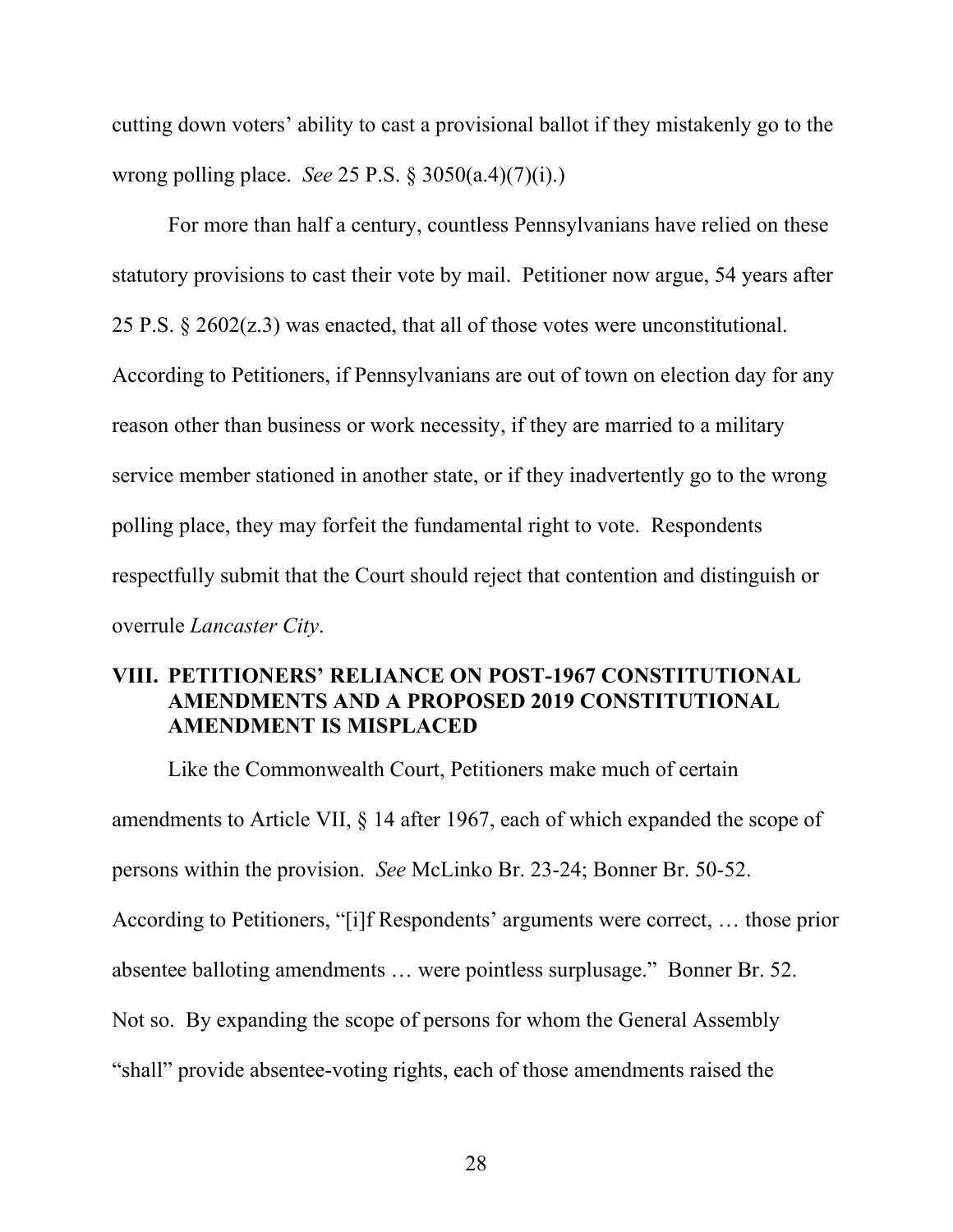"floor" established by Article VII, § 14; it increased the number of people who enjoyed *constitutional* absentee-voting rights that the General Assembly may not take away.

In a similar vein, Petitioners try to make hay out of the fact that the Pennsylvania General Assembly began, but did not complete, the process of amending the Pennsylvania Constitution in S.B. 413 of 2019. For many reasons, their reliance on this proposed amendment is puzzling. *First*, on its face, the proposed amendment would not merely have clarified that the General Assembly *may* allow mail-in voting. That amendment also would have *prohibited* the General Assembly from requiring *any* voter to vote in person at a polling place. *See* Butler Cnty. Comm. Br. 33 (quoting SB 411 (2019)) (amendment would have provided that statutes prescribing the "manner" of voting "may not require a qualified elector to physically appear at a designated polling place on the day of the election"). Once again, contrary to Petitioners' assertion, Respondents' interpretation of the Pennsylvania Constitution in no way renders the content of the proposed constitutional amendment superfluous.

*Second*, Petitioners erroneously rely on the statements of individual legislators regarding the need for the proposed amendment. Those statements obviously do not bind the courts, which have the ultimate authority to construe the Constitution. Indeed, the "touchstone" of constitutional interpretation is the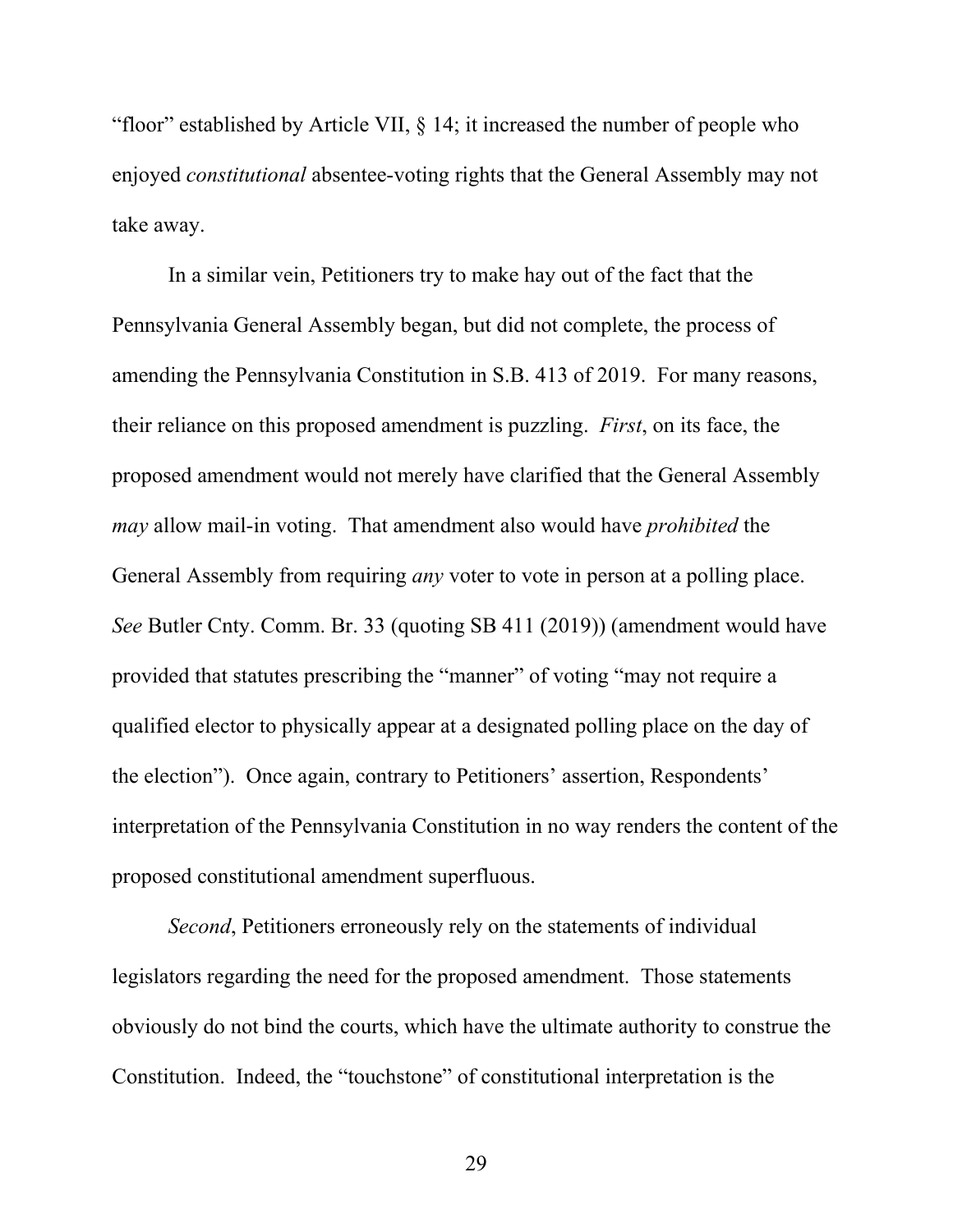constitutional text itself. It is that text that determines whether the General Assembly has the authority to enact a certain law. Although the legislative history of constitutional provisions is an interpretive aid when that text is ambiguous, Petitioners do not invoke that legislative history. Instead, they seek to rely on the statements of individual legislators in 2019 to shed light on the meaning of a Constitution ratified fifty years earlier (containing provisions, like the electionresidency requirement in Article VII, § 1, that were ratified much earlier than that).

<span id="page-38-0"></span>Indeed, if the events surrounding the proposed amendment have any relevance to the present proceeding, it is to show that the General Assembly did *not* believe that Act 77 violated the Constitution of 1968. After all, both houses of the Republican-controlled General Assembly enacted Act 77 with supermajorities of nearly 70% (a percentage that included 11 of the Petitioners themselves), and the bill was signed into law by the Democratic Governor. *See Clifton v. Allegheny Cnty.*, 969 A.2d 1197, 1211 (Pa. 2009) (noting "the presumption that, when enacting any statute, the Legislature does not intend to violate the Constitutions of the United States or of this Commonwealth"). Accordingly, to the extent the General Assembly's interpretation of the Constitution has a role to play here, it necessarily militates in favor of sustaining the legislative enactment.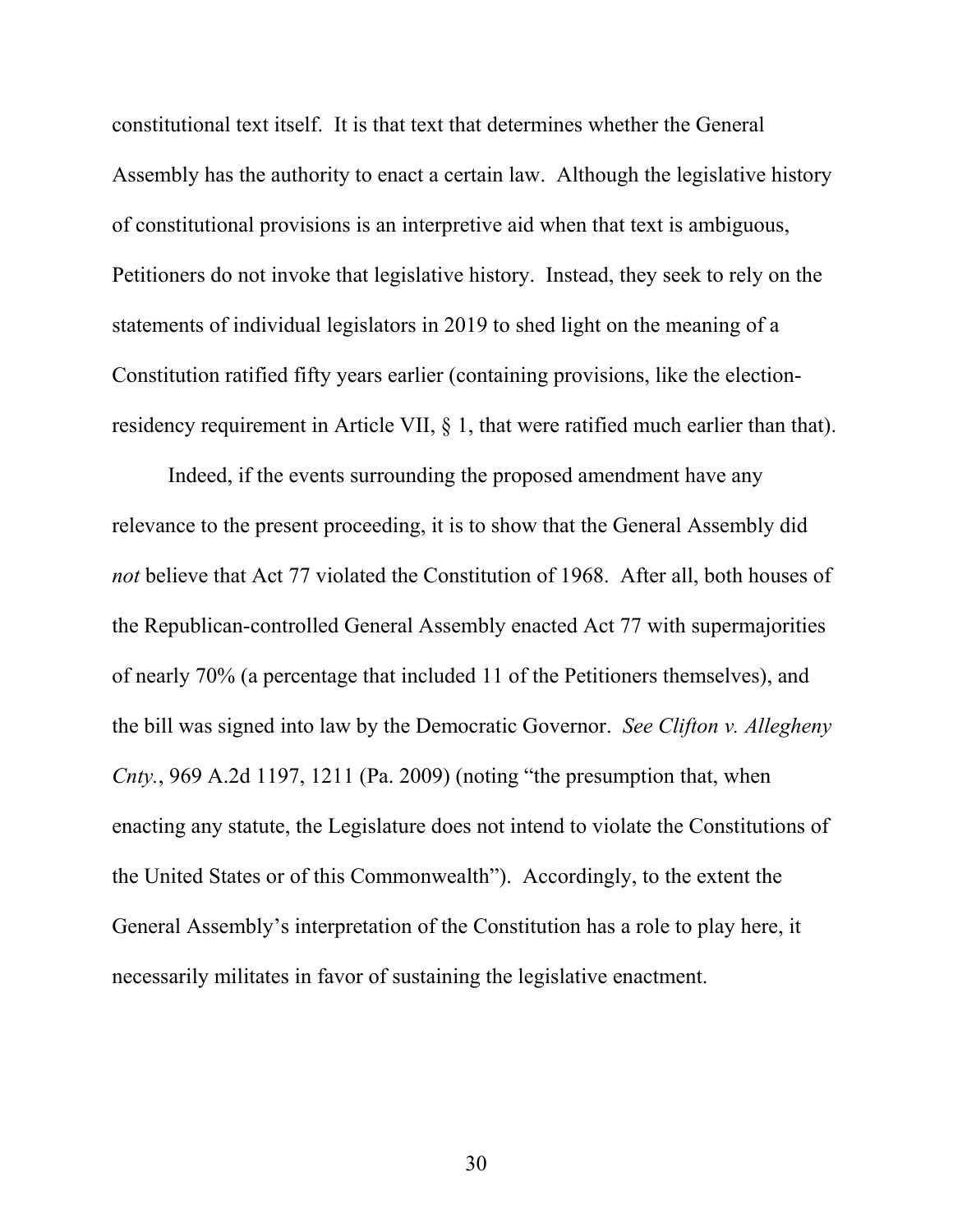#### **IX. THIS COURT SHOULD DEFINITIVELY DISTINGUISH OR OVERRULE** *CHASE* **AND** *LANCASTER CITY*

As the briefing in this appeal has shown, the root of the dispute is the 1862 decision in *Chase*—in particular, its unsupported declaration that, in adding an election-district residency requirement to the list of voter qualifications, the 1838 Constitution required that all electors vote in person at polling places in their respective election districts. That conclusion is at odds with the text, structure, legislative history, and contemporaneous understanding of the 1838 Constitution. It is also at odds with the overwhelming weight of the case law interpreting constitutional "offer to vote" language. The *Chase* Court appears to have taken the first step, nationwide, in construing that language. Unfortunately, it was a misstep that set the Commonwealth on the wrong path. *See* Note, *supra*, at 181 ("Where [Pennsylvania] attempted to lead, she has been prevented from keeping pace with her sister states."). The error was compounded when, in 1924, *Lancaster City*  reflexively followed its Civil War forbearer—notwithstanding material differences in both the relevant constitutional language and the statutory scheme under review. *See id.* at 179 (observing that, although *Lancaster City* "could have reconsidered the problem, especially since the statute of 1923 differed in principle and detail from that of 1839, … the court deemed *Chase* … to be binding authority").

As Respondents have shown, *Chase* and *Lancaster City* can both readily be distinguished from the case at bar based on changes to the pertinent constitutional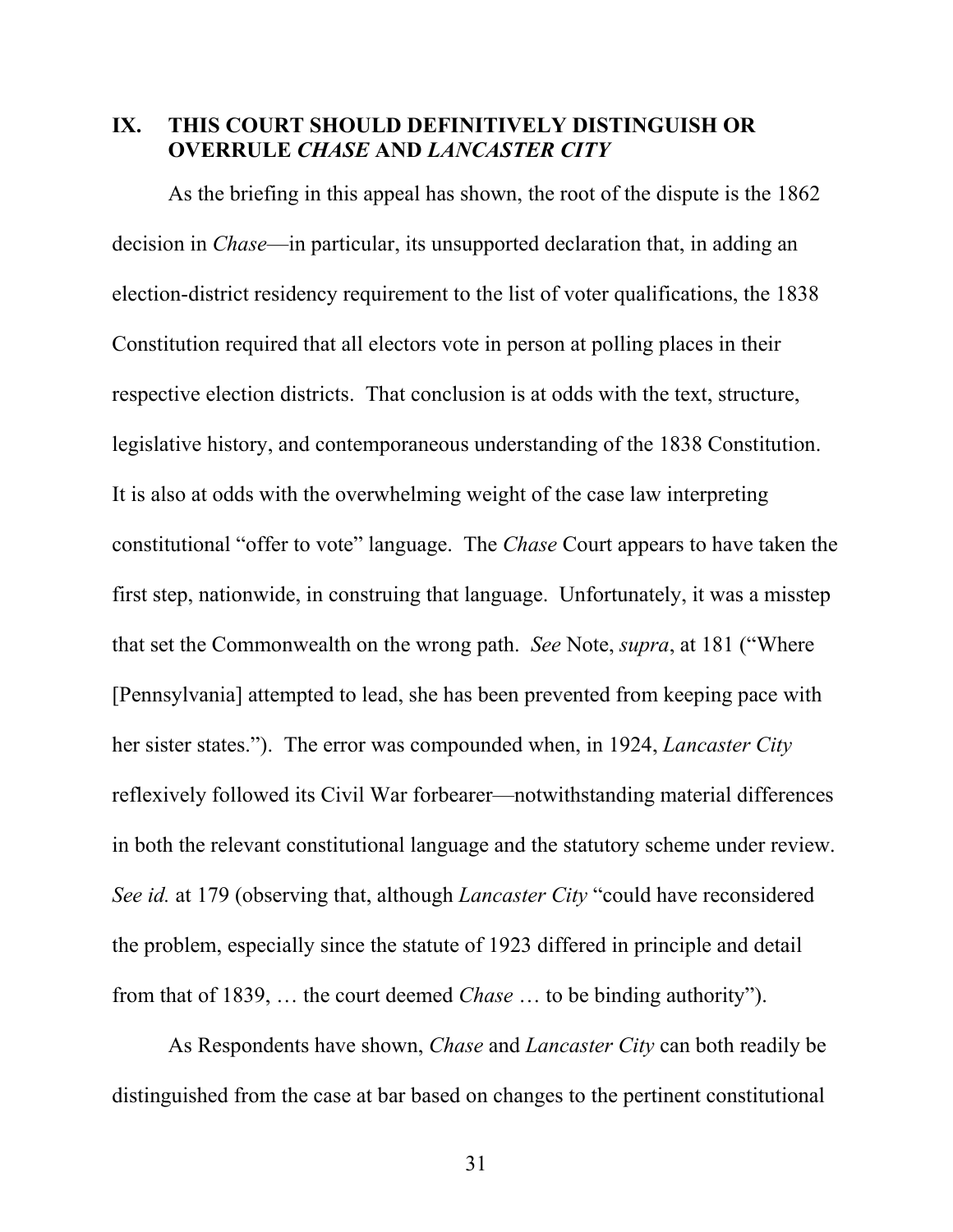provisions and differences in the nature of the voting methods at issue. But if this Court concludes otherwise, it should overrule them. *See* Initial Br. 64-68. Petitioners' arguments to the contrary are unpersuasive.

<span id="page-40-0"></span>There is no dispute that "stare decisis 'is at its weakest when [this Court] interpret[s] the Constitution.'" *Commonwealth v. Alexander*, 243 A.3d 177, 198 (Pa. 2020). Nonetheless, Petitioners contend that *Chase* and *Lancaster City* were rigorously reasoned. But that is manifestly not the case. Indeed, as shown, neither case advances any reasoning in support of the conclusion that the "offer to vote" language in Article VII, § 1 required in-person voting at polling places. Note, *supra*, at 179 & n.19 ("In the Pennsylvania cases no attempt to give reasons is made …."). And the conclusion contravenes the text and structure of the Constitution, as well as the legislative history and common understanding of the provision at issue. *See supra* Sections III-V. Indeed, from the vantage point of the present, this Court can see that *Chase* and *Lancaster City* have become outliers; their interpretation of "offer to vote" is opposed by the great weight of the case law, which, unlike *Chase* and *Lancaster City*, is persuasively reasoned. *See supra*  Sections III, V; Initial Br. 51-53.

The consequence of perpetuating *Chase*'s error would be profound. It would strip the legislature of authority that rightly belongs to it—and do so, not in the name of protecting individual rights, but rather to the prejudice of all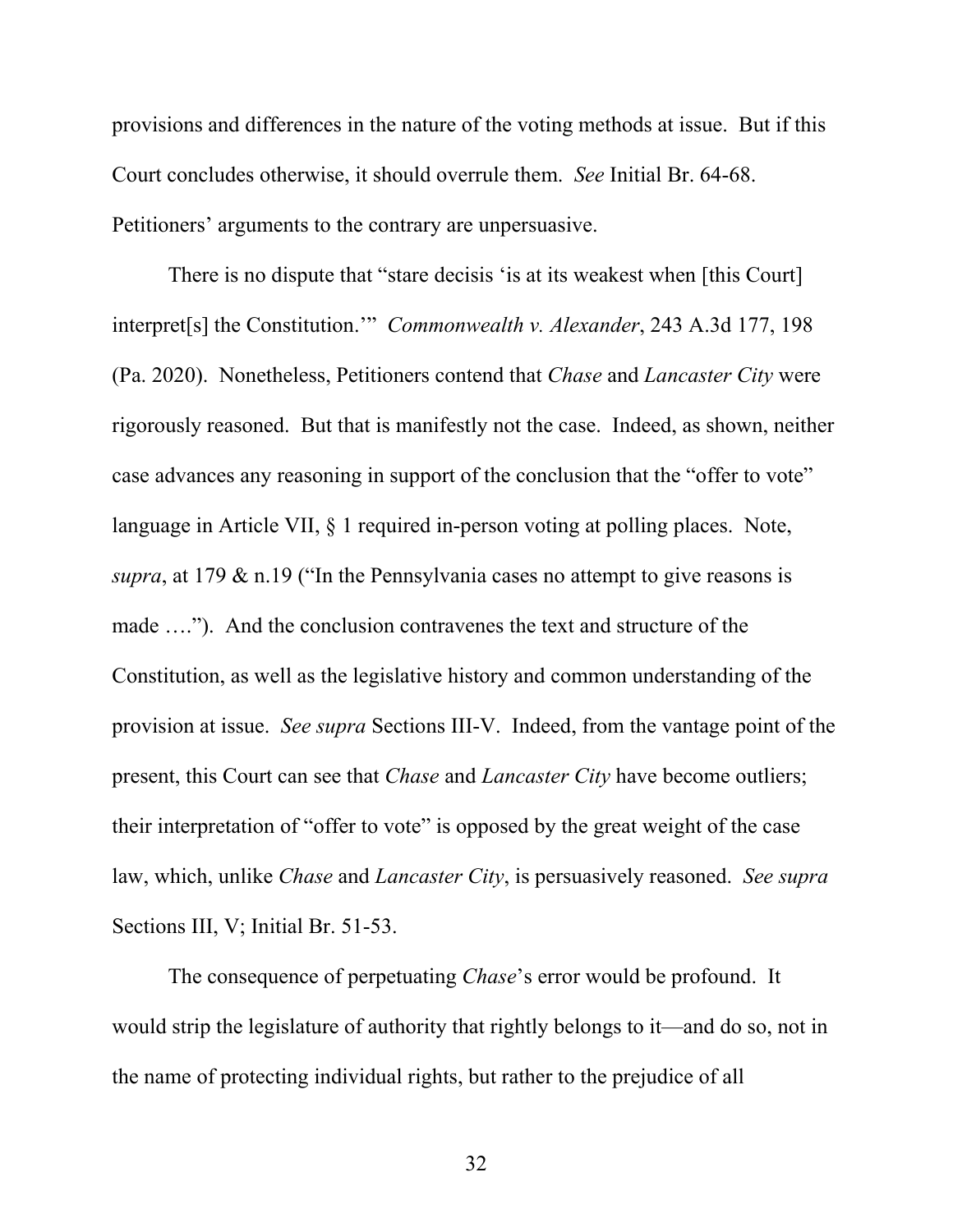<span id="page-41-3"></span>Pennsylvanian voters. As this Court has explained, if courts "extend" the "list of the things the legislature may not do" beyond what the Constitution actually proscribes, they "become [themselves] the aggressors and violate both the letter and spirit of the organic law as grossly as the legislature ever could." *Stilp*, 974 A.2d at 495. Further, as discussed above, *Chase* reflects a profoundly antidemocratic sentiment completely foreign to the current Constitution and this Court's contemporary jurisprudence. *See supra* Section VI.Put simply, there is ample "justification" for overruling *Chase* and *Lancaster City*, beyond the fact that they were wrongly decided. *See Alexander*, 243 A.3d at 196.

<span id="page-41-0"></span>Petitioners suggest that the age of *Chase* and *Lancaster* militate against their overruling. But age is a weighty factor only where the passage of time has established "multiple precedents to overcome." *Id.* at 197. That is not the case here. *Chase*'s interpretation was affirmed (at most) once, without any reasoning, in *Lancaster City*, and has not been reconsidered by any precedent in the intervening 98 years.[20](#page-41-4) Indeed, this is a case in which the passage of time—and the

<span id="page-41-4"></span><span id="page-41-2"></span><span id="page-41-1"></span><sup>&</sup>lt;sup>20</sup> Petitioners and the Commonwealth Court cited only two other decisions purportedly relying on *Chase*'s or *Lancaster City*'s limitations on absentee voting. *See In re Franchise of Hospitalized Veterans*, 77 Pa. D. & C. 237, 240 (1952); *In re Election Instructions*, 2 Pa. D 299, 300 (1888). Notably, both cases are trial court decisions, and neither was decided under the current Constitution adopted in 1968. Further, neither case is on point. *Election Instructions* did not decide any question regarding the permissibility of mail-in or absentee judges. Instead, it held that townships could lawfully locate their polling places in boroughs outside the township. *See* 2 Pa. D. at 300 (explaining that *Chase* was inapposite and did not speak to the question before the court). As for *Hospitalized Veterans*, it did not examine a statute that was allegedly unconstitutional under the rule of *Chase* or *Lancaster City*. Rather, *Hospitalized Veterans* held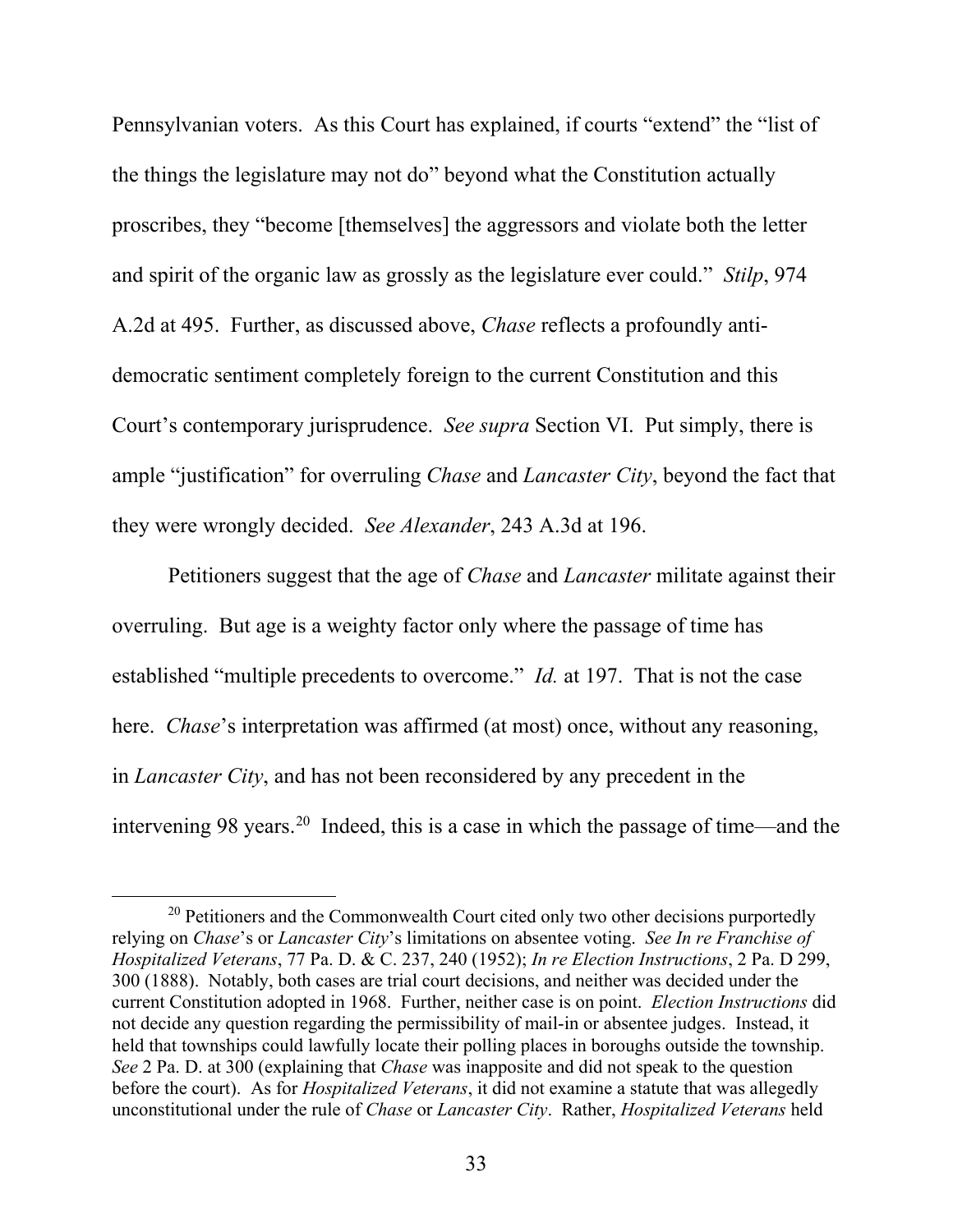<span id="page-42-1"></span>number of dissenting decisions that have been issued in the interim—only underscores why the precedent at issue should be overruled. *See supra* Sections III, V; Initial Br. 51-53; *see also Mayle v. Pa. Dept. of Highways*, 388 A.2d 709, 720 (Pa. 1978) ("Stare decisis should not be invoked when 'there is no better reason for it than that it was laid down in the time of Henry IV. It is … revolting if the grounds upon which it was laid down have vanished long since, and the rule persists from blind imitation of the past."). Petitioners' argument also overlooks that, for the entire life of the 1968 Constitution, the Election Code has provided for methods of voting *beyond* what *Chase* and *Lancaster City* held permissible. *See supra* Section VII.

Petitioners also insinuate that *Chase* and *Lancaster City* have somehow engendered reliance interests, asserting, in conclusory fashion, that "overturning *Chase* ... and *Lancaster City*" would "inject<sup>[]</sup> instability into settled law." Bonner Br. 42. Unsurprisingly, however, Petitioners cannot identify any specific reliance interest here. They seem to suggest that the General Assembly "relied" on not having the power to permit mail-in or absentee voting when it went to the trouble of initiating the constitutional amendment process in the past. But even assuming *arguendo* that Petitioners are correct about the General Assembly's thinking, they

 $\overline{a}$ 

<span id="page-42-0"></span>that the plaintiffs at bar were not entitled to vote under the absentee-voter *statute* in effect at the time. 77 Pa. D. & C. at 238-39.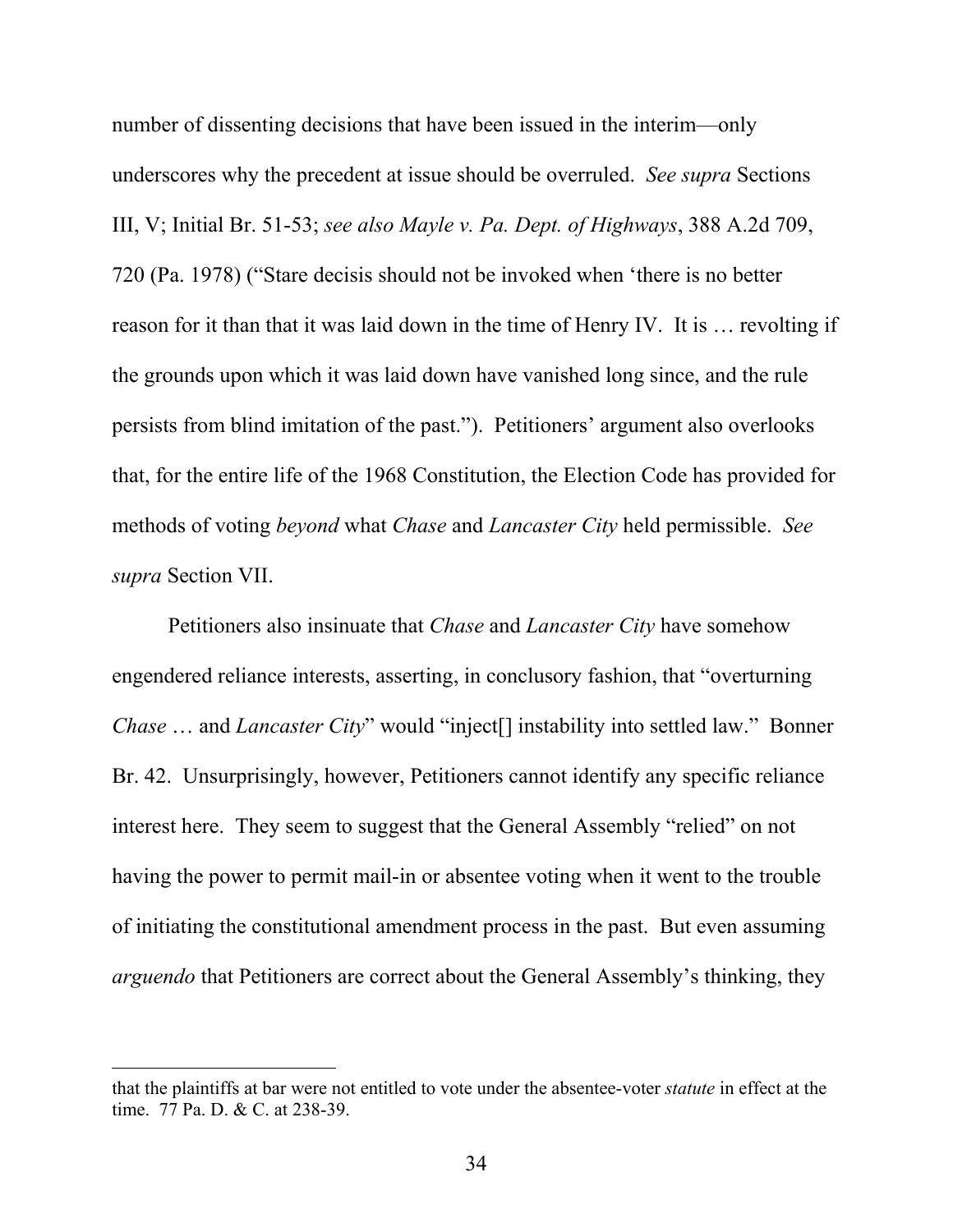have not identified a cognizable reliance interest weighing against overruling. If *Chase* was wrong to declare that the General Assembly could not authorize voting methods other than in-person voting at polling places (and it was), the fact that the General Assembly has labored under that mistaken opinion is no reason to perpetuate the error. Rather, the Court should reaffirm the Legislature's continuing constitutional role of enacting public policy to improve the lives and welfare of all Pennsylvanians.

Indeed, it is clear that the relevant reliance interests in this case are held by (1) voters who have relied on the existence of Act 77 and the availability of noexcuse mail-in voting—including, in particular, the approximately 1.4 million Pennsylvanians who are on Act 77's permanent mail-in voter list (R.132a-R.133a); (2) voters who, since 1968, have relied on the ability to vote absentee while on vacation, *see* 25 P.S. § 2602(z.3), or while accompanying their military spouse, *see*  25 P.S. § 3146.1(b), and (3) election administrators and government entities who have spent millions of dollars on implementing Act 77, on the understanding that mail-in voting would be available for the indefinite future (R.126a-131a).

<span id="page-43-0"></span>Finally, Petitioner McLinko argues against overruling *Chase* and *Lancaster City* based on a theory of legislative acquiescence. The reasoning seems to be that, because Article VII, § 1's "offer to vote" language has not been amended in response to the *Chase* decision, that decision should be deemed to have been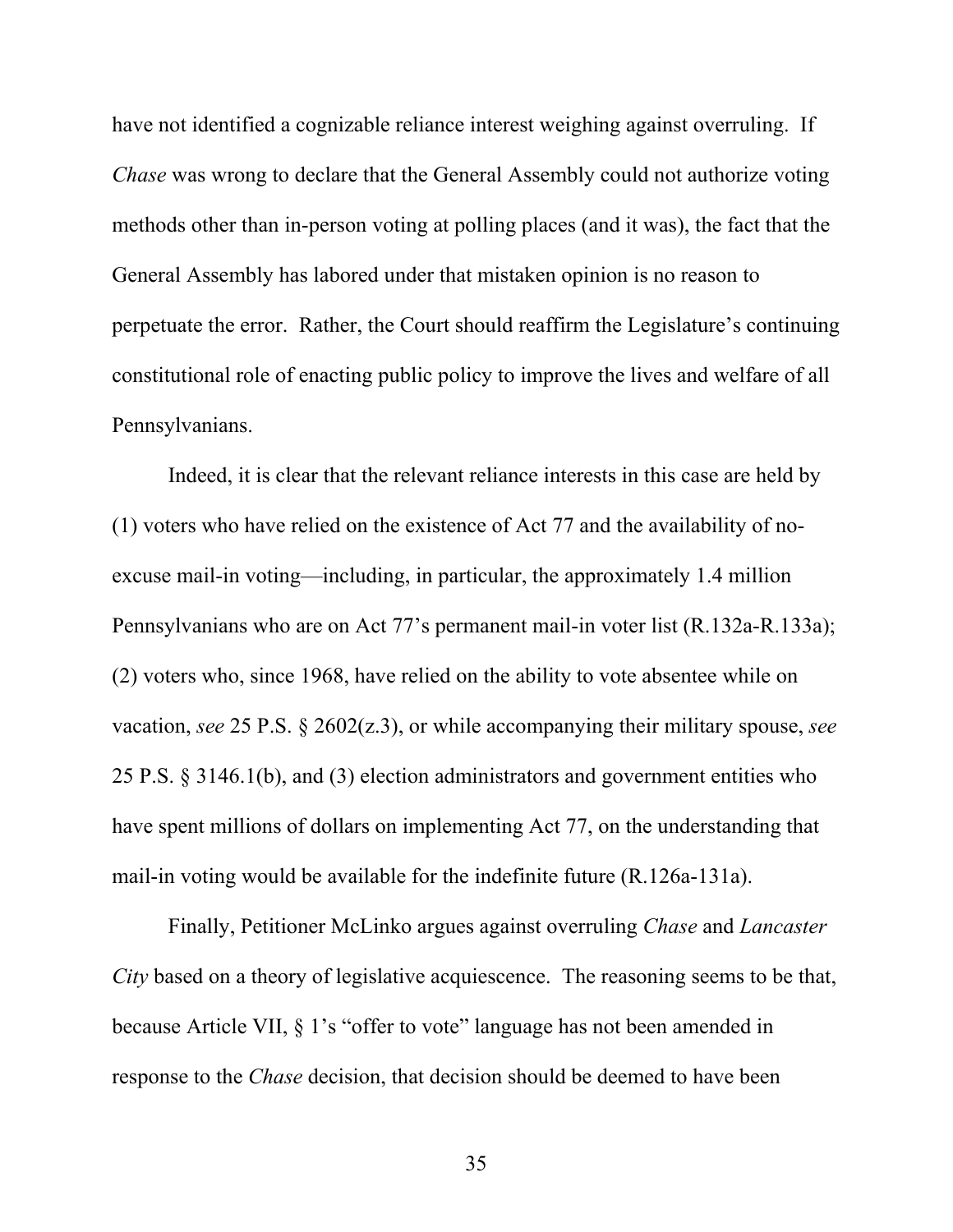<span id="page-44-5"></span><span id="page-44-4"></span><span id="page-44-3"></span><span id="page-44-2"></span><span id="page-44-1"></span><span id="page-44-0"></span>implicitly ratified or acquiesced to. *See* McLinko Br. 34-37. But the authorities cited by McLinko are inapposite for at least two fundamental reasons. First, each addresses *statutory* rather than constitutional construction. *See id.* That distinction is fundamental when it comes to principles of stare decisis. It is well settled that "stare decisis has 'special force' in matters of statutory, as opposed to constitutional, construction, because in the statutory arena the legislative body is free to correct any errant interpretation of its intentions, whereas, on matters of constitutional dimension, the tripartite design of government calls for the courts to have the final word." *Hunt v. Pa. State Police*, 983 A.2d 627, 638 (Pa. 2009) (quoting *Shambach v. Bickhart*, 845 A.2d 793, 807 (Pa. 2004) (Saylor, J., concurring)). By contrast, "stare decisis has no real place in constitutional law when the validity of another statute"—here, Act 77—"is under consideration." *Commonwealth ex rel. Margiotti v. Lawrence*, 193 A. 46, 48 (Pa. 1937) (quoting *Heisler v. Thomas Colliery Co.*, 118 A. 394, 395 (Pa. 1922)); *see Alexander*, 243 A.3d at 197; *see also Balentine v. Chester Water Auth.*, 191 A.3d 799, 810 (Pa. 2018) ("If, after thorough examination and deep thought, a prior judicial decision seems wrong in principle or manifestly out of accord with modern conditions of life, it should not be followed as a controlled precedent, where departure therefrom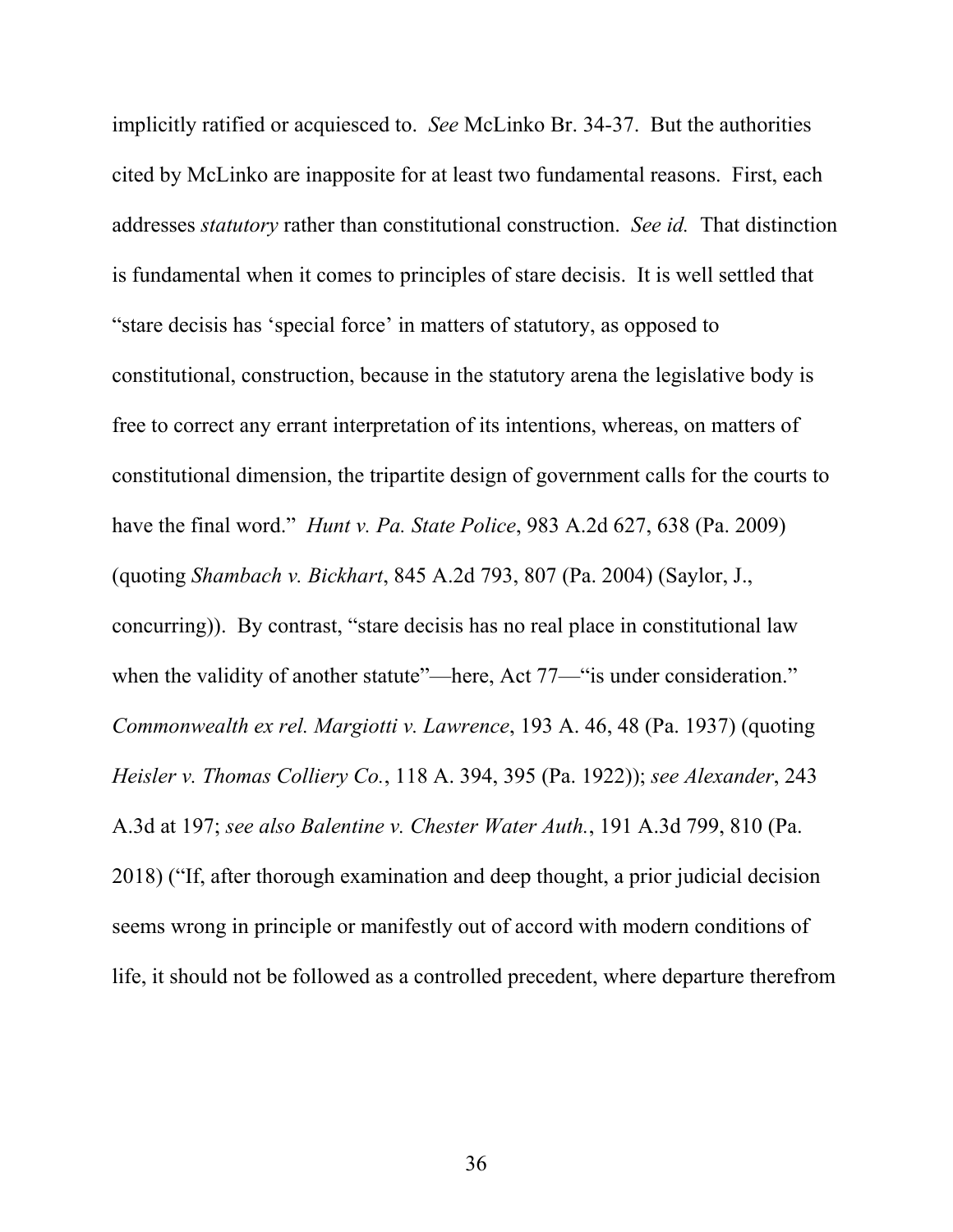can be made without unduly affecting contract rights or other interests calling for consideration.").

McLinko's argument might have some force if the people of Pennsylvania had *rejected* a proposed amendment to overturn *Chase*, or had amended the Constitution to *restrict* the Legislature's power to prescribe voting methods. But McLinko relies exclusively on constitutional amendments that have expressed *dissatisfaction* with *Chase*'s restriction on voting methods by expanding the right to vote by mail. That the people of Pennsylvania have consistently *approved* these voting-rights-expanding amendments cannot reasonably be viewed as ratification of *Chase*. Put differently, the fact that the General Assembly and people of Pennsylvania have duly labored under the shackles of *Chase* is no reason to keep those shackles in place, should the Court find that they were erroneously imposed (as it should).

*Second*, McLinko's argument takes no account of the fact that, since adoption of the current Constitution in 1968, the Election Code has provided absentee voting rights to a broad swath of electors outside the scope of Article VII, § 14 of the Constitution. *See supra* Section VII. No constitutional amendment has been adopted to prevent that practice. Respondents respectfully submit that that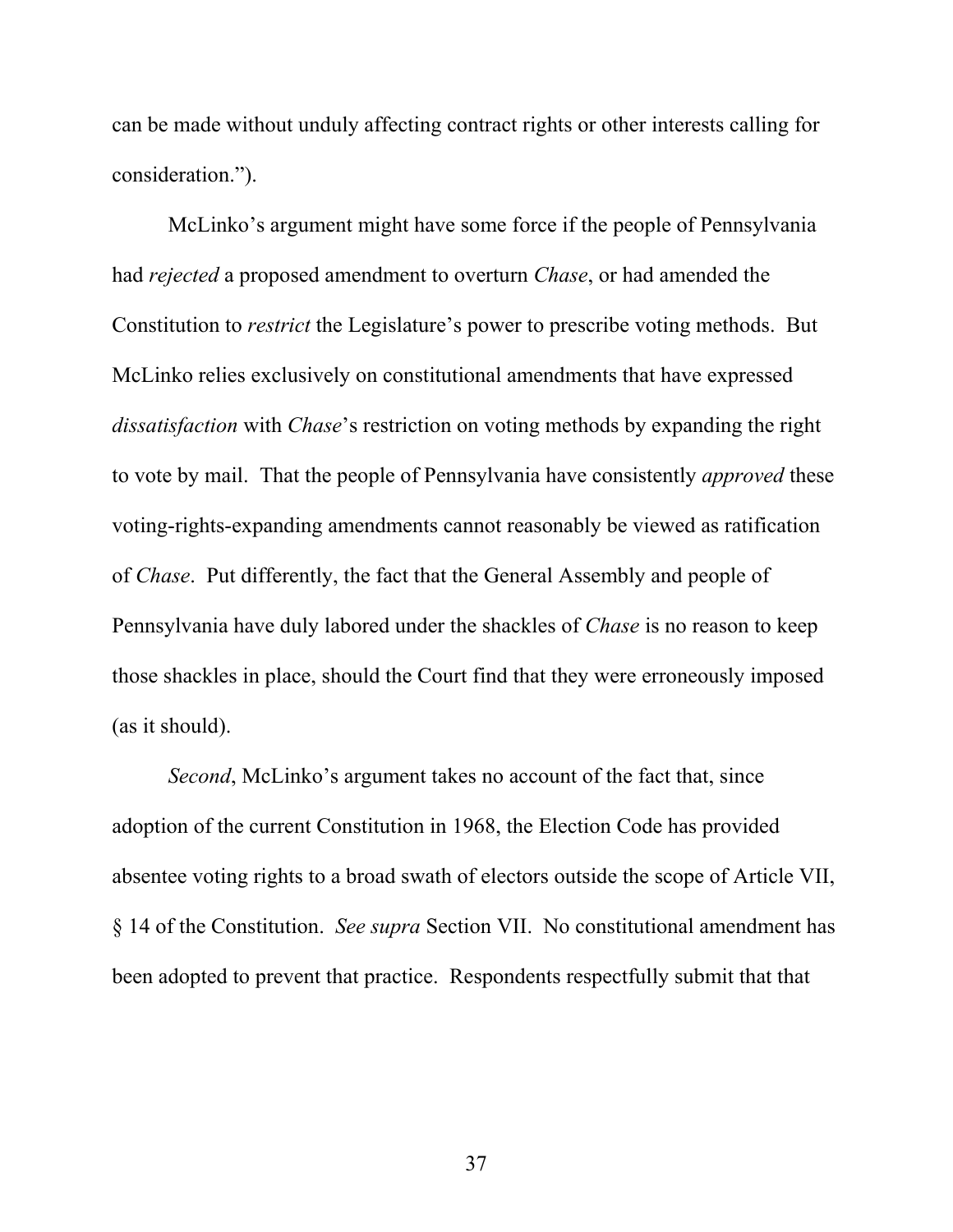fact is more justly viewed as acquiescence than any fact to which Petitioners can point.

# **X. THE** *BONNER* **AND** *COUNTY REPUBLICAN COMMITTEE*  **PETITIONERS' FEDERAL CONSTITUTIONAL CLAIMS FAIL AS A MATTER OF LAW**

<span id="page-46-3"></span><span id="page-46-1"></span><span id="page-46-0"></span>Respondents have already explained why the federal claims in the *Bonner* and *County Republican Committee* Petitioners, which attempt to turn their challenges under the Pennsylvania Constitution into federal constitutional claims, fail as a matter of law—and, indeed, fail irrespective of the merits of the state-law claim. *See* Initial Br. 69-70. "A violation of state law does not state a claim under § 1983 …." *Donald J. Trump for President, Inc. v. Boockvar*, 493 F. Supp. 3d 331, 391 (W.D. Pa. 2020) (quoting *Shipley v. Chi. Bd. of Election Comm'rs*, 947 F.3d 1056, 1062 (7th Cir. 2020) (citing *Snowden v. Hughes*, 321 U.S. 1, 11 (1944)))). The *Bonner* and *County Republican Committee* Petitioners do not address any of the directly-on-point authorities cited by Respondents. *See generally* Bonner Br. 14-19. As set forth below, the *Bonner* and *County Republican Committee Petitioners' arguments do not hold water.*<sup>[21](#page-46-4)</sup>

<span id="page-46-4"></span><span id="page-46-2"></span> <sup>21</sup> Contrary to the *Bonner* Petitioners' argument, *see* Bonner Br. 13-14, the Commonwealth Court's Order clearly and finally resolved all their requests for relief, granting the declaratory judgment sought by Appellees and denying the other requested forms of relief. In pertinent part, the Order states: "Act 77 is declared unconstitutional and void ab initio. Petitioners' request for injunctive relief, nominal damages and reasonable costs and expenses, including attorneys' fees, is DENIED." (R.1908a-R1909a.) The Commonwealth Court made clear that it denied injunctive relief because it "[w]as unnecessary" given that court's declaration that Act 77 was invalid. Initial Br., Appendix B at 3. The Commonwealth Court's decision to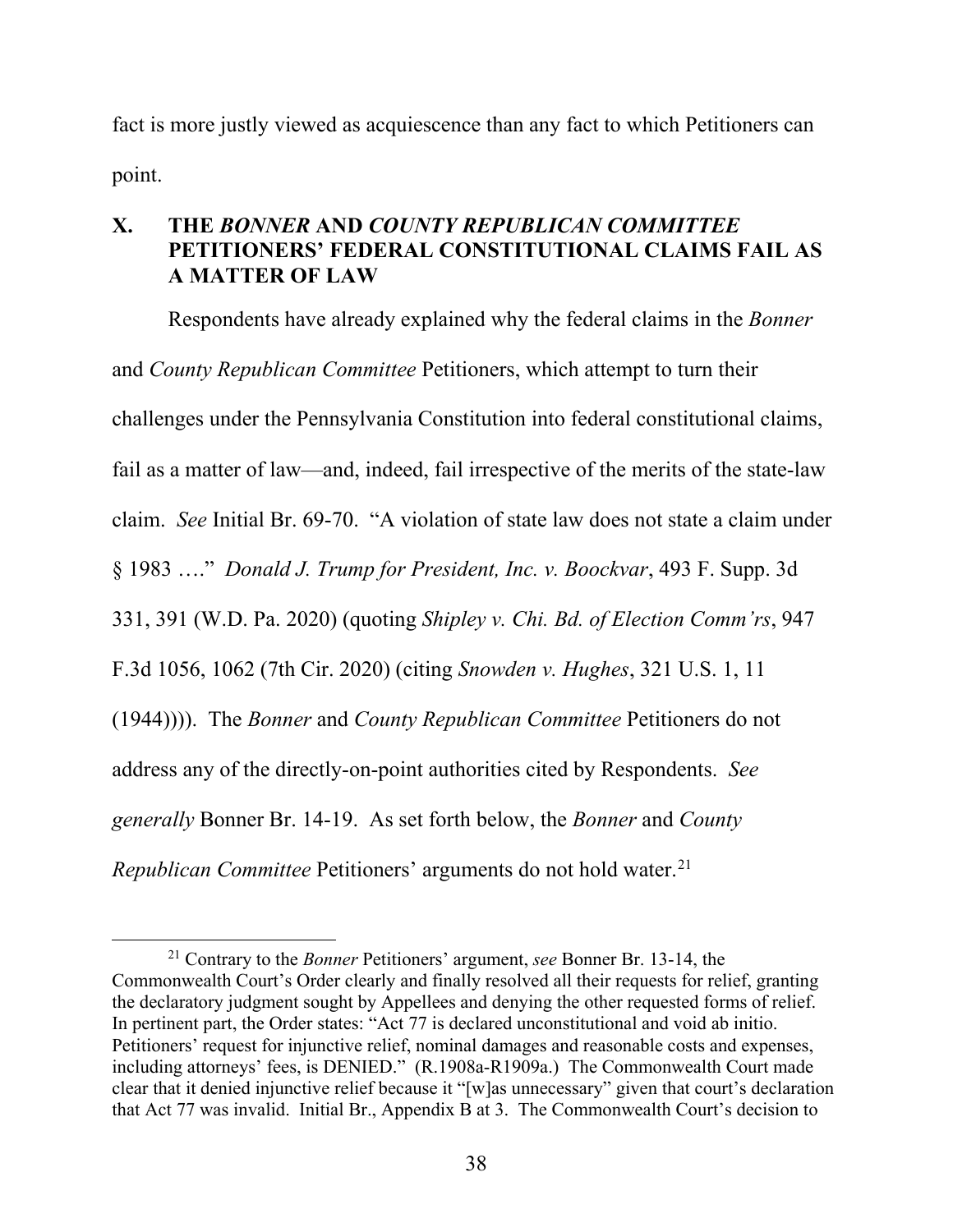# **A. The** *Bonner* **and** *County Republican Committee* **Petitioners' Elections Clause Claim Is Meritless**

Petitioners fail to identify any authority supporting the proposition that the Elections Clause—or any of the other federal constitutional provisions they invoke—converts an alleged violation of a state constitution into a federal claim. To be sure, numerous cases stand for the proposition that a state legislature is constrained by "the provisions of its Constitution," even when enacting election laws pursuant to state authority conferred by the Elections Clause. Bonner Br. 16- 17 (citing *Smiley v. Holm*, 285 U.S. 355, 369 (1932); *McPherson v. Blacker*, 146 U.S. 1, 25 (1892); *Ariz. State Leg. v. Ariz. Indep. Redistricting Comm'n*, 576 U.S. 787, 808 (2015)); Butler Cnty. Comm. Br. 35-37 (discussing *Smiley*, 285 U.S. at 365-73).[22](#page-47-5) But none of these cases, including *Smiley*, stands for the proposition

<span id="page-47-4"></span><span id="page-47-3"></span><span id="page-47-0"></span> $\overline{a}$ 

invalidate Act 77 under the Pennsylvania Constitution obviated the need to reach the federal constitutional claims. As the Commonwealth Court said: "Given our grant of declaratory relief to Petitioners [based on the Pennsylvania Constitution], we need not address the federal claims." *Id.* at 8, n.12.

There is nothing unusual—or non-final—about the Commonwealth Court's ruling. If a court grants relief under one of a plaintiff's theories, the court has no need to adjudicate the others. Under the *Bonner* Petitioners' erroneous conception of a "final order," courts would be required to determine the validity of every legal theory presented in a case—including all constitutional claims—irrespective of whether the case can be resolved on a narrower legal basis. But Courts routinely decline to reach federal-law claims when the case can be resolved based on state-law theories. *See, e.g.*, *Commonwealth v. Greiner*, 388 A.2d 698, 700 (Pa. 1978) ("Because we conclude that the Juvenile Act of 1972 and case law provide an adequate basis for our decision today, we need not reach the question of the federal due process requirements in this area.").

<span id="page-47-5"></span><span id="page-47-2"></span><span id="page-47-1"></span><sup>22</sup> The remaining case the *Bonner* Petitioners cite, *Bush v. Palm Beach County Canvassing Bd.*, 531 U.S. 70 (2000), also provides no support for Petitioners' position. That case raised—but did not resolve—the question whether there may be certain situations in which the Elections Clause (Article II, § 1, cl. 2) of the U.S. Constitution imposes limits on a state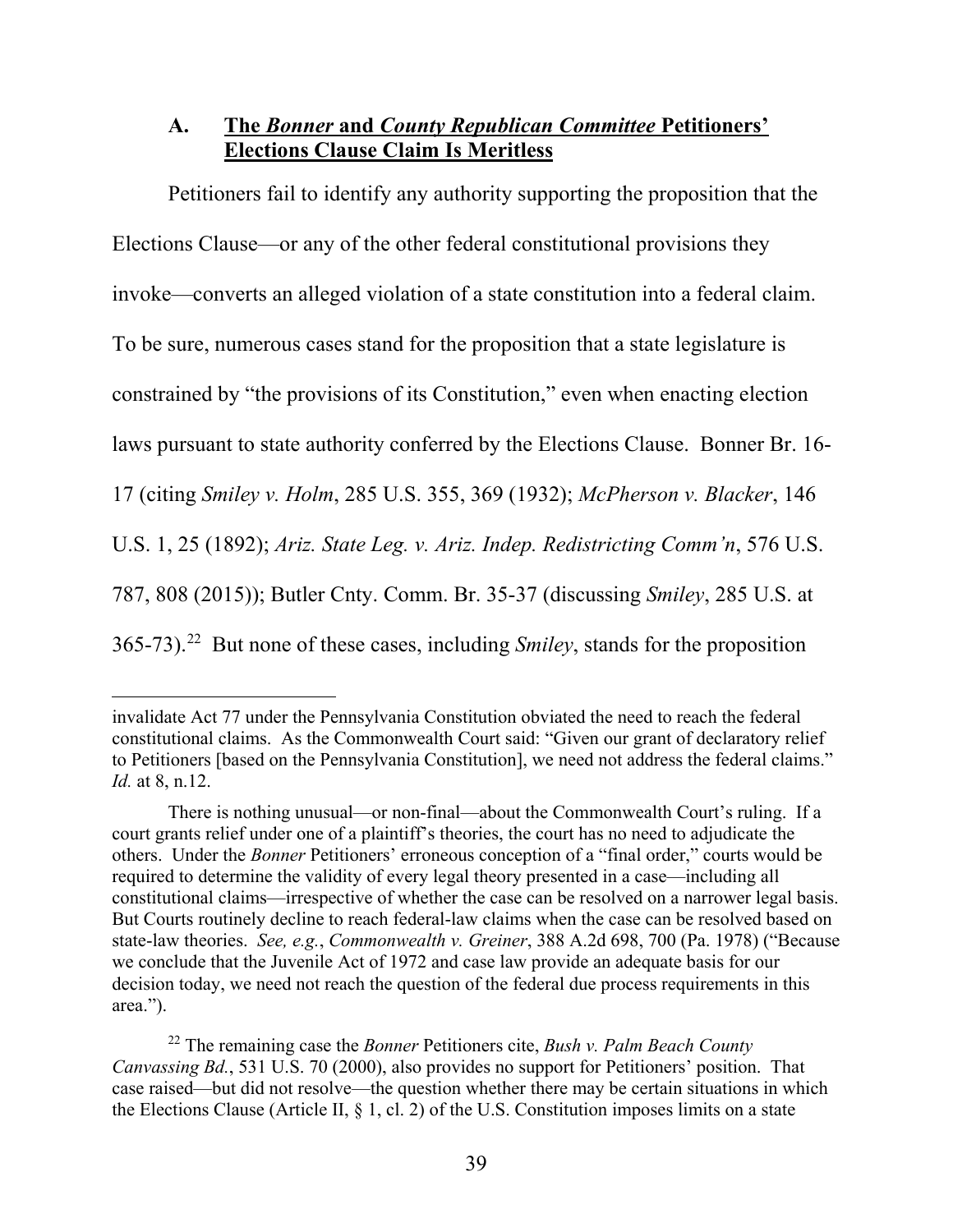<span id="page-48-3"></span><span id="page-48-1"></span>that any election procedure that violates state law is, necessarily, also a violation of the U.S. Constitution actionable under 42 U.S.C. § 1983. Such a rule would have sweeping implications, federalizing a wide swath of state-law issues. (For example, it would effectively create a federal private right of action to enforce violations of the Free and Equal Elections Clause of the Pennsylvania Constitution, which has a "broad and wide sweep." *League of Women Voters*, 178 A.3d at 809.) Moreover, there is no reason why, by its logic, such a rule would be limited to alleged violations of a state's constitution. If, as the *Bonner* and *County Republican Committee* Petitioners argue, alleged violations of state laws applicable to federal elections are actionable federal constitutional claims, then any state official could be sued under § 1983 for allegedly violating virtually any state-law statute or administrative regulation touching elections. That is not the law, and the *Bonner* and *County Republican Committee* Petitioners cite no case holding otherwise.

The *Bonner* Petitioners also raise a second, entirely new, Elections Clause argument for the first time on appeal. According to the *Bonner* Petitioners,

<span id="page-48-0"></span> $\overline{a}$ 

<span id="page-48-2"></span>constitution's power to "circumscribe the legislative power." *Bush*, 531 U.S. at 77; *see also* 78 (vacating and remanding the Florida Supreme Court's decision ordering a manual recount with respect to the 2000 presidential election because it was "unclear as to the extent to which the Florida Supreme Court saw the Florida Constitution as circumscribing the legislature's authority under Art. II, § 1, cl. 2," and "unclear as to the consideration the Florida Supreme Court accorded to 3 U.S.C. § 5"). *Bush* does nothing to support Petitioners' theory that if a legislature violates its own state constitution, then it has automatically also violated the federal constitution.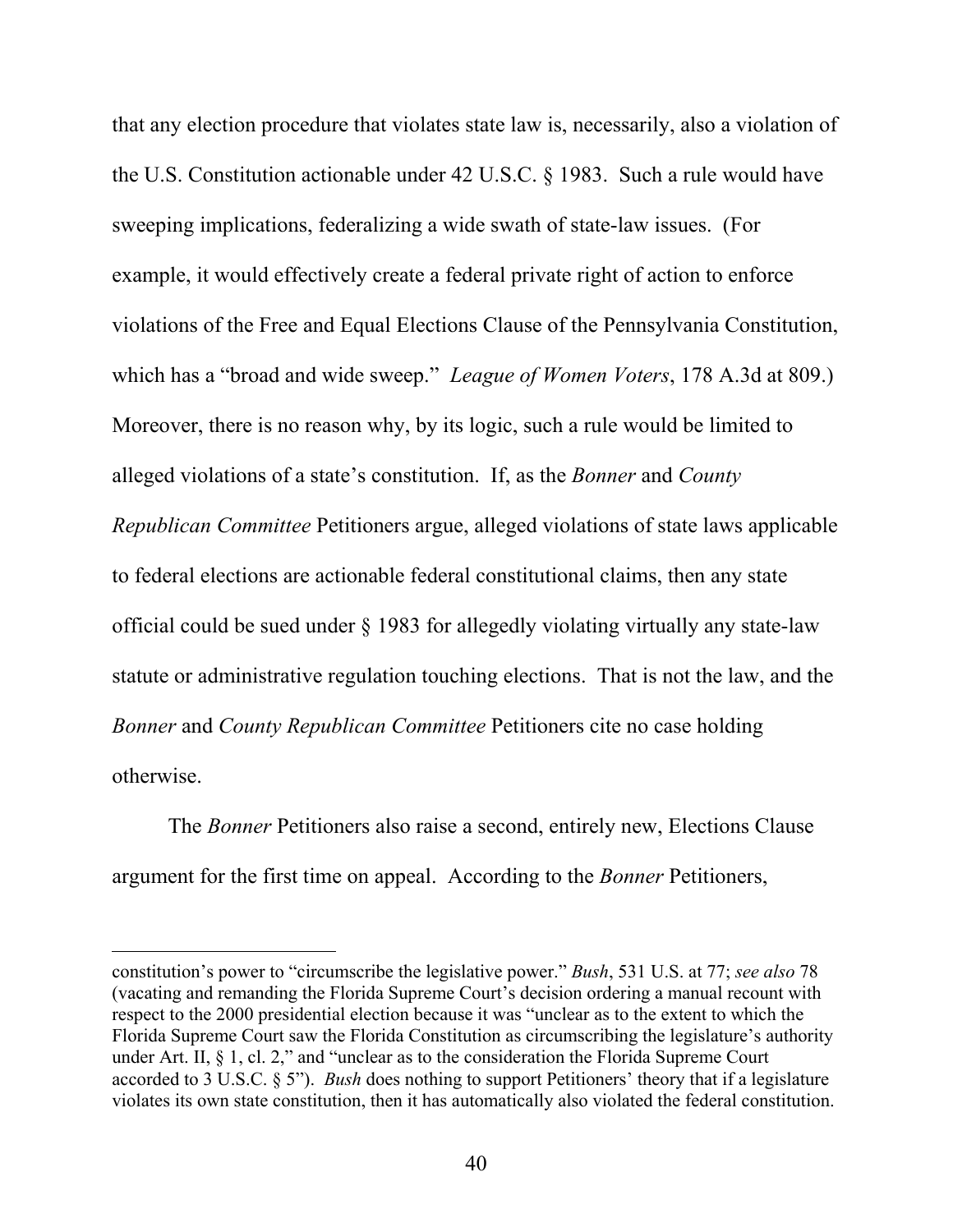<span id="page-49-1"></span>because the Elections Clause "requires that 'The Times, **Places** and Manner of holding Elections for Senators and Representatives, **shall** be prescribed in each State by the Legislature thereof[,]'" mail-in voting unconstitutionally "allow[s] any registered voter to vote from anywhere in the world, failing to prescribe any required place at all for voting in federal elections to occur." Bonner Br. 17 (emphasis in original). This new argument is waived. *See Cash Am. Net of Nevada, LLC v. Com., Dept. of Banking*, 8 A.3d 282, 298 (Pa. 2010). But it is also absurd: if it were right, it would mean that the Elections Clause prohibits states from authorizing (through their constitutions or otherwise) mail-in voting *or absentee voting*. According to the *Bonner* Petitioners' logic, neither form of voting "prescribe[s] any required place at all for voting in federal elections to occur." Bonner Br. 17. That would invalidate voting laws that have long been in place in the vast majority, if not all, of the 50 states and the District of Columbia. The Court should reject the *Bonner* Petitioners' radical, unfounded view of the Elections Clause.

# **B. The** *Bonner* **and** *County Republican Committee* **Petitioners' Fourteenth Amendment Claim Is Meritless**

<span id="page-49-0"></span>Petitioners also fail to marshal any relevant authority in support of their claim under the Fourteenth Amendment to the U.S. Constitution. The Third Circuit Court of Appeals has already rejected a virtually identical theory of vote dilution. *See Bognet v. Sec'y Commonwealth of Pa.*, 980 F.3d 336, 354-55 (3d Cir.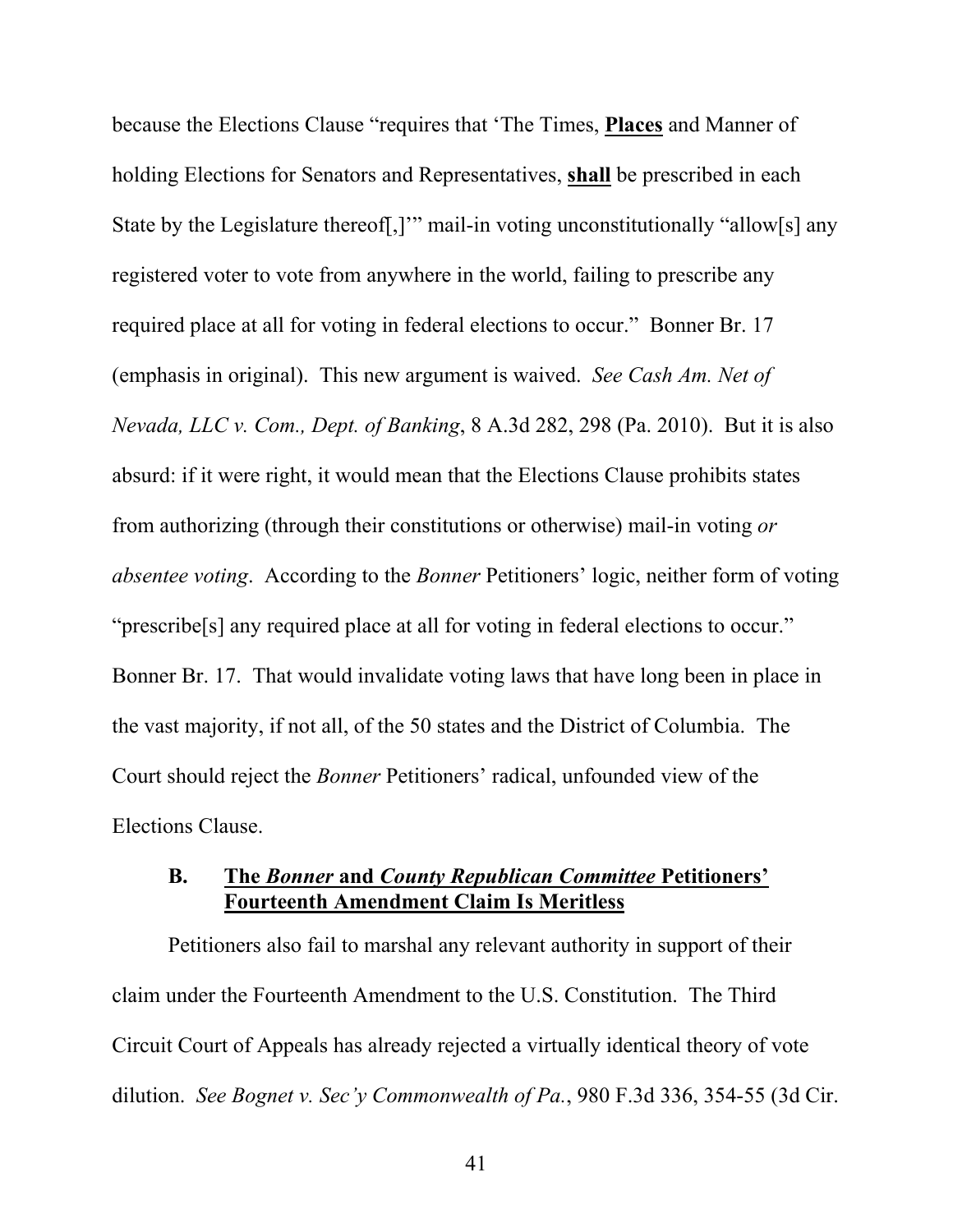<span id="page-50-3"></span><span id="page-50-2"></span><span id="page-50-1"></span>2020) (rejecting similar vote-dilution claim and citing cases), *vacated on mootness grounds sub nom. Bognet v. Degraffenreid*, 141 S. Ct. 2508 (2021); *accord Wood v. Raffensperger*, 981 F.3d 1307, 1314-15 (11th Cir. 2020); *King v. Whitmer*, 505 F. Supp. 3d 720, 735-36 (E.D. Mich. 2020). And the *Bonner* and *County Republican Committee* Petitioners' reliance on *Reynolds v. Sims*, 377 U.S. 533 (1964), is misplaced. *Reynolds* was a malapportionment case and bears no resemblance to the type of so-called "vote dilution" Petitioners allege in this case. The *Bonner* and *County Republican Committee* Petitioners allege neither malapportionment nor fraud. Contrary to the *Bonner* Petitioners' conclusory assertion, a mail-in voting method equally available to all qualified voters does not "disenfranchise" anyone. *See* Bonner Br. 19. At bottom, the *Bonner* and *County Republican Committee* Petitioners fail to state any federal constitutional claim.

## **XI. Petitioners Brought Their Constitutional Challenge to Act 77 in the Wrong Court**

## <span id="page-50-0"></span>**A. Act 77 Grants Exclusive Jurisdiction to This Court and Separately Bars Constitutional Claims Brought After 180 Days**

In assessing whether the Commonwealth Court had jurisdiction to hear Petitioners' state law claims and whether those claims were time-barred, what is most telling is what Petitioners' three briefs do not discuss: Act 77's plain language, structure, and legislative history. A statute's plain language is "[t]he best indication of legislative intent." *Crown Castle NG E. LLC v. Pa. Pub. Util.*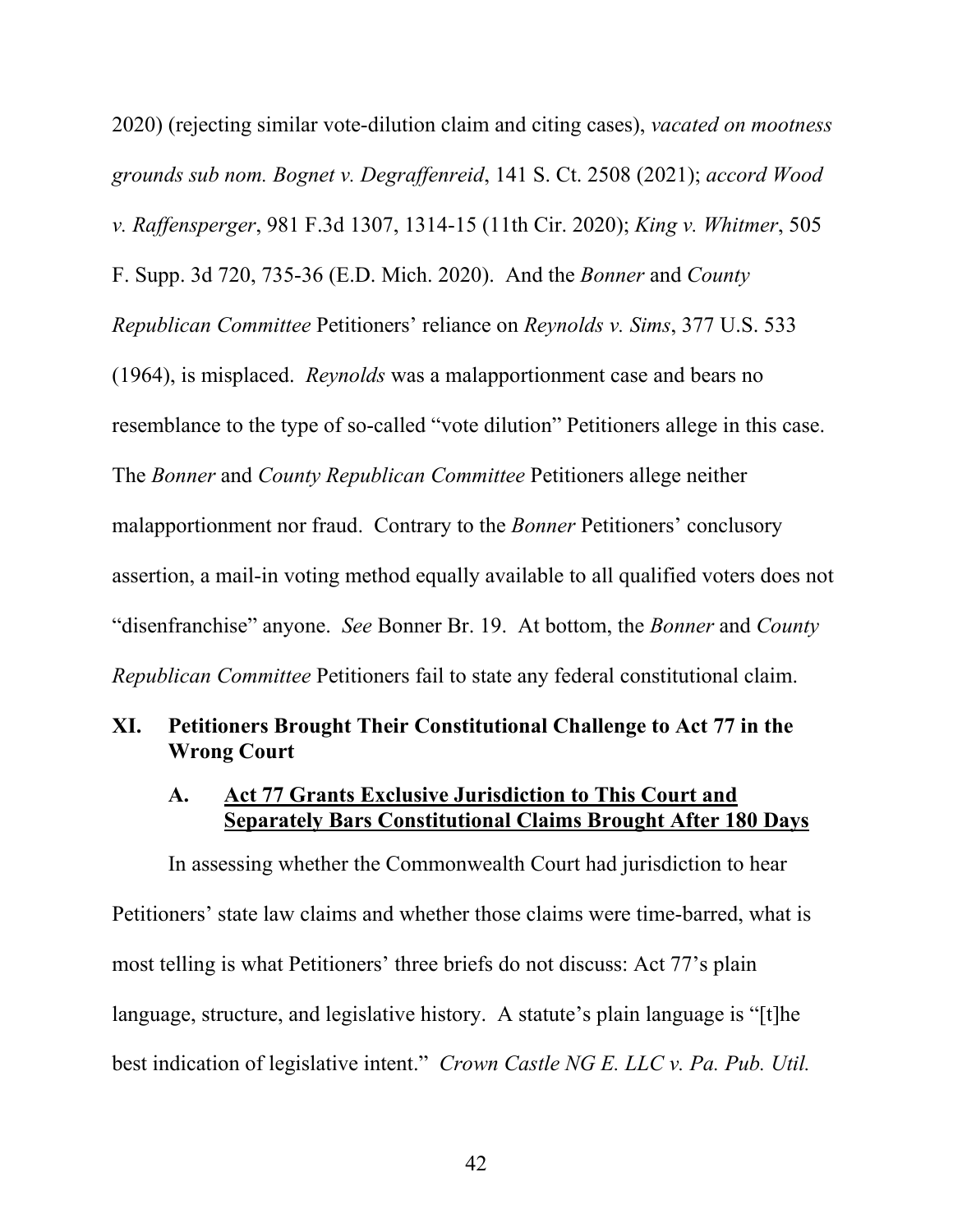<span id="page-51-2"></span>*Commn.*, 234 A.3d 665, 674 (Pa. 2020); *accord* 1 Pa.C.S. § 1921. And where that language is not conclusive, the Court looks to legislative history. *See* 1 Pa.C.S. § 1921; *Holland v. Marcy*, 883 A.2d 449, 458, 459 (Pa. 2005).

<span id="page-51-1"></span>As Respondents previously showed, *see* Initial Br. 22-28, the plain language and structure of Section 13 of Act 77 make two things clear. First, under Section 13(2), the "Pennsylvania Supreme Court has exclusive jurisdiction to hear a challenge to or to render a declaratory judgment concerning the constitutionality of" Act 77, without any limitation on the duration of that exclusive jurisdiction. Act 77, § 13(2). Second—and separately—under Section 13(3), "actions" raising constitutional challenges to Act 77 "must be commenced within 180 days of" October 31, 2019. Act 77, § 13(3). The legislative history confirms that the statute means what it says. As House Government Committee Chair Everett explained to the General Assembly, Section 13(2) "gives the Supreme Court of Pennsylvania jurisdiction" over challenges to Act 77, *see* 2019 Pa. Legislative Journal—House 1740 (Oct. 29, 2019); and Section 13(3) requires "that suits be brought within 180 days so that we can settle everything before [Act 77] would take effect," *id*.<sup>[23](#page-51-3)</sup>

<span id="page-51-3"></span><span id="page-51-0"></span><sup>&</sup>lt;sup>23</sup> Petitioners cannot avoid the statutory time bar by invoking the canon of constitutional avoidance. *See* McLinko Br. 50-51. Because the plain text of Section 13(3) can reasonably be interpreted in only one way—as imposing a time bar on constitutional challenges to Act 77—that canon has no place here. *See Clark v. Martinez*, 543 U.S. 371, 385 (2005) ("The canon of constitutional avoidance comes into play only when, after the application of ordinary textual analysis, the statute is found to be susceptible of more than one construction; and the canon functions as a *means of choosing between them*." (emphasis in original)).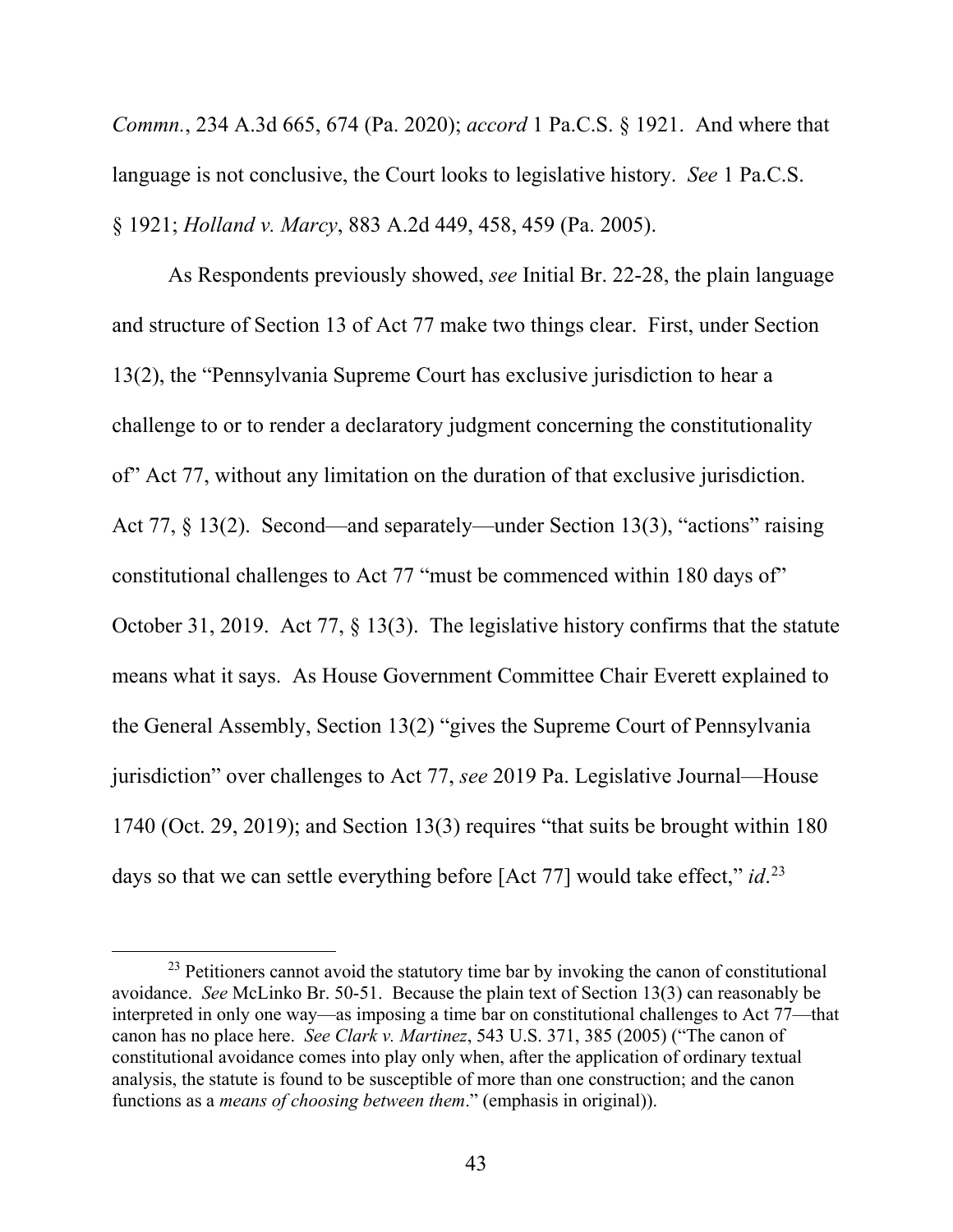#### <span id="page-52-0"></span>**B. Petitioners' Reliance on** *Delisle v. Boockvar* **Is Misplaced**

Apparently recognizing that Section 13's text and legislative history stand against them, Petitioners attempt to support their interpretation by over-reading this Court's 81-word *per curiam* order in *Delisle v. Boockvar*, 234 A.3d 410 (Pa. 2020), which addressed an as-applied (not facial) challenge. Building the house of cards higher, Petitioners then assert that the Court should grant their distorted reading of *Delisle* "*stare decisis* effect." McLinko Br. 48. None of Petitioners' arguments withstands scrutiny.

<span id="page-52-1"></span>According to Petitioner McLinko, the Court's *per curiam* order in *Delisle*  "implicitly held" that "Act 77 establishes a 180-day window of exclusive jurisdiction for this Court to hear challenges to Act 77. After that 180-day period, the usual jurisdictional rules apply, and the Commonwealth Court has jurisdiction over constitutional challenges under 42 Pa. Cons. Stat. § 761(a)(l)." McLinko Br. 47-48 (citation omitted). But *Delisle* is a summary order that does not set forth any opinion on behalf of the Court. Even more significantly, as Appellants previously pointed out, *Delisle* involved an *as-applied* constitutional challenge rather than a facial one. There are good reasons to treat as-applied and facial constitutional challenges differently for purposes of determining the applicability and enforceability of Section 13. Not only would applying Section 13(3)'s time bar to as-applied challenges raise procedural due process concerns, but, as Justice Wecht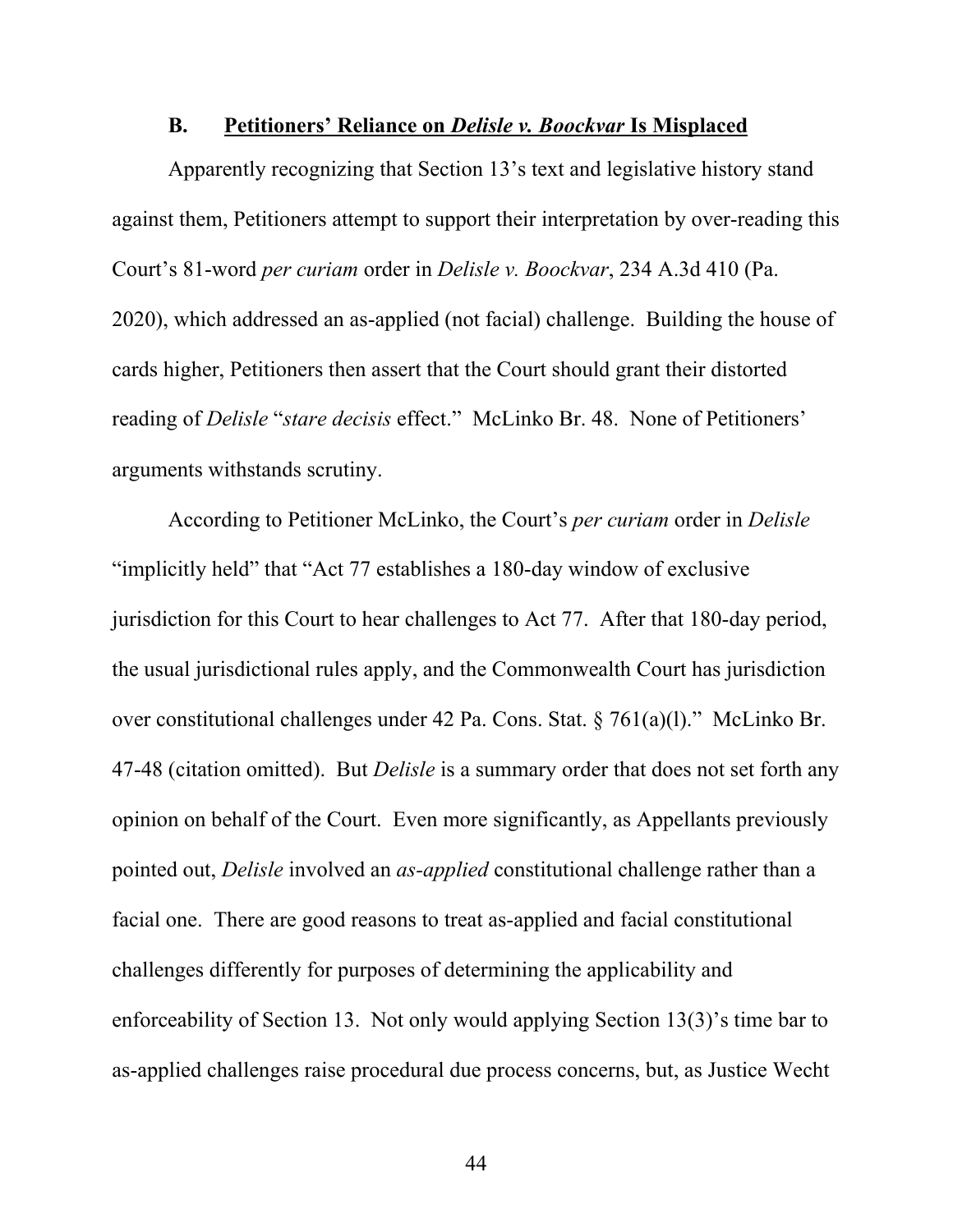<span id="page-53-1"></span>explained, such challenges often depend on "fact-intensive constitutional theories requiring a great deal of speculation that generally lie outside this Court's purview." *Delisle*, 234 A.3d at 411 (Wecht, J., concurring). Facial challenges like the one presented here, by contrast, present pure issues of law squarely within the province of this Court, the only tribunal that can conclusively resolve them. That is exactly why the General Assembly vested this Court with exclusive jurisdiction to decide the type of challenge Petitioners raise here. Act 77, § 13(2).

<span id="page-53-0"></span>Putting aside the fundamental distinction between as-applied and facial constitutional challenges, *Delisle* has no precedential weight. Without citing any apposite authority, Petitioners ask the Court to grant the decision "*stare decisis*  effect." McLinko Br. 48. But "[t]his Court has made it clear that *per curiam* orders have no *stare decisis* effect." *Commonwealth v. Thompson*, 985 A.2d 928, 937 (Pa. 2009) (collecting cases). "The rationale for declining to deem *per curiam* decisions precedential is both simple and compelling. Such orders do not set out the facts and procedure of the case nor do they afford the bench and bar the benefit of the Court's rationale." *Id.* at 937-38. Each of those reasons for treating *per curiam* orders as non-binding applies fully here: the *Delisle per curiam* order does not set out the case background and does not identify the basis for the Court's reading of Section 13 of Act 77. *See* 234 A.3d at 410-11.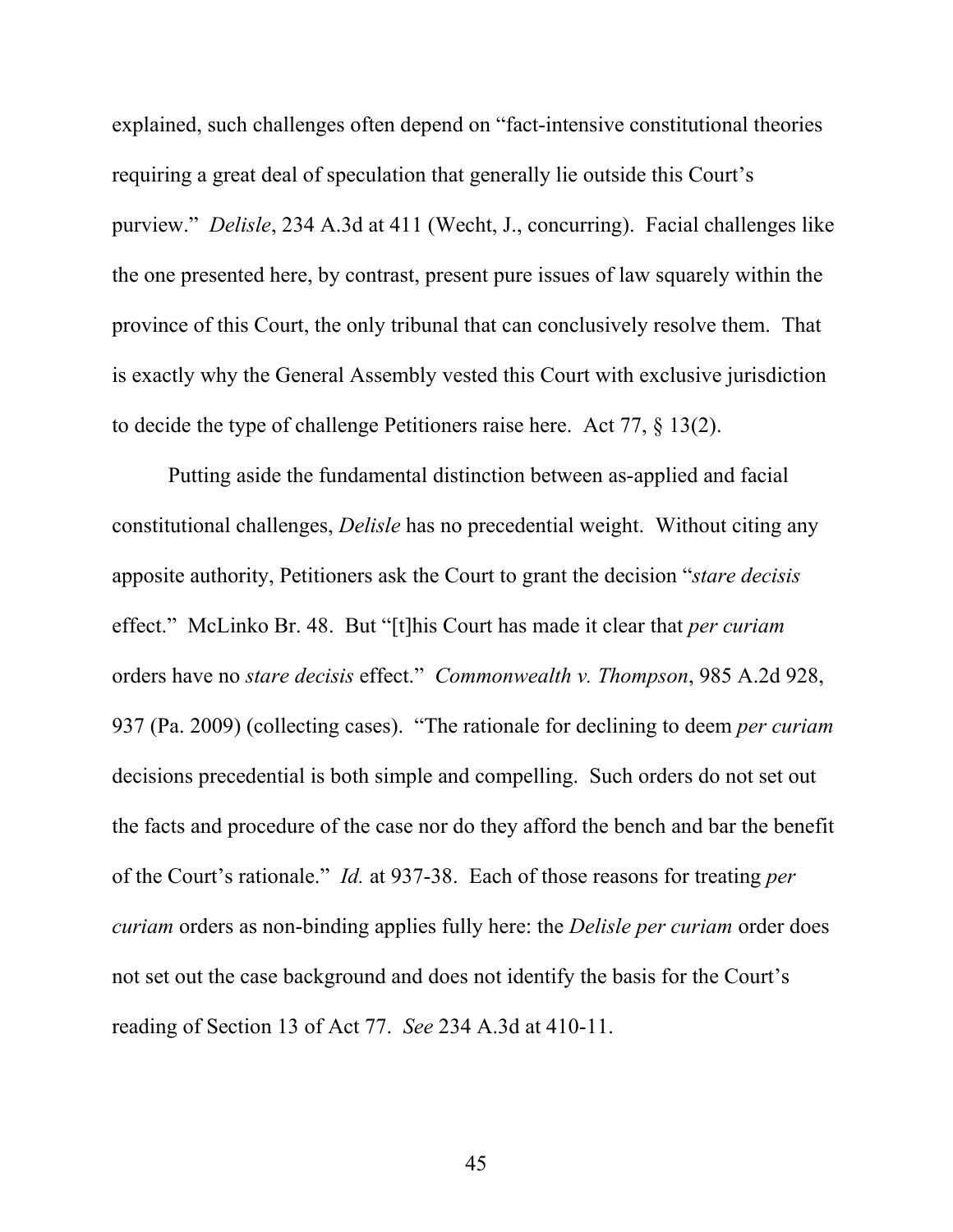#### **C. This Court Should Exercise Jurisdiction over Petitioners' Claims**

Because Section 13(2) grants this Court exclusive jurisdiction over

jurisdiction. Its decision should therefore be vacated. *See In re Pet. for Enf't of* 

Petitioners' constitutional challenges to Act 77, the Commonwealth Court lacked

*Subpoenas issued by Hrg. Examr. in a Proc. before Bd. of Med.*, 214 A.3d 660,

<span id="page-54-1"></span>662 (Pa. 2019). But Respondents agree with Petitioner McLinko that "[i]n such a circumstance, the Court could treat the appeal as if the case has been transferred to this Court under 42 Pa. C.S. § 5103[.] Just as if transferred, the appeal in this case is subject to this Court's *de novo* review for questions of law." McLinko Br. 52- 53; *see also* Initial Br. 35 fn.13. Exercising jurisdiction, the Court should dismiss Petitioners' claims.

# **XII. ACT 77'S 180-DAY TIME BAR PRECLUDES PETITIONERS' CLAIMS**

# <span id="page-54-0"></span>**A. Legislatures Have the Power to Impose Reasonable Time Limitations on Facial Constitutional Challenges to Statutes**

Unable to avoid the plain meaning of Section 13(3), Petitioners insist the time bar is unenforceable on constitutional grounds. They again fail to acknowledge that a statute like Section 13(3) "will not be declared unconstitutional unless it *clearly*, *palpably*, and *plainly* violates the Constitution," *Pennsylvanians Against Gambling Expansion Fund, Inc. v. Commonwealth*, 877 A.2d 383, 393 (Pa. 2005) (emphasis in original), and that "[a]ll doubts are to be resolved in favor of finding that the legislative enactment passes constitutional muster." *Id*. Nor do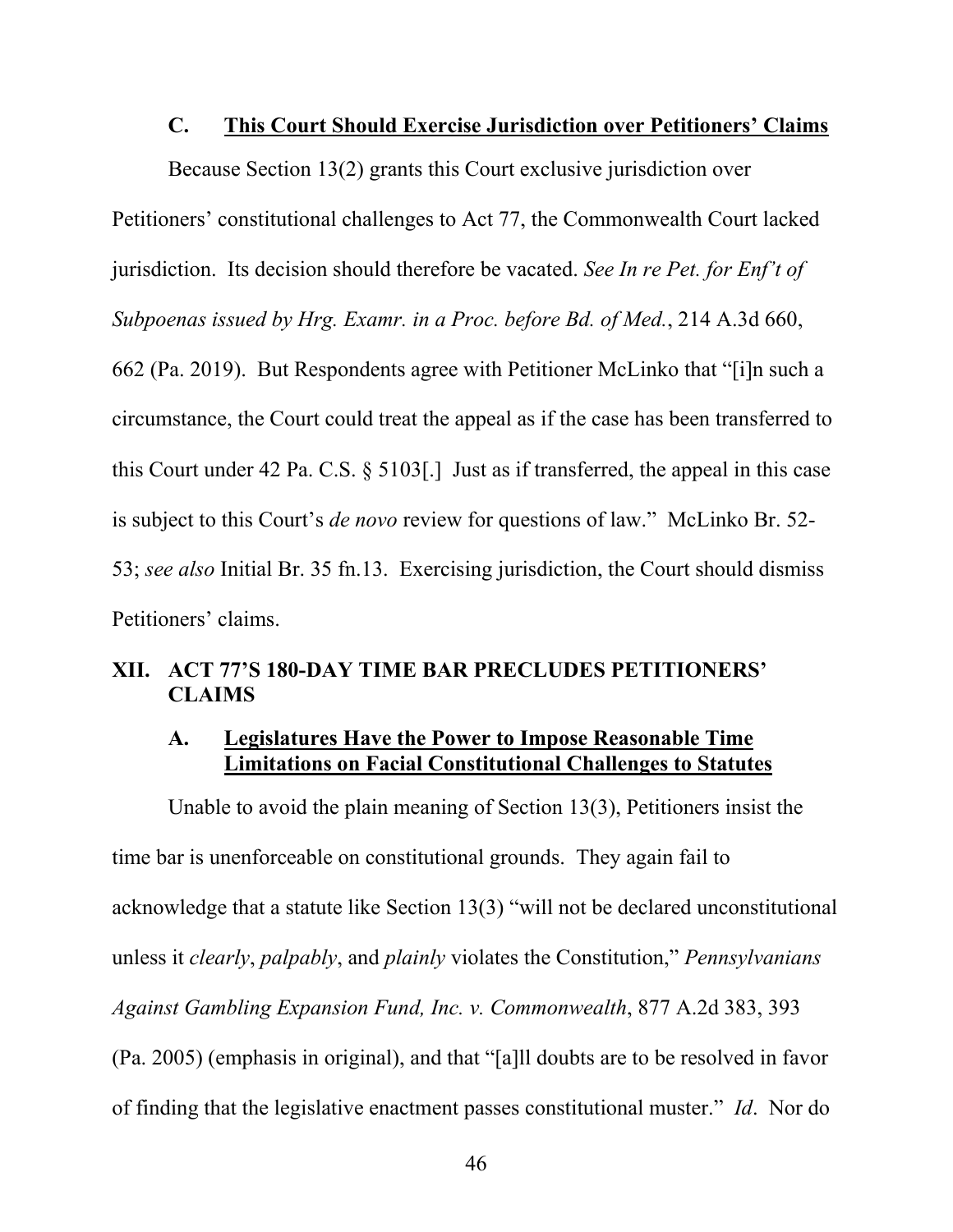<span id="page-55-0"></span>Petitioners meaningfully engage with the overwhelming body of case law establishing that a "constitutional claim can become time-barred just as any other claim can. Nothing in the Constitution requires otherwise." *Block v. N. Dakota ex rel. Bd. of Univ. & Sch. Lands*, 461 U.S. 273, 292 (1983) (collecting cases).<sup>[24](#page-55-4)</sup> For instance, in *Greene v. Rhode Island*, 398 F.3d 45 (1st Cir. 2005), the First Circuit Court of Appeals rejected a due process challenge to a 180-day time limitation for bringing constitutional challenges to federal statute. *Id.* at 53-55. Just like the time bar in Section 13(3) of Act 77, the at-issue provision in *Greene* was included within the statute it affected, the Rhode Island Indian Claims Settlement Act. *Id.* at 47. In applying that statute's 180-day time bar, the *Greene* court explicitly rejected the argument that the plaintiff "received inadequate notice of the Settlement Act's extinguishment of its claims, in violation of the Due Process Clause of the Fifth

<span id="page-55-4"></span><span id="page-55-3"></span><span id="page-55-2"></span><span id="page-55-1"></span><sup>&</sup>lt;sup>24</sup> The *Bonner* Petitioners attempt to distinguish the many cases cited by Respondents on the basis that they "were all federal cases that put time limits on constitutional challenges to federal laws that waived sovereign immunity." *Bonner* Br. 25-26. Although *Block* did involve a waiver of sovereign immunity, that has no bearing on the U.S. Supreme Court's broader statement about the enforceability of time limitations on constitutional claims. Moreover, the relevant holdings in the remainder of the cases cited by Respondents have nothing to do with waivers of sovereign immunity. *See Greene v. Rhode Island*, 398 F.3d 45 (1st Cir. 2005) (denying constitutional challenge to 180-day time limitation on constitutional claims included in Rhode Island Indian Claims Settlement Act); *Native Am. Mohegans v. United States*, 184 F. Supp. 2d 198, 217-18 (D. Conn. 2002) (same for Mohegan Nation of Connecticut Land Claims Settlement Act); *Dugdale v. U.S. Cust. And Border Protec.*, 88 F. Supp. 3d 1, 8 (D.D.C. 2015) (denying challenge to 60-day limit on constitutional challenges to expedited removal statute).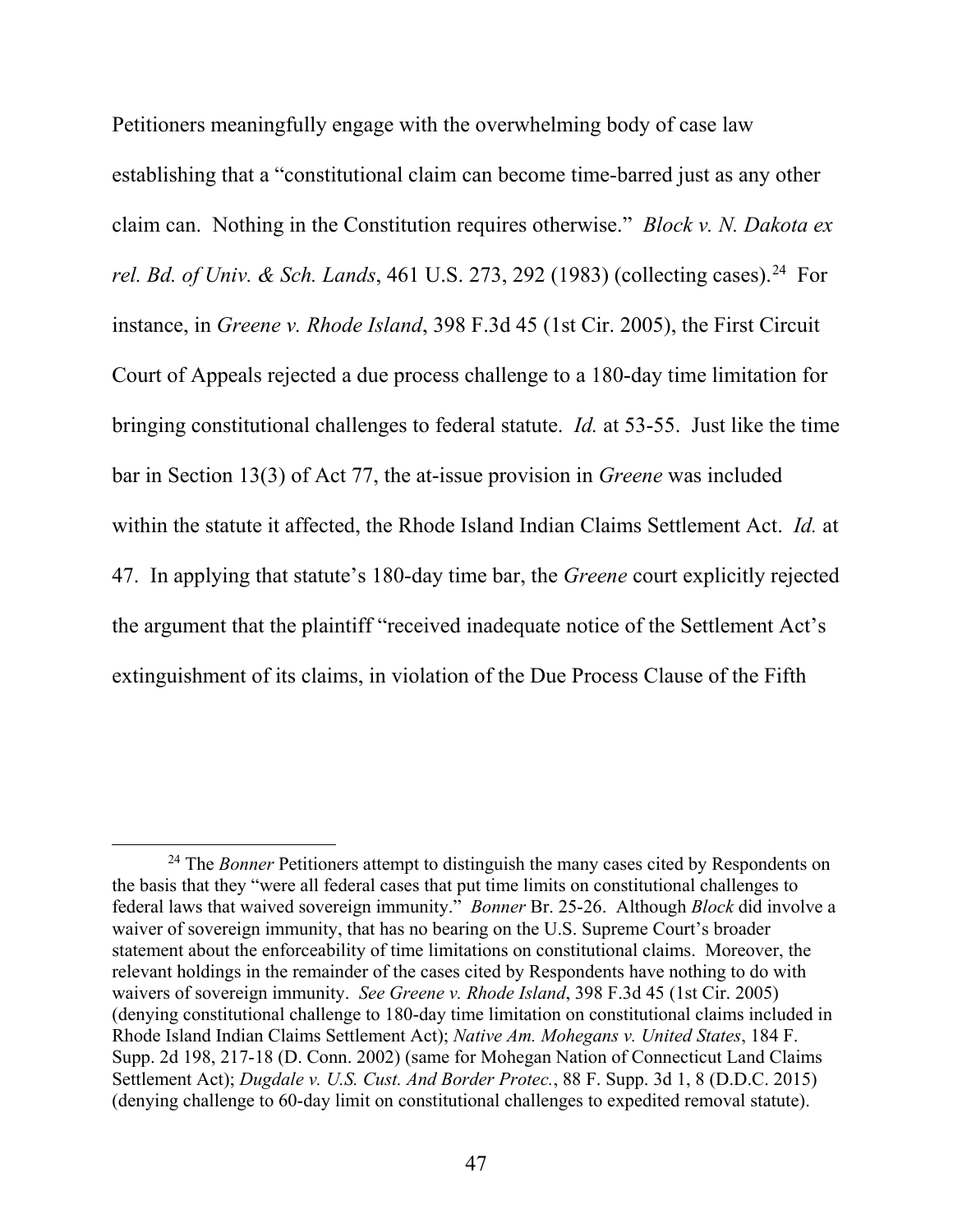Amendment." *Id.* at 53. *Greene* is just one of several cases showing that Section 13(3) is neither unconstitutional nor atypical. *See also* Initial Br. 29-31.[25](#page-56-4)

#### <span id="page-56-0"></span>**B. Petitioners Conflate Statutory Time Limitations With Provisions and Doctrines Categorically Precluding Judicial Review**

Petitioners wrongly argue that Section 13(3) "render[s] the provision unconstitutional because the General Assembly may not insulate its statutes from judicial review." McLinko Br. 48; *see also* Bonner Br. 24; Butler Cnty. Comm. Br. 45-46. But Petitioners' conclusion does not follow from their premise. Act 77 is nothing like the jurisdiction-stripping provision cited by Petitioner McLinko, *see*  McLinko Br. 49, nor is it akin to the political question doctrine cited by Petitioner McLinko and the *Bonner* Petitioners,<sup>[26](#page-56-5)</sup> which altogether "insulate[s] from state court review" certain constitutional questions. *Sweeney v. Tucker*, 375 A.2d 698, 710 (Pa. 1977). In those cases, the party opposing review contended that the judiciary could *never* review the constitutionality of a statute. In this case, the legislature simply restricted *when* litigation could be brought—something that is entirely within its power. For 180 days after Act 77's enactment, Petitioners could

<span id="page-56-4"></span><span id="page-56-2"></span> $25$  This line of cases demonstrates that the County Republican Committee Petitioners' reliance on laches caselaw, *see* Butler Cnty. Comm. Br. 44-46, instead of time-bar caselaw, is misplaced. Respondents rely on Section 13(3) as a time bar; they are no longer pursuing their laches defense.

<span id="page-56-5"></span><span id="page-56-3"></span><span id="page-56-1"></span><sup>26</sup> *See* McLinko Br. 48 (citing *William Penn Sch. Dist. v. Pa. Dep't. of Educ.*, 170 A.3d 414, 438 (Pa. 2017)); Bonner Br. 24 (citing *William Penn*, 170 A.3d at 418, and *Robinson Twp. v. Commonwealth*, 83 A.3d 901, 927 (Pa. 2013)).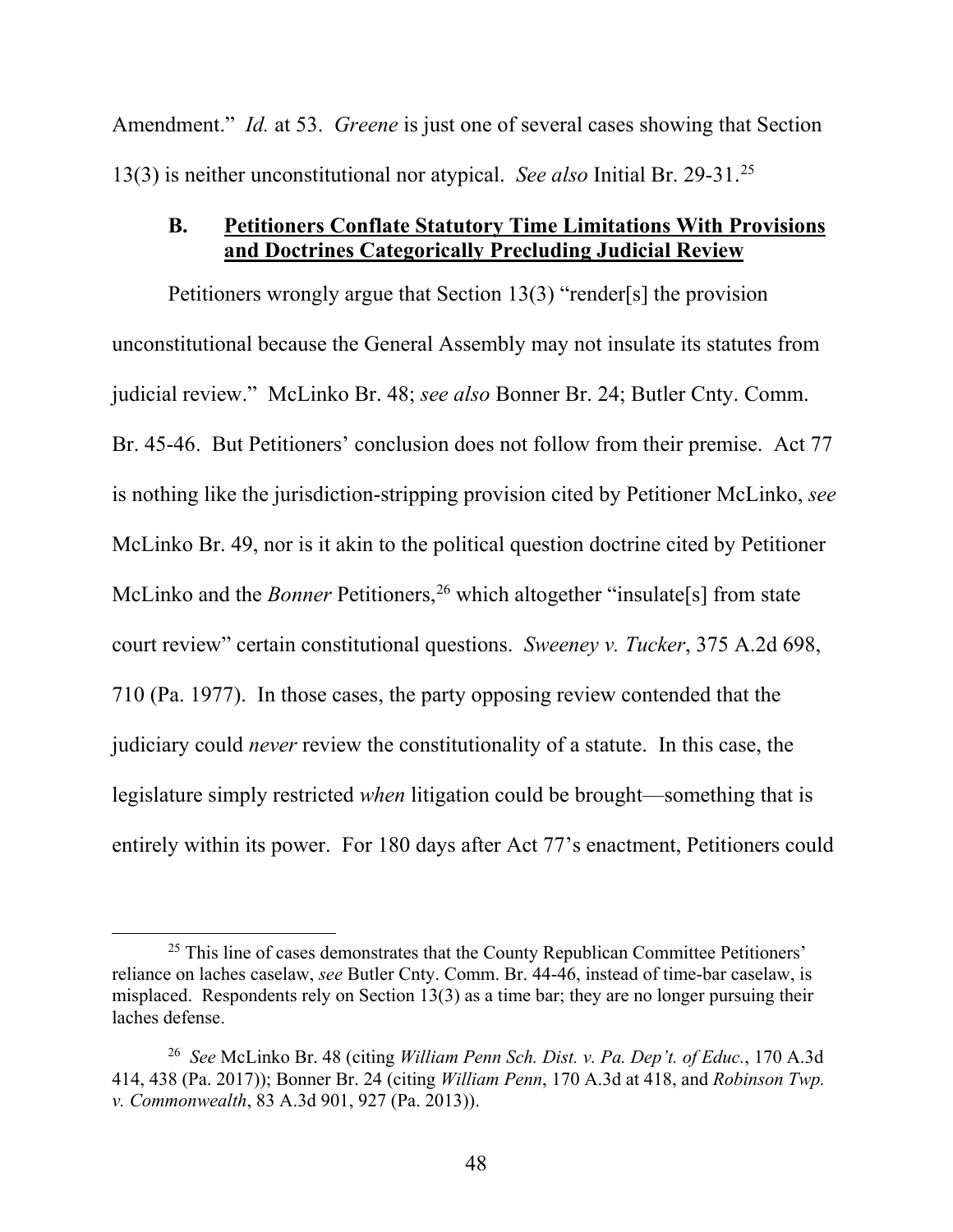<span id="page-57-1"></span><span id="page-57-0"></span>have brought their facial constitutional challenges directly to this Court and obtained a definitive ruling, as "facial challenges are … ripe upon mere enactment" of the law. *Phila. Ent'mt. & Dev. Partners v. City of Phila.*, 937 A.2d 385, 393 n.7 (Pa. 2007); *see Kelly v. Commonwealth*, 240 A.3d 1255, 1256 (Pa. 2020) (noting that the petitioners there, who had brought the same constitutional challenge to Act 77 more than eight months before the earliest of the consolidated suits filed here, had "complete[ly] fail[ed] to act with due diligence in commencing their facial constitutional challenge, *which was ascertainable upon Act 77's enactment*" (emphasis added)); *id.* at 1258 (Wecht, J., concurring) ("Petitioners could have brought this action at any time between October 31, 2019, when Governor Wolf signed Act 77 into law, and April 28, 2020").<sup>[27](#page-57-2)</sup> Act 77's time bar merely ensured that untimely claims do not cause widespread prejudice and disenfranchisement or reward political gamesmanship; it did not insulate Act 77 from review. *See* Initial Br. 27-28.

<span id="page-57-2"></span><sup>&</sup>lt;sup>27</sup> The *Bonner* Petitioners' argument that they would have lacked standing if they had "brought an action sooner," Bonner Br. 23, is at odds with Petitioners' arguments below as to why they had standing. (R.1628a-1634a.) Assuming, as the Commonwealth Court held, that Petitioners have standing, then they had standing to challenge Act 77 from the moment it was enacted. *See* Initial Br., Appendix A at 37-40; *id.*, Appendix B at 7-8.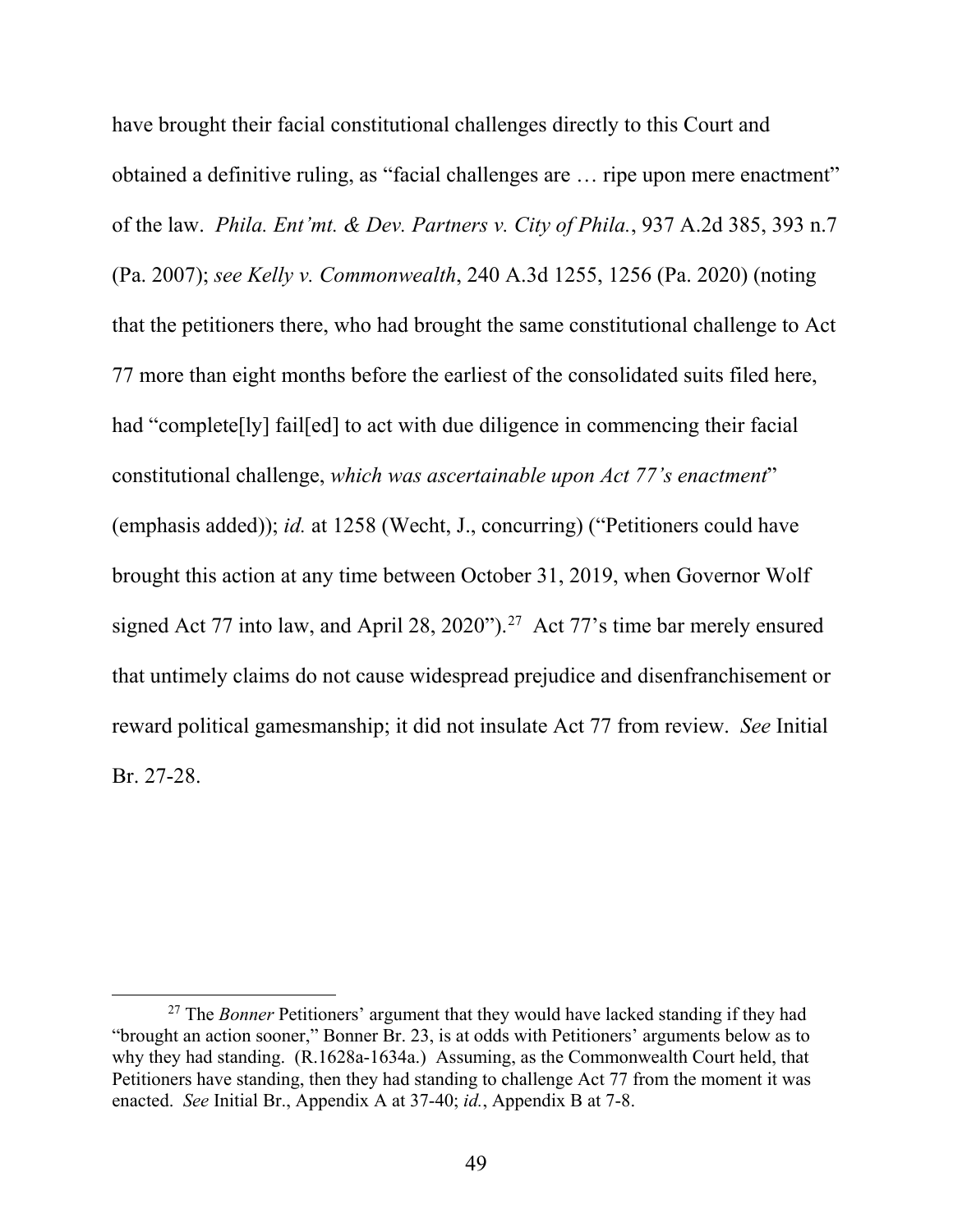# **C. The "Void** *ab Initio***" Case Law Petitioners Rely Upon Is Not On Point**

<span id="page-58-1"></span>As set forth in Respondents' initial brief, *see* Initial Br. 32-33, Petitioners' reliance on *Glen-Gery Corp. v. Zoning Hearing Bd. of Dover Township*, 907 A.2d 1033 (Pa. 2006), is unavailing. *See* McLinko Br. 50; Butler Cnty. Comm. Br. 40- 42; Bonner Br. 24-25. Petitioners cite *Glen-Gery* for a proposition far broader than the case stands for. The Court in *Glen-Gery* did *not* hold that "'a statute held unconstitutional is considered void in its entirety and inoperative as if it had no existence from the time of its enactment.'" *Glen-Gery*, 907 A.2d at 1037. *See*  McLinko Br. 50 (quoting *Glen-Gery*, 907 A.2d at 1037; Butler Cnty. Comm. Br. 41 (quoting *Glen-Gery*, 907 A.2d at 1037). The language Petitioners quote appears in a background discussion of a historical doctrine that, the *Glen-Gery* opinion points out, Pennsylvania law does not apply across the board. *Id.* at 1037-40.[28](#page-58-2)

*Glen-Gery*'s actual holding is much narrower: "A claim alleging a *procedural* defect affecting *notice or due process rights* in the enactment of an ordinance may be brought notwithstanding" a statutory time limitation. 907 A.2d

<span id="page-58-2"></span><span id="page-58-0"></span> $28$  In a more recent decision, this Court made clear that judicial decisions holding a statute unconstitutional do not invariably result in the statute's being deemed "void *ab initio*." *Dana Holding Corp. v. Workers' Comp. Appeal Bd.*, 232 A.3d 629, 640-49 (Pa. 2020). Indeed, even the *general* rule is merely that "a holding of this Court that a statute is unconstitutional will generally be applied to cases *pending on direct appeal in which the constitutional challenge has been raised and preserved*." *Id.* at 649 (emphasis added). That is quite different than a rule that an unconstitutional statute is "void ab initio," such that *all* of its prior effects are automatically undone, and it is "inoperative as though it had never been passed." *See id.* at 640.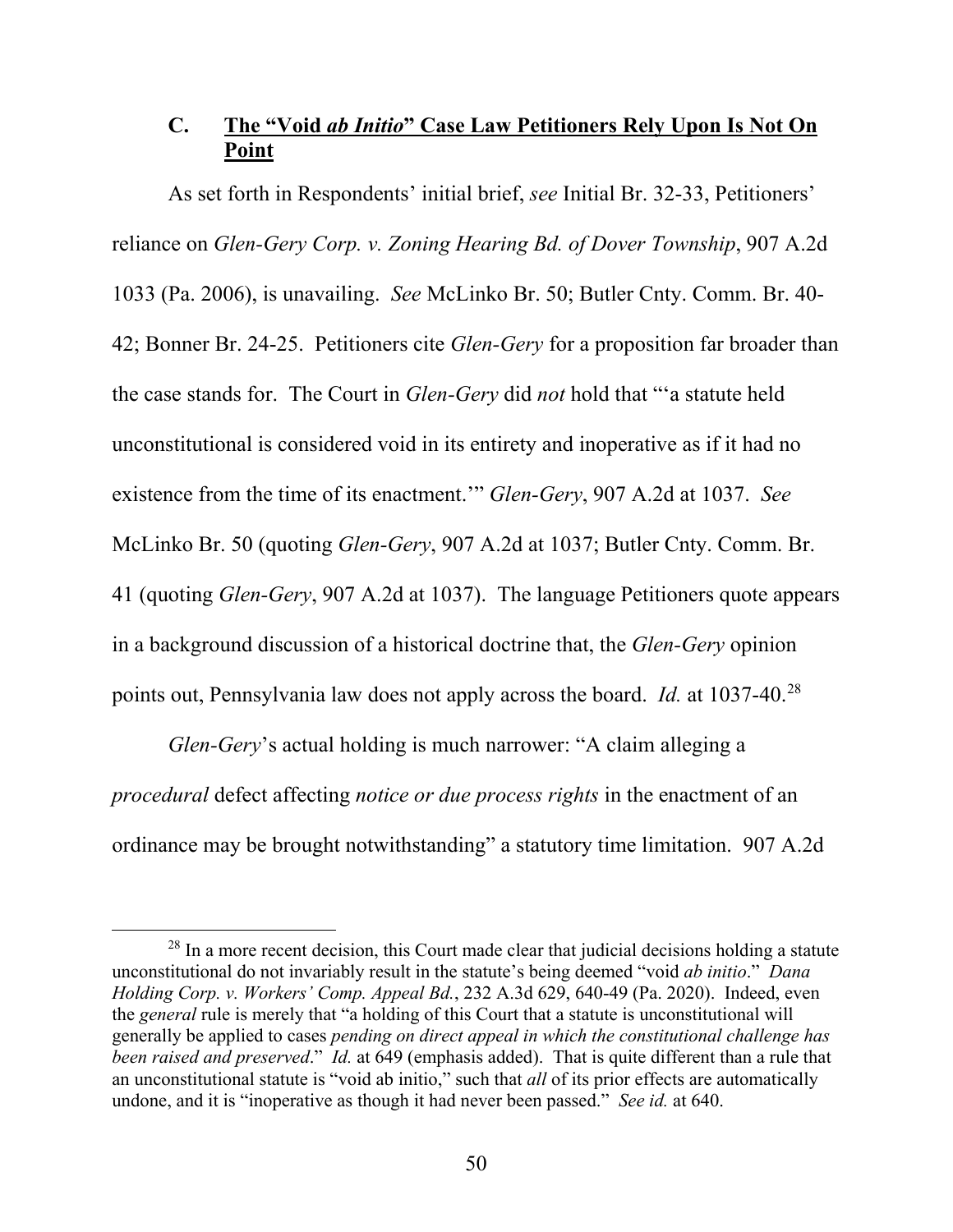at 1035 (emphasis added). Here, there is no allegation that any Petitioner did not receive adequate notice of Act 77; accordingly, the limited void *ab initio* doctrine discussed in *Glen-Gery* does not apply.

<span id="page-59-1"></span>Moreover, even if Pennsylvania law were as Petitioners describes it, Section 13's time bar would stand. Although the Commonwealth Court's Order states overbroadly—that "Act 77," presumably as a whole, "is declared unconstitutional and void *ab initio*" (R.1908a-R.1909a),<sup>[29](#page-59-3)</sup> the court's opinion addressed only the constitutionality of Act 77's no-excuse mail-in voting provisions, which are just one portion of a sprawling statute. Although the statute provides that many of its other provisions will be "void" if other provisions fall, *see* Act of Oct. 31, 2019, P.L. 552, No. 77, § 11, Section 13 does not appear on this list. In other words, Petitioners cannot avoid Section 13's time bar by asserting a substantive challenge to the constitutionality of a *different* provision in Act 77; the validity of no-excuse mail-in voting has no bearing on the validity of Section 13.

<span id="page-59-3"></span><span id="page-59-2"></span><span id="page-59-0"></span><sup>&</sup>lt;sup>29</sup> If given effect as written, the Commonwealth Court's declaration "Act  $77$ " was "void *ab initio*" would create very serious difficulties and profound injustice. For one thing, that court's declaration appears to directly contradict this Court's ruling in *Kelly v. Commonwealth*, which held that petitioners "could *not* disenfranchise<sup>[]</sup> ... millions of Pennsylvania voters" by retroactively invalidating votes cast in reliance on Act 77's no-excuse mail-in voting procedures. 240 A.3d at 1257 (emphasis added). Indeed, the Commonwealth Court explicitly distinguished *Kelly* from this case on the grounds that Petitioners here were purportedly seeking only *prospective* relief. Initial Br., Appendix A at 42. But a declaration that Act 77 is void "*ab initio*" is, on its face, a grant of *retroactive* relief. *See Dana Holding*, 232 A.3d at 640 (equating the "void *ab initio* doctrine" with the practice of "accord[ing] full retroactivity to judicial rulings holding statutes to be unconstitutional").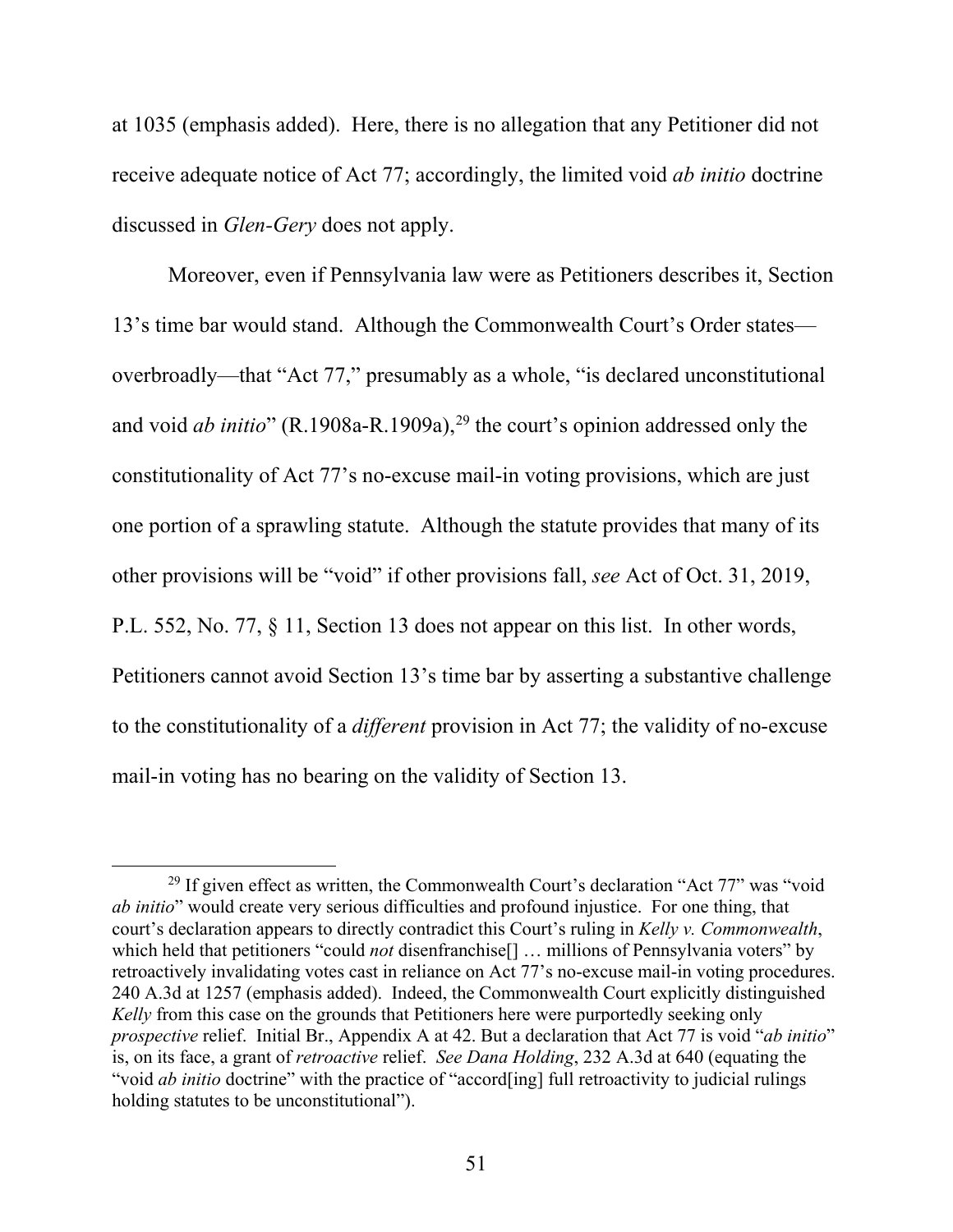# **D. Contrary to the** *Bonner* **Petitioners' Assertion, Section 13's Time Bar Does Not Apply to Constitutional Challenges to Statutes Enacted After Act 77**

The *Bonner* Petitioners argue that the 180-day time limit of Section 13(3) is "absurd" because it would preclude challenges to further amendments of Act 77. Bonner Br. 27-28. But Section 13 does not say that; it applies to challenges to Act 77's "amendment or addition" of various provisions of the Election Code, and not to amendments of those provisions set forth in newer (or older) statutes. Act 77, § 13(1) ("This section applies to the amendment or addition of the following provisions …."). In any event, *this* case does not challenge a post-Act 77 election procedure; it expressly challenges the universal mail-in voting procedures introduced by Act 77. Put differently, even if the 180-day time bar would be unconstitutional as applied to challenges to *later* statutory enactments (assuming *arguendo* that the time bar was written to apply to such enactments, as it is not), it would not be unconstitutional as applied to this case.<sup>[30](#page-60-1)</sup>

<span id="page-60-1"></span><span id="page-60-0"></span> <sup>30</sup> Because the *Bonner* Petitioners' federal claims fail as a matter of law, the Court need not consider whether, as asserted by the *Bonner* Petitioners, they were timely under the statute of limitations for actions brought under § 1983. Bonner Br. 29-30.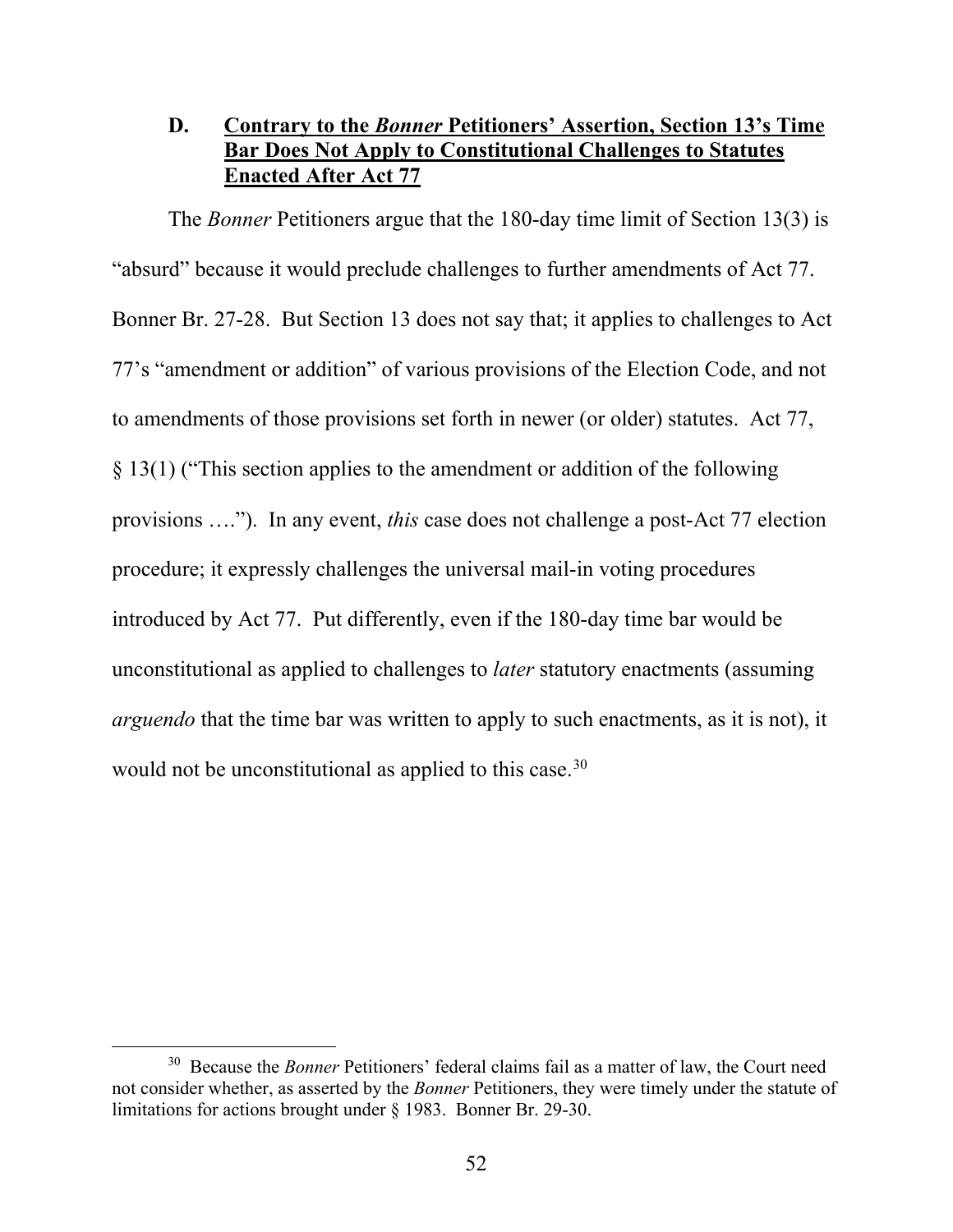#### **XIII. CONCLUSION**

For the foregoing reasons, and those set forth in their Initial Brief,

Respondents respectfully request that this Court vacate the Orders below and

dismiss the petitions for review with prejudice.

Respectfully submitted,

Dated: March 2, 2022

HANGLEY ARONCHICK SEGAL PUDLIN & SCHILLER

By: /s/ *Robert A. Wiygul* Robert A. Wiygul (I.D. No. 310760) John Hill (I.D. No. 328340) One Logan Square, 27th Floor Philadelphia, PA 19103 (215) 568-6200

PENNSYLVANIA GOVERNOR'S OFFICE OF GENERAL COUNSEL Kenneth L. Joel (I.D. No. 72370) 333 Market Street, 17th Floor Harrisburg, PA 17101 (717) 787-9348

PENNSYLVANIA DEPARTMENT OF STATE Kathleen M. Kotula (I.D. No. 86321) 306 North Office Bldg. 401 North Street Harrisburg, PA 17120-0500 (717) 783-1657

#### OFFICE OF ATTORNEY GENERAL

J. Bart DeLone (I.D. No. 42540) Chief, Appellate Litigation Section 15th Floor, Strawberry Square Harrisburg, PA 17120 (717) 783-3226

TUCKER LAW GROUP, LLC

Joe H. Tucker, Jr. (I.D. No. 56617) Dimitrios Mavroudis (I.D. No. 93773) Jessica A. Rickabaugh (I.D. No. 200189) 1801 Market Street, Suite 2500 Philadelphia, PA 19103 (215) 875-0609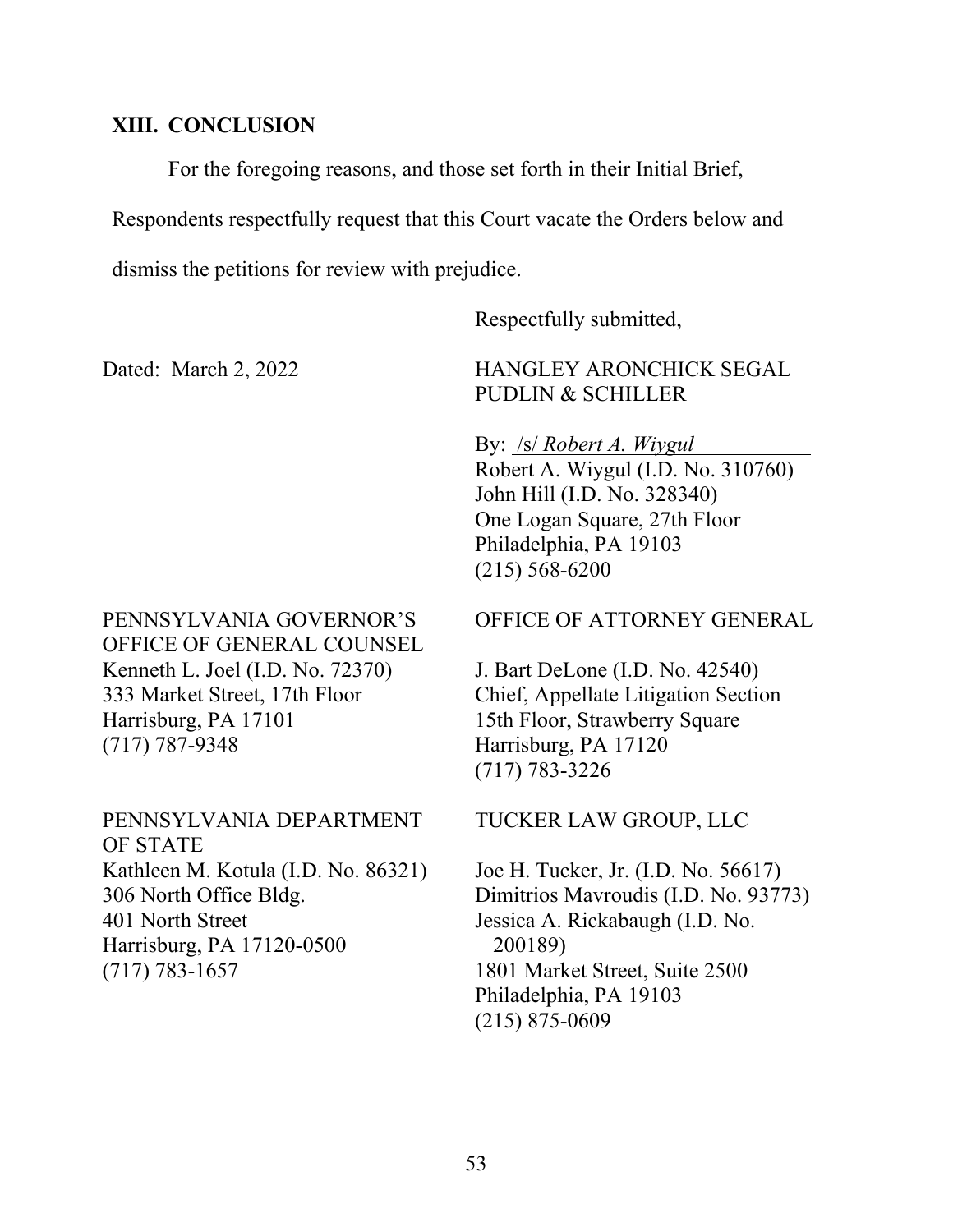#### KAPLAN HECKER & FINK LLP

Joshua Matz (D.C. Bar No. 1045064) (admitted pro hac vice) 1050 K Street NW | Suite 1040 Washington, D.C. 20001 (929) 294-2537

STATES UNITED DEMOCRACY **CENTER** Norman L. Eisen (D.C. Bar No. 435051) (admitted pro hac vice) Christine P. Sun (CA Bar No. 218701) (admitted pro hac vice) 1101 17th Street NW Washington, DC 20036 (202) 656-8178 (615) 574-9108

*Counsel for Respondents/Appellants Pennsylvania Department of State and Leigh M. Chapman, in her official capacity as Acting Secretary of the Commonwealth*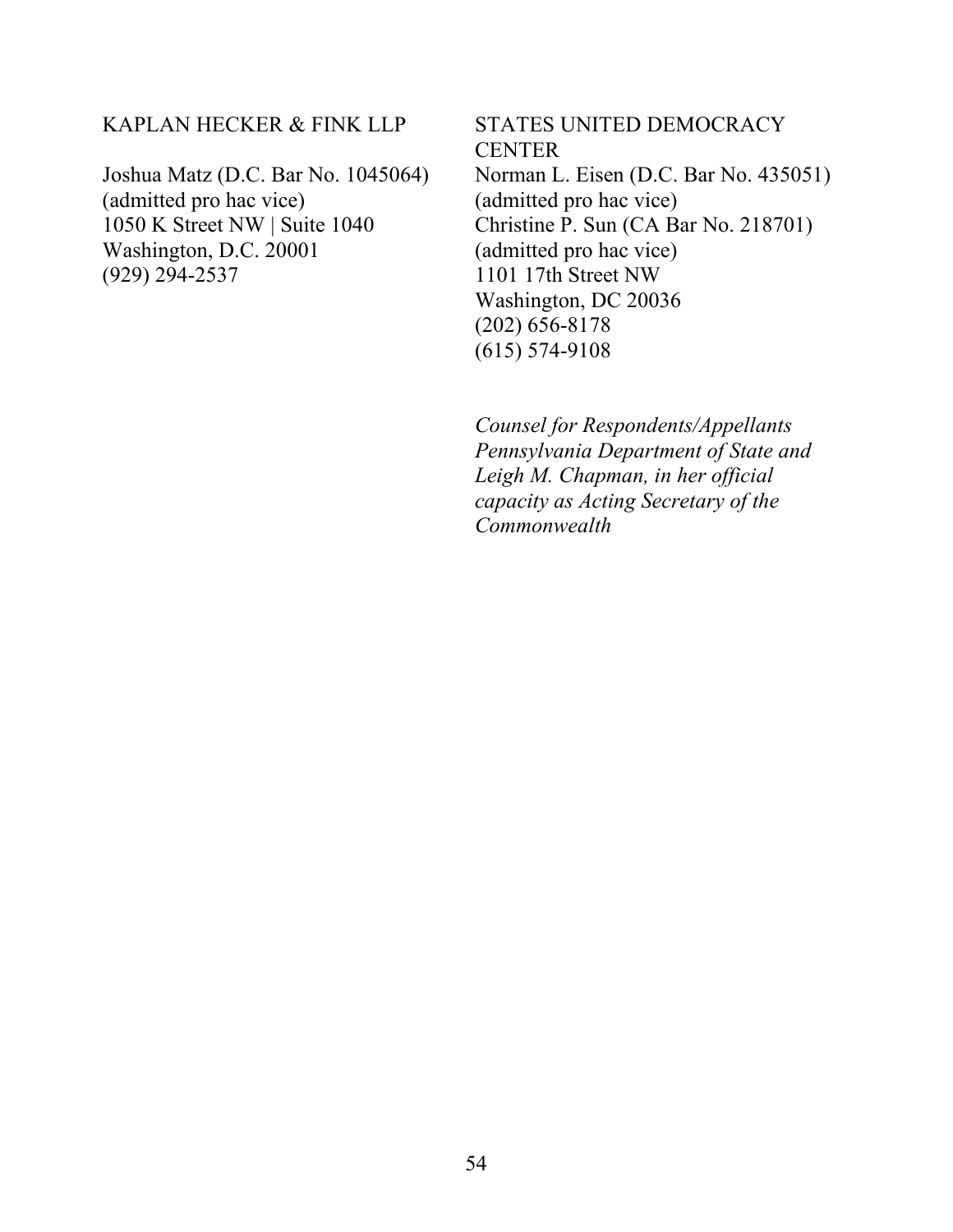## **CERTIFICATE OF COMPLIANCE WITH WORD LIMIT**

I, Robert A. Wiygul, hereby certify that this Reply Brief of Appellants was prepared in word-processing program Microsoft Word 2016 (for Windows), and I further certify that, as counted by Microsoft Word 2016, this Reply Brief of Appellants contains 13,610 words, excluding the parts of the brief exempted by Pa.R.A.P. 2135(b), and thus complies with Pa.R.A.P. 2135(a)(2).

Dated: March 2, 2022 /s/ *Robert A. Wiygul* Robert A. Wiygul